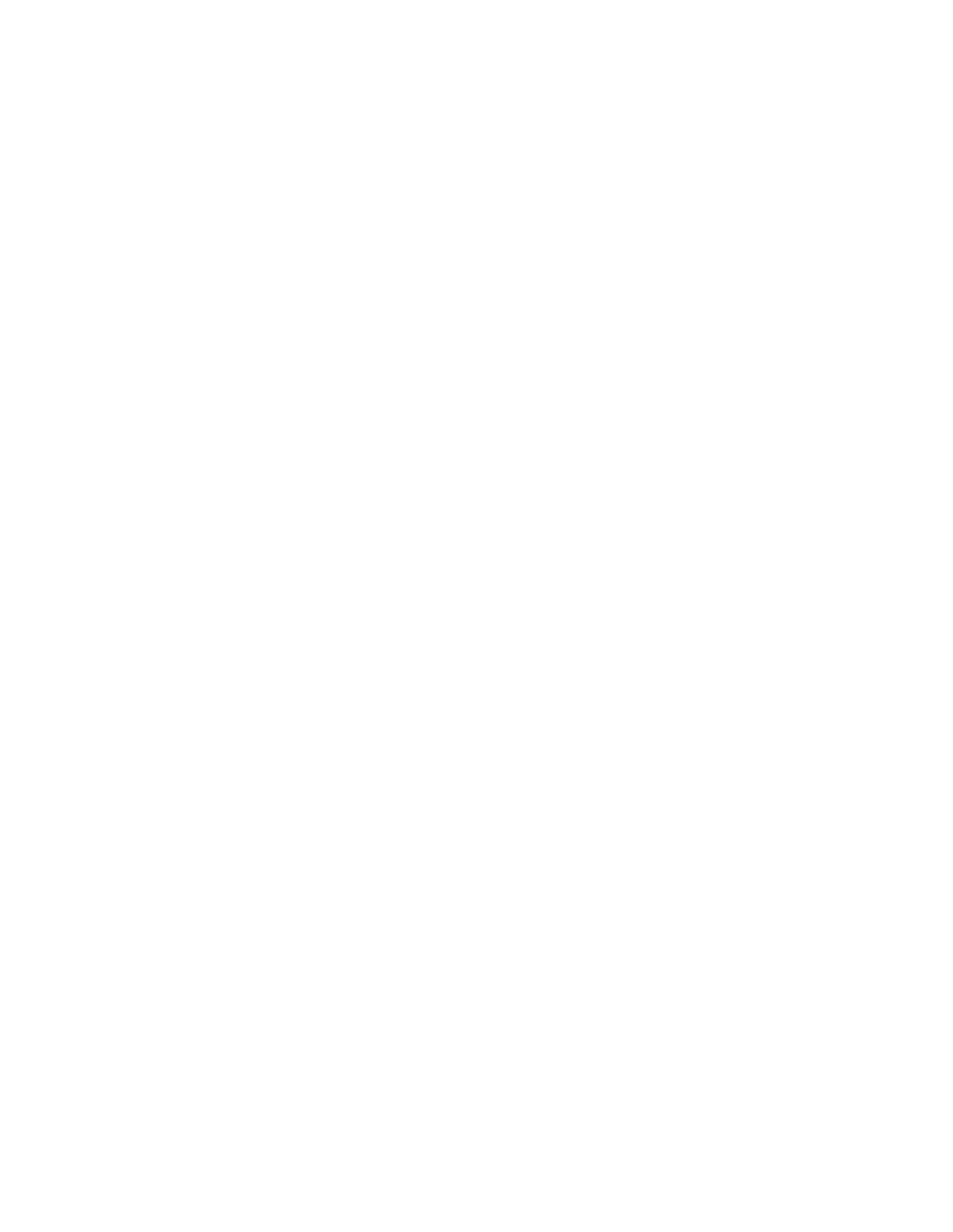## INTERNATIONAL MONETARY FUND

## SIERRA LEONE

# **Statistical Appendix**

Prepared by Mr. N. Toé (head), Mr. K. Kalonji, Mr. R. Köhler, and Ms. C. Ntini (all AFR)

## Approved by African Department

## December 5, 2006

## Contents Page

| 1.             |                                                                          |  |
|----------------|--------------------------------------------------------------------------|--|
| 2.             |                                                                          |  |
| 3 <sub>1</sub> |                                                                          |  |
| 4.             |                                                                          |  |
| 5.             |                                                                          |  |
| 6.             |                                                                          |  |
| 7.             |                                                                          |  |
| 8.             |                                                                          |  |
| 9.             |                                                                          |  |
| 10.            |                                                                          |  |
| 11.            |                                                                          |  |
| 12.            | Government Debt Outstanding by Type of Holder and Instrument, 2000–05 15 |  |
| 13.            |                                                                          |  |
| 14.            | Summary Account for the Commercial Bank, March 2003-June 200617          |  |
| 15.            |                                                                          |  |
| 16.            | Monetary Survey and Summary Accounts of the Bank Sierra Leone,           |  |
|                |                                                                          |  |
| 17.            | Distribution of Commercial Bank Loans and Advances by Major Sectors,     |  |
|                |                                                                          |  |
| 18.            |                                                                          |  |
| 19.            |                                                                          |  |
| 20.            |                                                                          |  |
| 21.            |                                                                          |  |
| 22.            | Values, Volumes, and Unit Values of Major Commodity Exports, 2000-05 25  |  |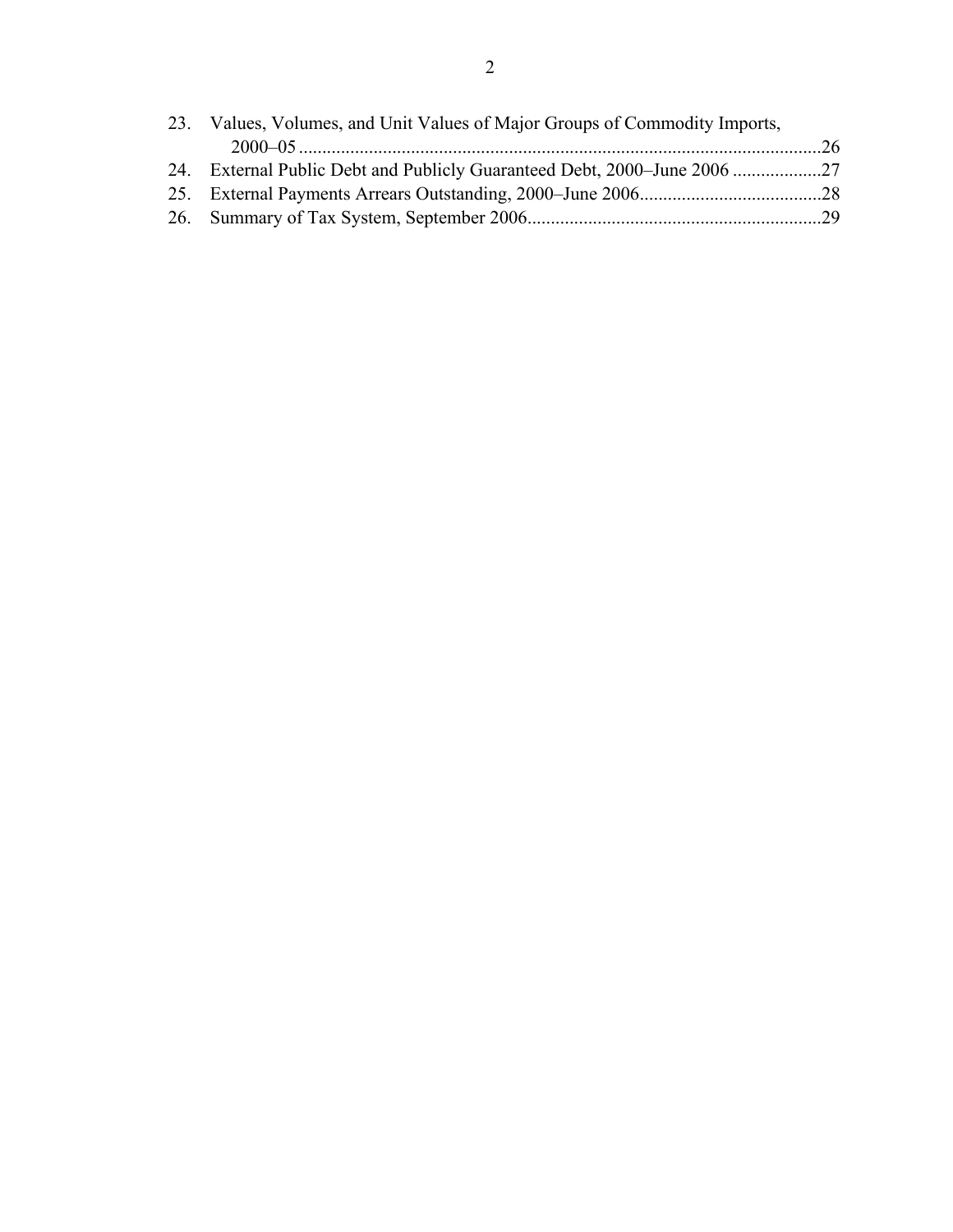### Sierra Leone: Basic Data

| Area                       | 72,326 square kilometers |
|----------------------------|--------------------------|
| Population                 |                          |
| Total (2003)               | 4.8 million              |
| Annual growth rate         | 2.6 percent              |
| Real per capita GDP (2004) | <b>US\$ 135</b>          |
|                            |                          |

|                                                              | 2000                                                    | 2001     | 2002     | 2003     | 2004     | 2005     |  |  |  |
|--------------------------------------------------------------|---------------------------------------------------------|----------|----------|----------|----------|----------|--|--|--|
|                                                              |                                                         |          |          |          |          |          |  |  |  |
| Income and expenditure                                       |                                                         |          |          |          |          |          |  |  |  |
| Real GDP 1/                                                  | 3.8                                                     | 17.9     | 27.5     | 9.3      | 7.4      | 7.3      |  |  |  |
| Nominal GDP                                                  | 10.2                                                    | 20.3     | 22.8     | 18.5     | 24.6     | 21.1     |  |  |  |
| Consumer prices (end of period)                              | $-2.7$                                                  | 3.4      | $-3.1$   | 11.3     | 14.4     | 13.1     |  |  |  |
| Consumer prices (annual average)                             | $-0.9$                                                  | 2.6      | $-3.7$   | 8.2      | 14.2     | 12.1     |  |  |  |
| Money and credit                                             |                                                         |          |          |          |          |          |  |  |  |
| Broad money (including foreign currency deposits)            | 9.7                                                     | 33.7     | 36.8     | 21.2     | 18.4     | 32.8     |  |  |  |
| Velocity (GDP/broad money)                                   | 6.1                                                     | 5.5      | 5.2      | 4.9      | 5.1      | 4.7      |  |  |  |
| Domestic credit 2/                                           | $-11.8$                                                 | 6.9      | 3.0      | 13.2     | $-1.1$   | 1.0      |  |  |  |
| Reserve money                                                | 9.2                                                     | 29.4     | 24.9     | 22.4     | 12.6     | 24.3     |  |  |  |
| Treasury bill rates (end of period; in percent)              | 20.0                                                    | 14.7     | 15.0     | 20.2     | 27.3     | 20.4     |  |  |  |
|                                                              |                                                         |          |          |          |          |          |  |  |  |
| External sector                                              |                                                         |          |          |          |          |          |  |  |  |
| Exports (in U.S. dollars)                                    | 22.3                                                    | 2.9      | 48.9     | 27.2     | 17       | 11       |  |  |  |
| Imports (in U.S. dollars)                                    | 100.3                                                   | 20.6     | 54.4     | 21.9     | $-12$    | 32       |  |  |  |
| Terms of trade (- deterioration)                             | $-9.0$                                                  | 2.4      | 0.0      | $-1.9$   | $-5$     | $-2$     |  |  |  |
| Real effective exchange rate (- depreciation; end of period) | 32.1                                                    | $-15.3$  | $-9.7$   | $-18.3$  | -8       | 21       |  |  |  |
|                                                              |                                                         |          |          |          |          |          |  |  |  |
| Gross domestic investment                                    | 8.0                                                     | 6.7      | 10.1     | 9.1      | 10.7     | 17.4     |  |  |  |
| Gross national saving                                        | $-1.8$                                                  | $-9.5$   | 5.3      | 1.5      | 5.9      | 9.7      |  |  |  |
| Gross domestic saving                                        | $-8.1$                                                  | $-11.6$  | $-9.4$   | $-10.4$  | $-1.7$   | $-0.6$   |  |  |  |
| Current account balance, including official transfers        | $-9.8$                                                  | $-16.2$  | $-4.8$   | $-7.6$   | $-4.9$   | $-7.7$   |  |  |  |
| Current account balance, excluding official transfers        | $-18.1$                                                 | $-20.5$  | $-12.1$  | $-14.1$  | $-11.5$  | $-14.6$  |  |  |  |
| Goods and nonfactor services (net)                           | $-16.1$                                                 | $-19.6$  | $-19.5$  | $-19.4$  | $-12.4$  | $-18.0$  |  |  |  |
| Overall balance of payments                                  | 0.4                                                     | 1.7      | $-0.3$   | $-4.6$   | 1.4      | $-0.2$   |  |  |  |
| Government domestic revenue                                  | 11.4                                                    | 13.0     | 12.2     | 12.4     | 12.3     | 11.9     |  |  |  |
| Total expenditure and net lending                            | 28.7                                                    | 29.5     | 28.6     | 26.9     | 24.8     | 24.6     |  |  |  |
| Of which: current expenditure                                | 22.7                                                    | 24.8     | 24.2     | 22.1     | 20.1     | 18.7     |  |  |  |
| Overall fiscal balance                                       |                                                         |          |          |          |          |          |  |  |  |
| (commitment basis, excluding grants)                         | $-17.3$                                                 | $-16.5$  | $-16.5$  | $-14.5$  | $-12.4$  | $-12.8$  |  |  |  |
| (commitment basis, including grants)                         | $-9.3$                                                  | $-10.6$  | $-8.3$   | $-6.7$   | $-3.5$   | $-2.7$   |  |  |  |
| Domestic primary fiscal balance 3/                           | $-5.5$                                                  | $-7.7$   | $-7.0$   | $-5.6$   | $-2.8$   | $-3.1$   |  |  |  |
| Domestic financing                                           | 0.1                                                     | 3.2      | 0.9      | 4.3      | $-0.1$   | 1.2      |  |  |  |
|                                                              | (In percent of exports of goods and nonfactor services) |          |          |          |          |          |  |  |  |
| Debt service due (incl. to the Fund) after debt relief 4/    | 48.1                                                    | 73.0     | 9.3      | 6.8      | 10.5     | 10.6     |  |  |  |
| Debt service due (incl. to the Fund) before debt relief      | 48.1                                                    | 86.0     | 52.7     | 44.7     | 39.4     | 30.1     |  |  |  |
| Net present value of debt-to-exports ratio                   | 150.0                                                   | 150.6    | 162.3    | 153.6    | 413.6    | 364.3    |  |  |  |
|                                                              |                                                         |          |          |          |          |          |  |  |  |
| Memorandum items:                                            |                                                         |          |          |          |          |          |  |  |  |
| External current account balance, excluding                  |                                                         |          |          |          |          |          |  |  |  |
| official transfers                                           | $-114.9$                                                | $-165.0$ | $-113.6$ | $-139.8$ | $-123.6$ | $-177.3$ |  |  |  |
| Gross international reserves                                 | 49.6                                                    | 59.4     | 84.6     | 59.4     | 124.9    | 168.3    |  |  |  |
| (in months of imports of goods and services)                 | 2.1                                                     | 1.9      | 2.5      | 1.9      | 3.1      | 3.8      |  |  |  |
| GDP (in billions of leones)                                  | 1,330.3                                                 | 1,600.2  | 1,964.3  | 2,327.0  | 2,898.6  | 3.510.2  |  |  |  |
| GDP (in millions of U.S. dollars)                            | 633.8                                                   | 805.6    | 935.8    | 991.1    | 1073.0   | 1,214.8  |  |  |  |
|                                                              |                                                         |          |          |          |          |          |  |  |  |

Sources: Sierra Leonean authorities; and IMF staff estimates and projections.

1/ Data reflect revisions in the national accounts.<br>2/ Changes as a percentage of beginning-of-period money stock (including foreign currency deposits).<br>3/ Domestic revenue minus total expenditure and net lending, excludin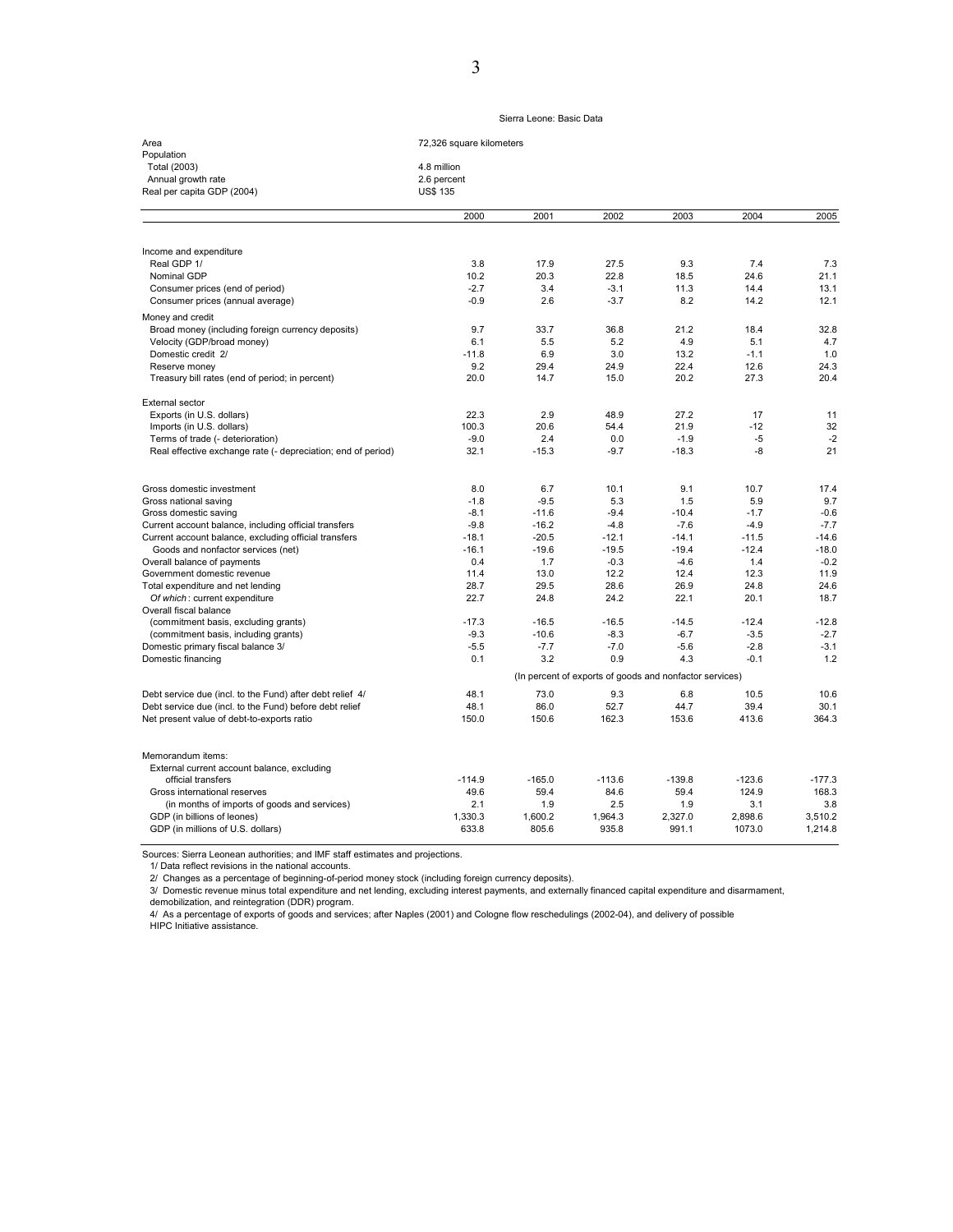|                                     | 2000                       | 2001        | 2002                          | 2003        | 2004        | 2005          |  |  |  |
|-------------------------------------|----------------------------|-------------|-------------------------------|-------------|-------------|---------------|--|--|--|
|                                     |                            |             | (In thousands of metric tons) |             |             |               |  |  |  |
| Cereals                             |                            |             |                               |             |             |               |  |  |  |
| Rice (paddy)                        | 248                        | 311         | 422                           | 446         | 579         | 552           |  |  |  |
| Maize                               | 9                          | 10          | 13                            | 16          | 21          | 39            |  |  |  |
| Millet                              | 5                          | 9           | 18                            | 31          | $\cdots$    | $\ldots$      |  |  |  |
| Sorghum                             | 6                          | 15          | 31                            | 62          | $\cdots$    | $\cdots$      |  |  |  |
| Beniseed                            | 4                          | .           | $\cdots$                      | $\ldots$    | $\cdots$    | $\ldots$      |  |  |  |
| Other cereals                       | $\mathbf{0}$               | $\mathbf 0$ | $\mathbf 0$                   | $\mathbf 0$ | $\mathbf 0$ | $\Omega$      |  |  |  |
| Roots and tubers                    |                            |             |                               |             |             |               |  |  |  |
| Cassava                             | 240                        | 314         | 400                           | 480         | 623         | 2287          |  |  |  |
| Sweet potato                        | 20                         | 21          | 25                            | 28          | 37          | 192           |  |  |  |
| Cocoyam                             | $\ddotsc$                  | $\ddotsc$   | $\cdots$                      | $\cdots$    | $\cdots$    | $\ldots$      |  |  |  |
| Ginger                              | $\ddotsc$                  | $\ddotsc$   | $\cdots$                      | $\ddots$    | $\cdots$    | $\cdot$       |  |  |  |
| Groundnuts                          | 29                         | 49          | 98                            | 117         | 152         | 167           |  |  |  |
| Tree crops                          |                            |             |                               |             |             |               |  |  |  |
| Coffee                              | .                          | 75          | 520                           | 545         | $\ddotsc$   | $\sim$        |  |  |  |
| Cocoa                               | .                          | 569         | 342                           | 2753        | .           | $\cdots$      |  |  |  |
| Palm kernels                        | .                          | $\ldots$    |                               | $\sim$      |             | $\ddotsc$     |  |  |  |
| Kola nuts                           |                            | $\ddotsc$   |                               | $\ddotsc$   | .           | $\cdots$      |  |  |  |
| Palm oil                            | .                          | $\ddotsc$   | $\ddotsc$                     | $\ddotsc$   |             | $\ddotsc$     |  |  |  |
|                                     | (Annual percentage change) |             |                               |             |             |               |  |  |  |
| Rice (paddy)                        | $-53.2$                    | 25.1        | 35.9                          | 29.8        | $-4.8$      |               |  |  |  |
| Cassava                             | $-39.8$                    | 31.0        | 27.1                          | 29.7        | 266.9       | $\ddotsc$     |  |  |  |
| Sweet potato                        | $-69.1$                    | 6.1         | 20.0                          | 30.0        | 417.8       | $\cdots$      |  |  |  |
| Coffee                              | $\cdots$                   | 594.3       | 4.8                           |             | $\cdots$    | $\ddotsc$     |  |  |  |
| Cocoa                               | .                          | $\cdots$    | $-39.8$                       | 704.4       | $\ddotsc$   | $\ddotsc$     |  |  |  |
| Palm kernels                        | $\cdot$                    | $\cdot$     | $\cdots$                      | $\ddotsc$   | $\cdots$    | $\ddotsc$     |  |  |  |
| Kola nuts                           | .                          | $\ddotsc$   | $\ddotsc$                     | $\ddotsc$   | $\ddotsc$   | $\ddotsc$     |  |  |  |
| Palm oil                            | $\cdot$                    | $\cdot$     | $\ddotsc$                     | $\cdots$    | $\cdots$    | $\cdots$      |  |  |  |
| Memorandum items:<br>Supply of rice |                            |             | (In thousands of metric tons) |             |             |               |  |  |  |
| Domestic production 1/              | 198                        | 311         | 422                           | $\ddotsc$   |             |               |  |  |  |
| Imports                             | 101                        | 130         | 139                           | 157         | .           | $\sim$ $\sim$ |  |  |  |

Table 1. Sierra Leone: Production of Major Agricultural Commodities, 2000–05

Sources: Domestic production data from the Ministry of Agriculture, Forestry, and the Environment (Planning, Evaluation, Monitoring, and Statistics Division (PEMSD)). From 1991/92, import data from the Bank of Sierra Leone.

1/ Paddy converted to rice equivalent based on 5 percent seed, 15 percent postharvest loss, and 65 percent milling recovery rate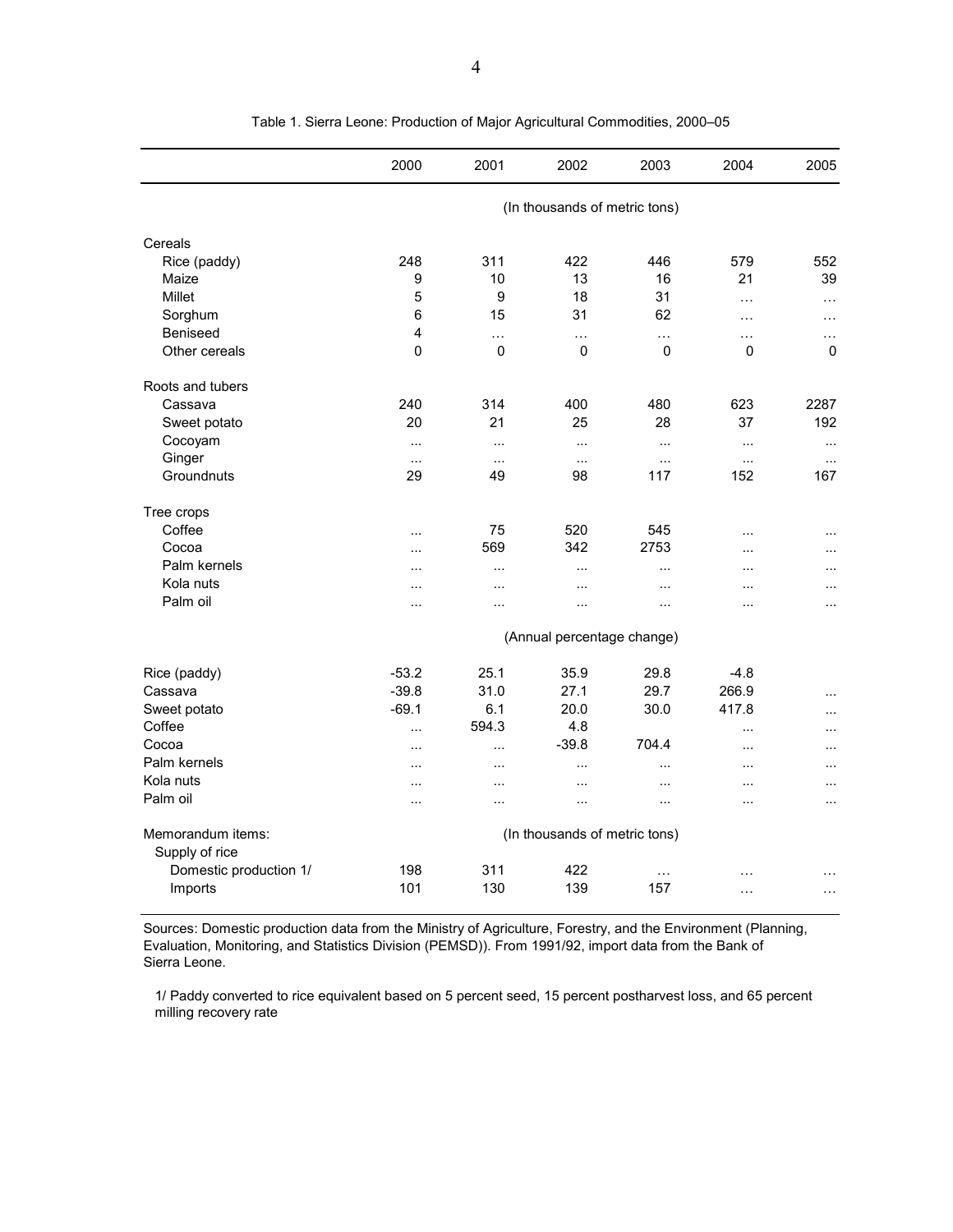|                                    | 2000           | 2001           | 2002           | 2003               | 2004                | 2005                |
|------------------------------------|----------------|----------------|----------------|--------------------|---------------------|---------------------|
| Industrial catch                   |                |                |                |                    |                     |                     |
| Shrimp                             | 1,505          | 1,277          | 1,119          | 1,540              | 1,445               | 1,378               |
| Tuna                               | $\cdots$       | 6,166          | $\cdots$       |                    | .                   | $\cdots$            |
| Other                              | 12,689         | 15,155         | 12,602         | 15,624             | 12,960              | 14,419              |
| Total                              | 14,194         | 22,598         | 13,721         | 17,164             | 14,405              | 15,797              |
| Artisanal catch                    | 45,910         | 39,950         | 52,846         | 65,758             | 106,216             | 1,166,614           |
| Total production<br>$(1990 = 100)$ | 60,104<br>26.1 | 62,548<br>27.2 | 66,567<br>28.9 | 82,922<br>$\cdots$ | 120,621<br>$\cdots$ | 132,411<br>$\cdots$ |

## Table 2. Sierra Leone: Domestic Fish Catch, 2000-05 (In thousands of metric tons)

Source: Ministry of Fisheries and Marine Resources, Sierra Leone.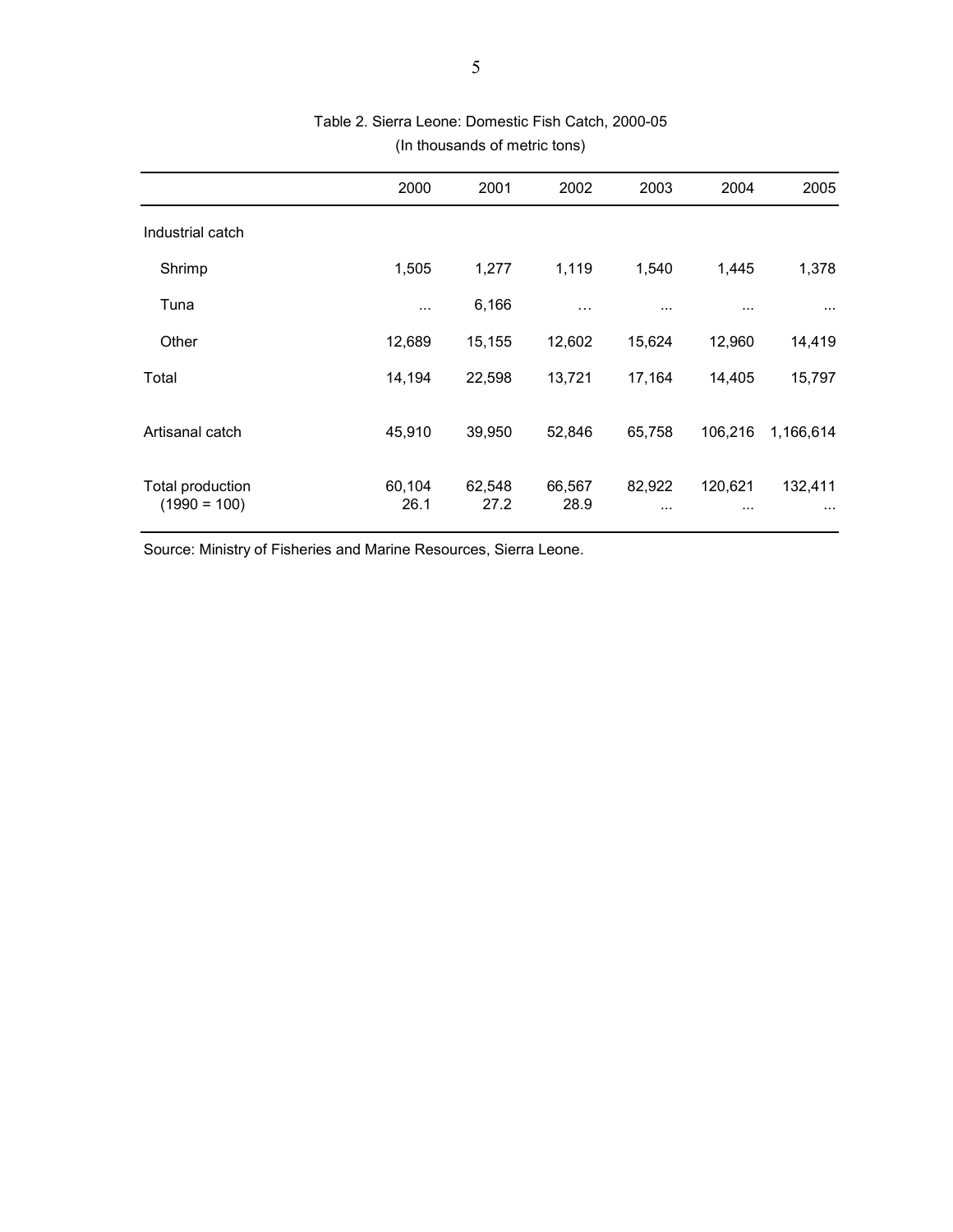|                                                                                                                         | 2000                   | 2001                    | 2002                           | 2003                    | 2004                    | 2005                     |
|-------------------------------------------------------------------------------------------------------------------------|------------------------|-------------------------|--------------------------------|-------------------------|-------------------------|--------------------------|
|                                                                                                                         |                        |                         |                                | (In units indicated)    |                         |                          |
| Diamonds<br>Alluvial Diamond Mining Scheme 1/<br>Quantity (thousands of carats)<br>Export value (millions of leones) 2/ | 77<br>20,601           | 224<br>56,785           | 352<br>91,465                  | 507<br>181,369          | 691<br>341,352          | 1201<br>409,525          |
| Bauxite (thousands of metric tons) 3/                                                                                   | 0                      | 0                       | 0                              | 0                       | 0                       | 0                        |
| Rutile (thousands of metric tons) 3/                                                                                    | 0                      | $\Omega$                | $\Omega$                       | 0                       | 0                       | 0                        |
| Gold (ounces) 4/                                                                                                        | 0                      | $\Omega$                | 0                              | 0                       | 0                       | 751                      |
| Ilmenite (thousands of metric tons) 3/                                                                                  | 0                      | $\mathbf 0$             | $\mathbf{0}$                   | 0                       | 0                       | 0                        |
|                                                                                                                         |                        |                         |                                | $(hdex 1989/90 = 100)$  |                         |                          |
| Memorandum items:<br>Alluvial Diamond Mining Scheme (quantity)<br><b>Bauxite</b><br>Rutile<br>Gold<br><b>Ilmenite</b>   | 25<br>0<br>0<br>0<br>0 | 193<br>0<br>0<br>0<br>0 | 303<br>$\Omega$<br>0<br>0<br>0 | 437<br>0<br>0<br>0<br>0 | 596<br>0<br>0<br>0<br>0 | 1035<br>0<br>0<br>0<br>0 |

Table 3. Sierra Leone: Mineral Production, 2000–05

Sources: BSL Bulletin, Bank of Sierra Leone; and data provided by the Sierra Leonean authorities.

1/ Figures for exports under Alluvial Diamond Mining Scheme represent both gems and diamonds from 1990/91. 2/ Figures represent official sales of the Government Gold and Diamond Office (GGDO).

3/ The production of bauxite and rutile, as well as ilmenite (a by-product of rutile), ceased in January 1995 with the seizure of mine sites by forces hostile to the government.

4/ Amount of gold purchased by the Bank of Sierra Leone's gold buying unit, which suspended operations in November 1989, recommenced operations in October 1992, and ceased operations in June 1994.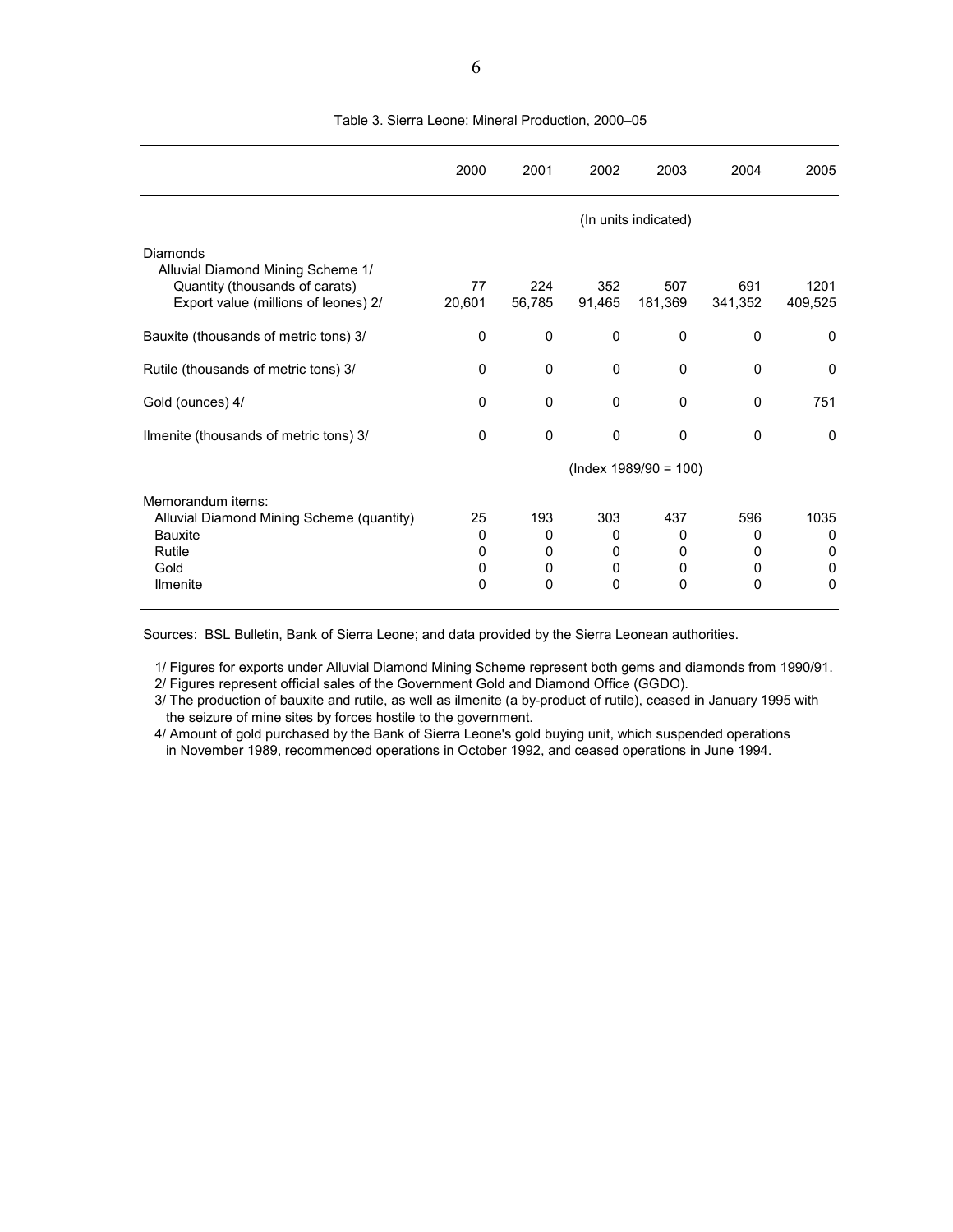|                                          | 2000     | 2001        | 2002                       | 2003           | 2004     | 2005     |
|------------------------------------------|----------|-------------|----------------------------|----------------|----------|----------|
|                                          |          |             | (In units indicated)       |                |          |          |
| Food and beverages                       |          |             |                            |                |          |          |
| Biscuits (thousands of kilograms)        | $\Omega$ | $\mathbf 0$ | 0                          | $\Omega$       | $\Omega$ | 0        |
| Confectionery (thousands of kilograms)   | 382      | 500         | 1,032                      | 1,505          | 2,724    | 2,074    |
| Beer and stout (thousands of crates)     | 188      | 401         | 915                        | 771            | 942      | 1,012    |
| Spirits (thousands of liters)            | $\Omega$ | $\Omega$    | 0                          | $\Omega$       | 0        | 0        |
| Soft drinks (thousands of crates)        | 1,429    | 1,701       | 1,872                      | 1,113          | 1,584    | 1,908    |
| Household products and construction      |          |             |                            |                |          |          |
| Matches (cartons)                        | 0        | $\mathbf 0$ | 0                          | $\Omega$       | 0        | 0        |
| Washing soap (metric tons)               | 493      | 149         | 460                        | 492            | 268      | 417      |
| Cement (thousands of bags)               | 1,593    | 3,108       | 2,883                      | 3,390          | 18,046   | 18,045   |
| Nails (cases)                            | 0        | 0           | 0                          | 0              | 0        | 0        |
| Paint (thousands of liters)              | 394      | 318         | 744                        | 725            | 169      | 135      |
| Miscellaneous                            |          |             |                            |                |          |          |
| Cigarettes (millions of sticks)          |          |             |                            |                |          |          |
| Acetylene (thousands of cubic feet)      | 100      | 91          | 99                         | 114            | 12       | 219      |
| Carbon dioxide (thousands of cubic feet) | 49       | $\mathbf 0$ | 26                         | $\overline{2}$ | $\Omega$ | 0        |
| Oxygen (thousands of cubic feet)         | 721      | 547         | 1,131                      | 1,609          | 428      | 966      |
| Salt (metric tons)                       | 3,970    | 1,833       | 1,821                      | 1,005          | 0        | $\Omega$ |
|                                          |          |             | (Annual percentage change) |                |          |          |
| Beer and stout                           | $\cdots$ | 113.0       | 128.1                      | $-15.7$        | 22.0     | 7.0      |
| Soft drinks                              | 81.5     | 19.0        | 10.1                       | $-40.5$        | 42.0     | 20.0     |
| Cigarettes                               |          |             | .                          | $\ddotsc$      |          |          |

Table 4. Sierra Leone: Production of Manufacturing Establishments, 2000–05

Sources: BSL Bulletin, Bank of Sierra Leone; and data provided by the Sierra Leonean authorities.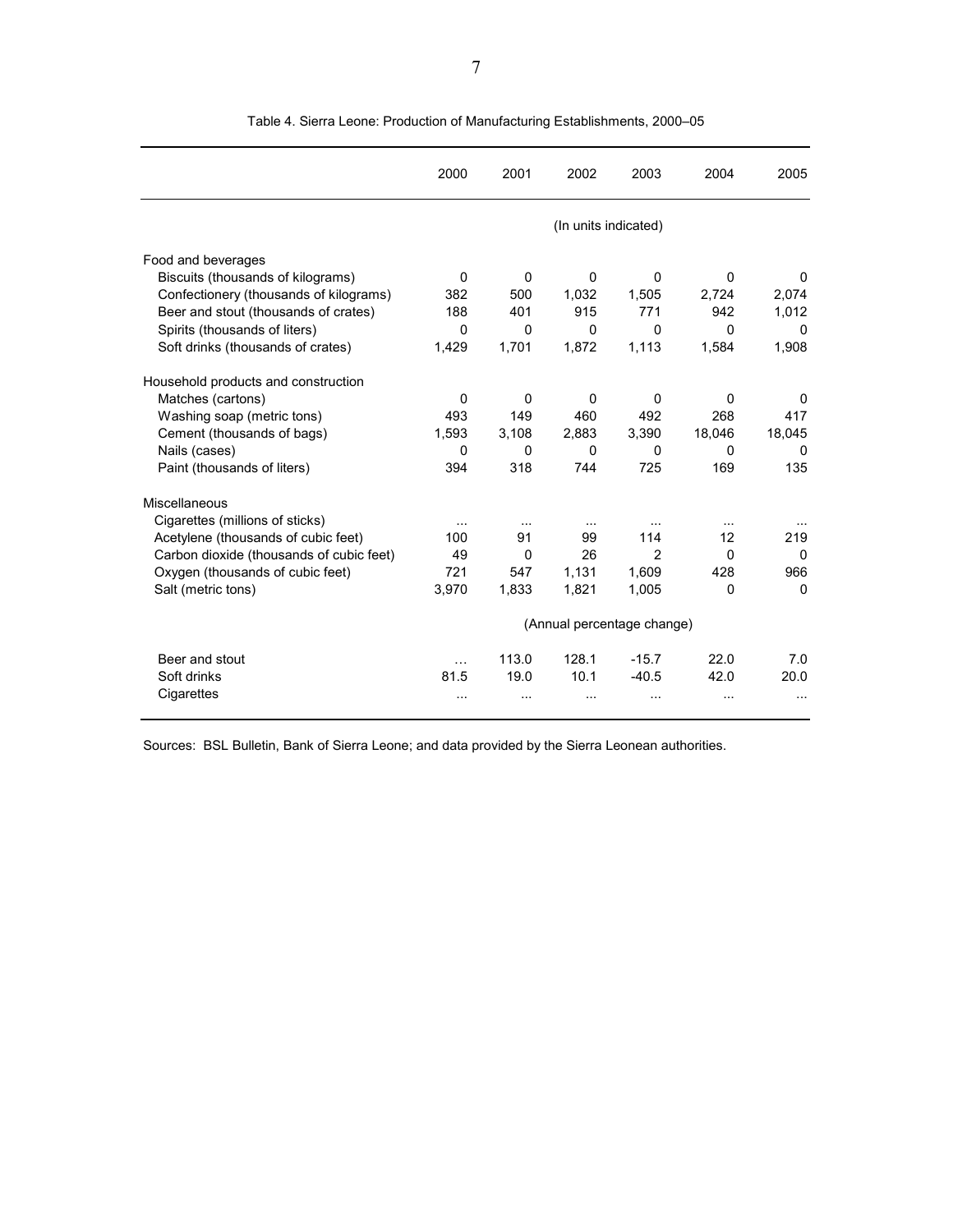|                                                                  |                          | 2003                     |                         |                         |                                              | 2004                                         |                                                                              |                         |                                        | 2005                             |                                     |                                     |                                     | 2006                                |                                                                    |
|------------------------------------------------------------------|--------------------------|--------------------------|-------------------------|-------------------------|----------------------------------------------|----------------------------------------------|------------------------------------------------------------------------------|-------------------------|----------------------------------------|----------------------------------|-------------------------------------|-------------------------------------|-------------------------------------|-------------------------------------|--------------------------------------------------------------------|
| End of period                                                    | Mar.                     | jа.                      | Sep.                    | Dec.                    | Mar                                          | Ę                                            | Sep                                                                          | Dec                     | Mar                                    | $\tilde{z}$                      | Sep                                 | Dec                                 | Mar                                 | $\tilde{z}$                         | <b>Gec</b>                                                         |
| Petroleum products                                               |                          |                          |                         |                         |                                              |                                              |                                                                              |                         | (Per imperial gallon)                  |                                  |                                     |                                     |                                     |                                     |                                                                    |
| Diesel<br>Petrol                                                 | 6,000<br>6,050           | 6,050<br>6,000           | 5,900<br>5,850          | 6,600<br>6,800          | 6,600.00<br>6,800.00<br>5,200.00<br>3,480.00 | 7,600.00<br>7,420.00<br>6,170.00<br>3,340.00 | $\begin{array}{c} 8,000.00 \\ 8,000.00 \\ 6,700.00 \\ 33,400.00 \end{array}$ | 9,000.00<br>9,650.00    | $9,500.00$<br>$9,500.00$<br>$8,500.00$ | 9,500.00<br>9,500.00<br>8,500.00 | 11,250.00<br>11,250.00<br>10,000.00 | 11,250.00<br>11,250.00<br>10,000.00 | 11,250.00<br>11,250.00<br>10,000.00 | 12,150.00<br>12,150.00<br>11,000.00 | $\begin{array}{c} 13,500.00 \\ 13,500.00 \\ 13,500.00 \end{array}$ |
| Kerosene<br>Fuel oil                                             | 4,750<br>3,305           | 3,305<br>4,750           | 4,600<br>3,070          | 3,480<br>5,200          |                                              |                                              |                                                                              | 8,200.00<br>3,715.00    | 4,600.04                               | 4,600.04                         | 5,689.15                            | 5,689.15                            | 5,689.15                            | 5,705.33                            | 6,000.00                                                           |
| Telecommunications                                               |                          |                          |                         |                         |                                              |                                              |                                                                              |                         | (Per unit)                             |                                  |                                     |                                     |                                     |                                     |                                                                    |
| Telephone tariff (Le/Min.)<br>International calla<br>Local calls | 2,000<br>$\overline{00}$ | $\frac{10}{10}$<br>2,00C | 2,000                   | $\frac{6}{2}$           | $\frac{100}{500}$                            | $\frac{100}{500}$                            | $\frac{50}{20}$                                                              | 1,500                   | 200<br>2,100                           | 200<br>2,100                     | 200<br>2,100                        | 200<br>2,100                        | 200<br>2,100                        | 200<br>2,100                        | 200<br>2,100                                                       |
| Telephone rentals (Le/Month)<br>Commercial<br>Domestic           | 4,000<br>8,000           | 8,000<br>4,000           | 4,000<br>8,000          | 4,000<br>8,000          | 4000<br>8000                                 | 4,000<br>8,000                               | 4,000<br>8,000                                                               | 4,000<br>8,000          | 8,000<br>15,000                        | 8,000<br>15,000                  | 8,000<br>15,000                     | 8,000<br>15,000                     | 8,000<br>15,000                     | 8,000<br>15,000                     | 8,000<br>15,000                                                    |
|                                                                  |                          |                          |                         |                         |                                              |                                              |                                                                              |                         | (Leones per 1,000 gallons)             |                                  |                                     |                                     |                                     |                                     |                                                                    |
| Metered commercial<br>Water                                      | 5,000                    | 5,000                    | 5,000                   | 5,000                   | 5,000                                        | 5,000                                        | 5,000                                                                        | 5,000                   | 5,000                                  | 5,000                            | 5,000                               | 5,000                               | 5,000                               | 5,000                               | 5,000                                                              |
| Domestic tariff<br>Electricity                                   |                          |                          |                         |                         |                                              |                                              |                                                                              |                         | (Per unit)                             |                                  |                                     |                                     |                                     |                                     |                                                                    |
| $31 - 150$<br>$0 - 30$                                           | <b>205</b><br>293        | 205<br>293               | 287<br>410<br>545       | 287<br>4 10<br>545      | 410<br>287                                   | 287<br>410                                   | 287<br>410                                                                   | 287<br>410              | 410<br>287                             | 373<br>533                       | 373<br>533                          | 373<br>533                          | 373<br>533                          | 373<br>533                          | 373<br>533                                                         |
| Over 151<br>151-200                                              | 389<br>389               | 389<br>389               | $\circ$                 | $\circ$                 |                                              |                                              |                                                                              |                         |                                        | 709                              | 709                                 | 709                                 | 709                                 | 709                                 |                                                                    |
| Minimum charge (Leone)<br>Fixed Charge (Leone)                   | 6,143<br>1,300           | 6,143<br>1,300           | 8,600<br>1,820          | 8,600<br>1,820          | 545<br>8,600<br>1,820                        | 545<br>8,600<br>1,820                        | 545<br>8,600<br>1,820                                                        | 545<br>8,600<br>1,820   | 545<br>8,600<br>1,820                  | 11,180<br>5,000                  | $\frac{11,180}{5,000}$              | 11,180<br>5,000                     | 11,180<br>5,000                     | 11,180<br>5,000                     | 11,180<br>5,000                                                    |
| Nondomestic tariff                                               |                          |                          |                         |                         |                                              |                                              |                                                                              |                         | (Below 15 kilowatts)                   |                                  |                                     |                                     |                                     |                                     |                                                                    |
| $31 - 150$<br>$0 - 30$                                           | 429<br>358               | 358<br>429               | 55<br>55<br>55          |                         | $\frac{5}{6}$                                | 501<br>601                                   | 501<br>601                                                                   | 501<br>601              | 501<br>601                             | 651<br>781                       | 651<br>781                          | 651<br>781                          | 651<br>781                          | 781<br>651                          | 651<br>781                                                         |
| Over <sub>151</sub><br>151-200                                   | 465<br>465               | 465<br>465               | $\circ$                 | $\circ$                 | 651                                          | 651                                          | 651                                                                          | 651                     | 651                                    |                                  |                                     |                                     |                                     |                                     | 846                                                                |
| Minimum charge (Leones)<br>Fixed Charge (Leones)                 | $10,725$<br>$1,950$      | $10,725$<br>$1,950$      | 15,015<br>2,730         | 15,015<br>2,730         | 15,015<br>2,730                              | 15,015<br>2,730                              | $15,015$<br>$2,730$                                                          | 15,015<br>2,730         | 15,015<br>2,730                        | 846<br>39,520                    | 846<br>19,520                       | 846<br>19,520                       | 846<br>19,520                       | 846<br>19,520                       | 19,520                                                             |
|                                                                  |                          |                          |                         |                         |                                              |                                              |                                                                              |                         | (Above 15 kilowatts)                   |                                  |                                     |                                     |                                     |                                     |                                                                    |
| Minimum charge<br>Fixed charge<br>All units                      | 65,000<br>26,000<br>521  | 65,000<br>26,000<br>521  | 91,000<br>37,240<br>729 | 91,000<br>37,240<br>729 | 91,000<br>37,240<br>729                      | 91,000<br>37,240<br>729                      | 729<br>91,000<br>37,240                                                      | 729<br>91,000<br>37,240 | 729<br>91,000<br>37,240                | 755<br>118,300<br>168,000        | 755<br>118,300<br>168,000           | 755<br>118,300<br>168,000           | 118,300<br>168,000<br>755           | 755<br>118,300<br>168,000           | 755<br>118,300<br>168,000                                          |
| State-run educational institutions<br>and hospitals<br>All units | 521                      | 521                      | 729                     | 729                     |                                              |                                              |                                                                              |                         |                                        | <b>S41</b>                       | 341                                 | 941                                 | 941                                 | 54                                  | 941                                                                |
| Minimum charge<br>Fixed charge                                   | 26,000<br>65,000         | 26,000<br>65,000         | 91,000<br>37,240        | 91,000<br>37,240        | 724<br>9,100<br>1,114                        | 725<br>9,100<br>1,114                        | 726<br>9,100<br>1,114                                                        | 727<br>9, 100<br>1, 114 | 728<br>9.100<br>1.114                  | 118,300<br>1,448                 | 118,300<br>1,448                    | 118,300<br>1,448                    | 118,300<br>1,448                    | 1,448<br>118,300                    | 118,300<br>1,448                                                   |
| Churches and mosques<br>All units                                | 429                      | 429                      | 601                     | 601                     |                                              |                                              | 601                                                                          | 601                     | 601                                    | 781<br>32,533                    | 781<br>32,533                       | 781<br>32,533                       | 781<br>32,533                       | 781                                 | 781                                                                |
| Minimum charge<br>Fixed charge                                   | 17,875<br>2,600          | $\frac{17,875}{2,600}$   | 25,025<br>3,640         | 25,025<br>3,640         | 601<br>25025<br>3640                         | 601<br>25,025<br>3,640                       | 25,025<br>3,640                                                              | 25,025<br>3,640         | 25,025<br>3,640                        |                                  |                                     |                                     |                                     | 32,533                              | 32,533                                                             |
| Source: Data provided by the Sierra Leonean authorities.         |                          |                          |                         |                         |                                              |                                              |                                                                              |                         |                                        |                                  |                                     |                                     |                                     |                                     |                                                                    |

Table 5. Sierra Leone: Petroleum Prices and Utility Tariffs, 2003-September 2006 Table 5. Sierra Leone: Petroleum Prices and Utility Tariffs, 2003–September 2006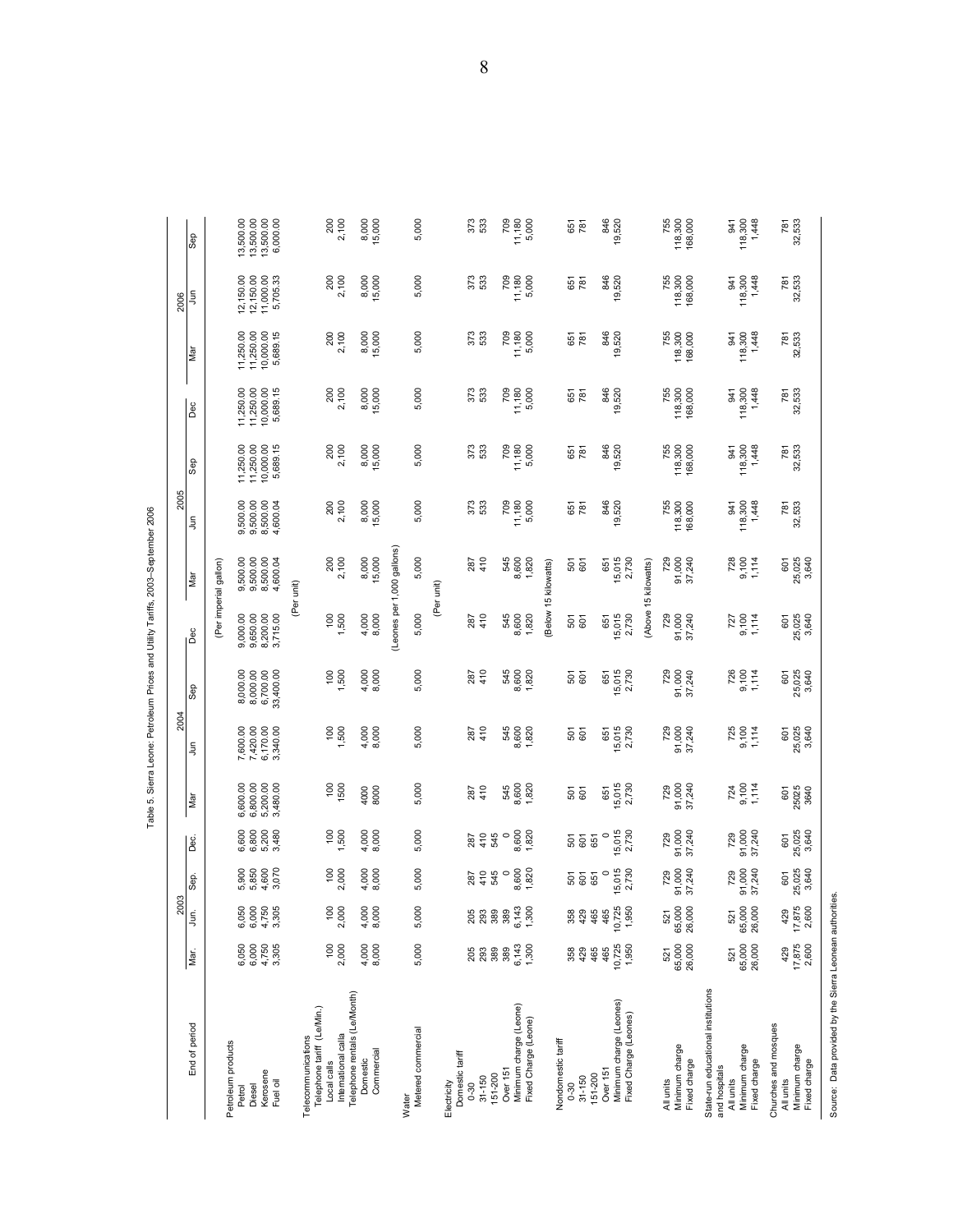### Table 6. Sierra Leone: Revised Consumer Price Index for Freetown 2000–September 2006 1/  $(1992 = 100)$

|                                                       | All items     | Monthly change Annual change |                      |                | Beverages              |               |                |            | Transport and          |                |
|-------------------------------------------------------|---------------|------------------------------|----------------------|----------------|------------------------|---------------|----------------|------------|------------------------|----------------|
|                                                       | (CPI)         | (In percent)                 | (In percent,         | Food           | and tobacco Nonfood 1/ |               | Clothing       |            | Housing communications | Miscellaneous  |
| Weights                                               |               |                              | year-on-year)        | (54.13)        | (3.63)                 | (42.24)       | (7.35)         | (14.75)    | (5.93)                 | (14.21)        |
| 2004                                                  |               |                              |                      |                |                        |               |                |            |                        |                |
| January                                               | 592.5         | 4.5                          | 15.3                 | 351.3          | 13.9                   | 227.3         | 25.8           | 94.7       | 28.6                   | 12.7           |
| February                                              | 600.2         | 1.3                          | 15.1                 | 354.0          | 14.3                   | 254.6         | 27.9           | 97.2       | 34.1                   | 12.5           |
| March                                                 | 588.9         | $-1.9$                       | 11.2                 | 341.3          | 14.4                   | 258.6         | 27.2           | 98.1       | 34.1                   | 12.5           |
| April                                                 | 594.0         | 0.9                          | 12.7                 | 348.6          | 14.4                   | 231.0         | 28.1           | 95.4       | 28.7                   | 12.6           |
| May                                                   | 606.1         | 2.1                          | 14.5                 | 350.3          | 14.4                   | 247.8         | 30.0           | 99.6       | 33.4                   | 12.8           |
| June                                                  | 620.9         | 2.4                          | 14.6                 | 364.7          | 14.0                   | 242.2         | 30.3           | 98.6       | 33.4                   | 12.8           |
| July                                                  | 622.0         | 0.2                          | 14.0                 | 363.8          | 13.9                   | 244.3         | 30.8           | 98.4       | 33.5                   | 12.7           |
| August                                                | 626.3         | 0.7                          | 15.0                 | 364.6          | 13.7                   | 248.0         | 30.6           | 99.1       | 33.3                   | 12.7           |
| September                                             | 631.6         | 0.8                          | 14.6                 | 366.1          | 15.0                   | 249.8         | 31.4           | 99.3       | 33.3                   | 12.0           |
| October                                               | 642.5         | 1.7                          | 14.9                 | 366.4          | 15.5                   | 260.6         | 34.1           | 99.4       | 38.5                   | 12.0           |
| November                                              | 656.3         | 2.2                          | 14.7                 | 379.9          | 15.5                   | 316.4         | 34.1           | 98.7       | 45.8                   | 15.2           |
| December                                              | 648.8         | $-1.2$                       | 14.4                 | 372.2          | 14.7                   | 309.0         | 35.2           | 99.9       | 45.8                   | 16.9           |
| 2005                                                  |               |                              |                      |                |                        |               |                |            |                        |                |
| January                                               | 645.2         | $-0.6$                       | 8.9                  | 375.9          | 14.8                   | 254.5         | 33.5           | 105.0      | 34.1                   | 12.3           |
| February                                              | 645.3         | 0.0                          | 7.5                  | 375.5          | 15.1                   | 254.6         | 33.1           | 104.7      | 34.1                   | 12.5           |
| March                                                 | 650.3         | 0.8                          | 10.4                 | 376.6          | 15.1                   | 258.6         | 33.9           | 108.3      | 34.1                   | 12.5           |
| April                                                 | 657.4         | 1.1                          | 10.7                 | 377.5          | 15.2                   | 264.7         | 34.7           | 107.9      | 38.5                   | 12.6           |
| May                                                   | 669.2         | 1.8                          | 10.4                 | 386.4          | 15.2                   | 267.6         | 38.3           | 110.0      | 38.5                   | 12.7           |
| June                                                  | 690.1         | 3.1                          | 11.1                 | 397.9          | 15.2                   | 277.0         | 47.1           | 118.6      | 38.5                   | 13.4           |
| July                                                  | 708.2         | 2.6                          | 13.9                 | 409.0          | 15.3                   | 283.9         | 50.0           | 121.7      | 41.4                   | 13.7           |
| August                                                | 721.7         | 1.9                          | 15.2                 | 414.7          | 16.1                   | 306.1         | 51.1           | 124.9      | 41.4                   | 14.3           |
| September                                             | 732.0         | 1.4                          | 15.9                 | 412.2          | 16.2                   | 303.6         | 58.5           | 131.8      | 45.0                   | 14.4           |
| October                                               | 735.3         | 0.5                          | 14.5                 | 405.7          | 16.2                   | 313.4         | 65.4           | 138.6      | 45.2                   | 15.2           |
| November                                              | 735.0         | 0.2                          | 12.3                 | 404.5          | 16.0                   | 316.5         | 68.1           | 104.4      | 45.8                   | 15.2           |
| December                                              | 733.8         | $-0.4$                       | 13.1                 | 408.3          | 16.5                   | 309.0         | 58.9           | 132.2      | 45.8                   | 16.9           |
| 2006                                                  |               |                              |                      |                |                        |               |                |            |                        |                |
| January                                               | 734.5         | 0.1                          | 13.9                 | 408.7          | 16.2                   | 309.6         | 59.8           | 135.4      | 46.0                   | 15.8           |
| February                                              | 733.2         | $-0.2$                       | 13.6                 | 410.7          | 15.9                   | 306.7         | 60.2           | 127.3      | 46.5                   | 15.9           |
| March                                                 | 738.2         | 0.7                          | 13.5                 | 411.7          | 16.3                   | 310.3         | 60.4           | 132.8      | 46.7                   | 17.3           |
| April                                                 | 739.4         | 0.2                          | 12.5                 | 414.3          | 16.1                   | 309.1         | 60.2           | 134.0      | 46.5                   | 15.7           |
| May                                                   | 747.0         | 1.0                          | 11.8                 | 415.8          | 16.2                   | 315.0         | 63.7           | 134.9      | 47.0                   | 15.7           |
| June                                                  | 753.8         | 0.9                          | 9.2                  | 424.4          | 16.0                   | 313.5         | 65.5           | 129.9      | 50.7                   | 16.6           |
| July                                                  | 759.4         | 0.7                          | 7.2                  | 421.1          | 15.9                   | 322.5         | 33.4           | 138.4      | 66.1                   | 15.4           |
| August                                                | 766.5         | 0.9                          | 6.2                  | 430.5          | 15.9                   | 320.1         | 32.6           | 134.8      | 66.9                   | 15.7           |
| September                                             | 780.5         | 1.8                          | 6.6                  | 441.4          | 16.0                   | 323.1         | 33.8           | 138.7      | 59.8                   | 14.9           |
| Memorandum items:<br>Annual inflation rate<br>Average |               |                              |                      |                |                        |               |                |            |                        |                |
| 2000                                                  | $-0.9$        |                              | $-102.7$             | $-8.0$         | 6.1                    | 5.9           | 6.5            | 4.6        | $-13.5$                | 2.5            |
| 2001                                                  | 2.2           |                              | $-337.1$             | 6.8            | $-16.3$                | 1.2           | $-11.5$        | 2.0        | $-6.0$                 | $-4.0$         |
| 2002                                                  | $-3.7$        |                              | $-270.1$             | $-2.3$         | $-19.5$                | $-3.4$        | 2.0            | $-2.9$     | 0.4                    | 9.2            |
| 2003                                                  | 7.5           |                              | $-302.7$             | 7.5            | 8.6                    | 7.6           | 3.2            | 6.4        | 0.6                    | $-13.0$        |
| 2004                                                  | 14.2          |                              | 89.3                 | 18.5           | 4.4                    | 14.9          | 17.4           | 2.3        | 23.4                   | 15.4           |
| 2005                                                  | 12.1          |                              | $-14.8$              | 9.7            | 7.7                    | 10.4          | 56.7           | 19.5       | 14.2                   | 5.3            |
| End-December                                          |               |                              |                      |                |                        |               |                |            |                        |                |
| 2000                                                  | $-2.7$        |                              | $-107.5$             | $-3.4$         | $-10.4$                | $-1.3$        | $-11.1$        | 0.8        | 4.7                    | $-13.4$        |
| 2001<br>2002                                          | 3.4<br>$-3.1$ |                              | $-224.9$<br>$-189.7$ | 11.3<br>$-7.4$ | $-24.4$<br>$-3.1$      | $-4.3$<br>3.2 | $-4.8$<br>10.6 | 0.0<br>1.7 | $-16.9$<br>$-6.7$      | 14.7<br>$-0.8$ |
| 2003                                                  | 11.3          |                              | $-466.5$             | 15.1           | 17.5                   | 5.9           | 6.5            | 0.1        | 2.2                    | $-8.3$         |
| 2004                                                  | 14.4          |                              | 27.6                 | 14.7           | $-0.5$                 | 35.6          | 26.7           | 6.7        | 60.9                   | 39.3           |
| 2005                                                  | 13.1          |                              | $-9.0$               | 9.7            | 12.1                   | 0.0           | 9.3            | 32.3       | 19.0                   | 0.0            |
|                                                       |               |                              |                      |                |                        |               |                |            |                        |                |

Sources: Data provided by Statistics Sierra Leone and the Bank of Sierra Leone.

1/ Nonfood items consist of clothing, housing, transportation and communications, and miscellaneous.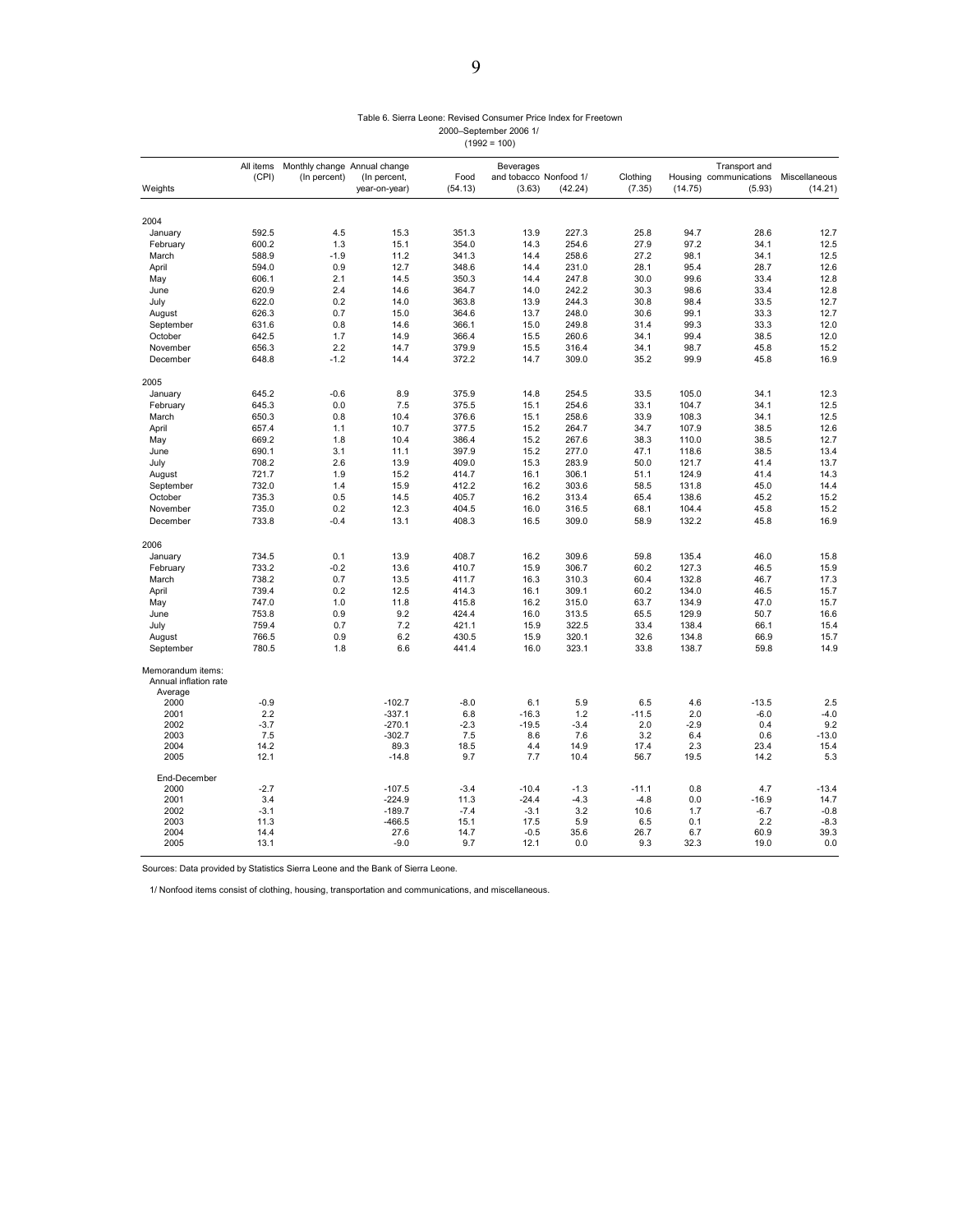|                                                                                                                                                                                                    | 2000                                                                                     | 2001                                                                                                 | 2002                                                                                              | 2003                                                                                 | 2004                                                                                           | 2005                                                                                             |
|----------------------------------------------------------------------------------------------------------------------------------------------------------------------------------------------------|------------------------------------------------------------------------------------------|------------------------------------------------------------------------------------------------------|---------------------------------------------------------------------------------------------------|--------------------------------------------------------------------------------------|------------------------------------------------------------------------------------------------|--------------------------------------------------------------------------------------------------|
|                                                                                                                                                                                                    |                                                                                          |                                                                                                      |                                                                                                   | (In millions of leones)                                                              |                                                                                                |                                                                                                  |
| Domestic Revenue<br>Tax<br>Nontax<br>Grants                                                                                                                                                        | 152,175<br>135,166<br>17,009<br>106,107                                                  | 207,669<br>192,576<br>15,093<br>95,023                                                               | 238,691<br>223,470<br>15,221<br>161,336                                                           | 287,657<br>267,960<br>19,697<br>179,343                                              | 356,966<br>319,269<br>37,697<br>259,376                                                        | 415,982<br>350,422<br>65,560<br>351,870                                                          |
| Expenditure<br>Recurrent expenditure<br>Development expenditure and net lending                                                                                                                    | 382,344<br>301,831<br>80,512                                                             | 442,760<br>371,132<br>71,628                                                                         | 562,252<br>474,811<br>87,441                                                                      | 597,999<br>485,368<br>112,631                                                        | 688,092<br>555,046<br>133,046                                                                  | 828,304<br>620,728<br>207,575                                                                    |
| Overall deficit (commitment basis)<br><b>Excluding grants</b><br>Including grants                                                                                                                  | $-230,169$<br>$-124,062$                                                                 | $-235,091$<br>$-140,068$                                                                             | $-323,561$<br>$-162,225$                                                                          | $-310,342$<br>$-130,999$                                                             | $-331,126$<br>$-71,749$                                                                        | $-412,322$<br>$-60,452$                                                                          |
| Change in arrears                                                                                                                                                                                  | 43,310                                                                                   | $-533,199$                                                                                           | $-3,586$                                                                                          | $-13,539$                                                                            | $-32,455$                                                                                      | $-5,983$                                                                                         |
| Overall deficit (cash basis)                                                                                                                                                                       | $-80,752$                                                                                | $-673,267$                                                                                           | $-165,811$                                                                                        | $-144,538$                                                                           | $-104,204$                                                                                     | $-66,434$                                                                                        |
| <b>Total financing</b><br>Foreign financing<br>Disbursements<br>Amortization due<br>Amount paid<br>Arrears<br>Debt relief obtained<br>Domestic financing<br>Bank                                   | 80,752<br>81,610<br>123,584<br>$-41,974$<br>$-11,202$<br>30,772<br>.<br>968<br>$-26,321$ | 673,267<br>624,766<br>95,370<br>$-38,515$<br>$-425,769$<br>$-387,254$<br>567,911<br>51,791<br>42,844 | 165,811<br>143,734<br>141,605<br>$-48,284$<br>$-34,250$<br>14,034<br>50,413<br>18,600<br>$-5,603$ | 144,538<br>56,133<br>93,627<br>$-37,494$<br>$-37,494$<br>0<br>0<br>100,652<br>56,622 | 104,204<br>97,078<br>150,971<br>$-53,893$<br>$-53,893$<br>0<br>25,093<br>$-1,949$<br>$-51,477$ | 66,434<br>26,872<br>105,136<br>$-78,264$<br>$-78,264$<br>0<br>$\mathbf 0$<br>42,737<br>$-16,369$ |
| Nonbank<br>Privatization                                                                                                                                                                           | 27,289<br>22                                                                             | 8,947<br>2,060                                                                                       | 24,203<br>472                                                                                     | 44,030<br>270                                                                        | 49,528<br>52                                                                                   | 59,106<br>0                                                                                      |
| Float/unaccounted                                                                                                                                                                                  | $-1,848$                                                                                 | $-5,350$                                                                                             | 3,005                                                                                             | $-12,517$                                                                            | $-16,070$                                                                                      | $-3,175$                                                                                         |
|                                                                                                                                                                                                    |                                                                                          |                                                                                                      |                                                                                                   | (In percent of GDP)                                                                  |                                                                                                |                                                                                                  |
| Revenue<br>Expenditure<br>Recurrent expenditure<br>Development expenditure<br>Overall deficit (commitment basis)                                                                                   | 11.4<br>28.7<br>22.7<br>6.1                                                              | 14.0<br>29.8<br>24.9<br>4.8                                                                          | 14.5<br>34.2<br>28.9<br>5.3                                                                       | 15.4<br>32.1<br>26.1<br>6.0                                                          | 12.5<br>24.1<br>19.4<br>4.7                                                                    | 11.8<br>23.5<br>17.6<br>5.9                                                                      |
| <b>Excluding grants</b><br>Including grants<br>Change in arrears                                                                                                                                   | $-17.3$<br>$-9.3$<br>3.3                                                                 | $-15.8$<br>$-9.4$<br>$-35.8$                                                                         | $-19.7$<br>$-9.9$<br>$-0.2$                                                                       | $-16.7$<br>$-7.0$<br>$-0.7$                                                          | $-11.6$<br>$-2.5$<br>$-1.1$                                                                    | $-11.7$<br>$-1.7$<br>$-0.2$                                                                      |
| Overall deficit (cash basis)<br>Foreign financing<br>Domestic financing<br>Bank<br>Nonbank                                                                                                         | $-6.1$<br>6.1<br>0.1<br>$-2.0$<br>2.1                                                    | $-45.3$<br>42.0<br>3.5<br>2.9<br>0.6                                                                 | $-10.1$<br>8.7<br>1.1<br>$-0.3$<br>1.5                                                            | $-7.8$<br>3.0<br>5.4<br>3.0<br>2.4                                                   | $-3.7$<br>3.4<br>$-0.1$<br>$-1.8$<br>1.7                                                       | $-1.9$<br>0.8<br>$1.2$<br>$-0.5$<br>1.7                                                          |
| Float/unaccounted                                                                                                                                                                                  | $-0.1$                                                                                   | $-0.4$                                                                                               | 0.2                                                                                               | $-0.7$                                                                               | $-0.6$                                                                                         | $-0.1$                                                                                           |
| Memorandum items:<br>Opening money stock (in millions of Leones)<br>Bank financing/Broad money<br>Primary budget deficit (commitment basis)<br>(In percent of GDP)<br>GDP at current market prices | 134,078<br>$-19.6$<br>$-73,060$<br>$-5.5$                                                | 139,957<br>30.6<br>$-80,716$<br>$-5.4$<br>1,330,319 1,487,724 1,643,332 1,863,000                    | 189,437<br>$-3.0$<br>$-74,686$<br>$-4.5$                                                          | 247,478<br>22.9<br>$-136,116$<br>$-7.3$                                              | 344,524<br>$-9.0$<br>$-84,060$<br>$-2.9$<br>2,854,489                                          | 424,173<br>$-2.0$<br>$-110,322$<br>$-3.1$<br>3,518,200                                           |

Table 7. Sierra Leone: Government Budgetary Operations, 2000–05

Source: Sierra Leonean authorities. GDP data deviate from IMF estimates.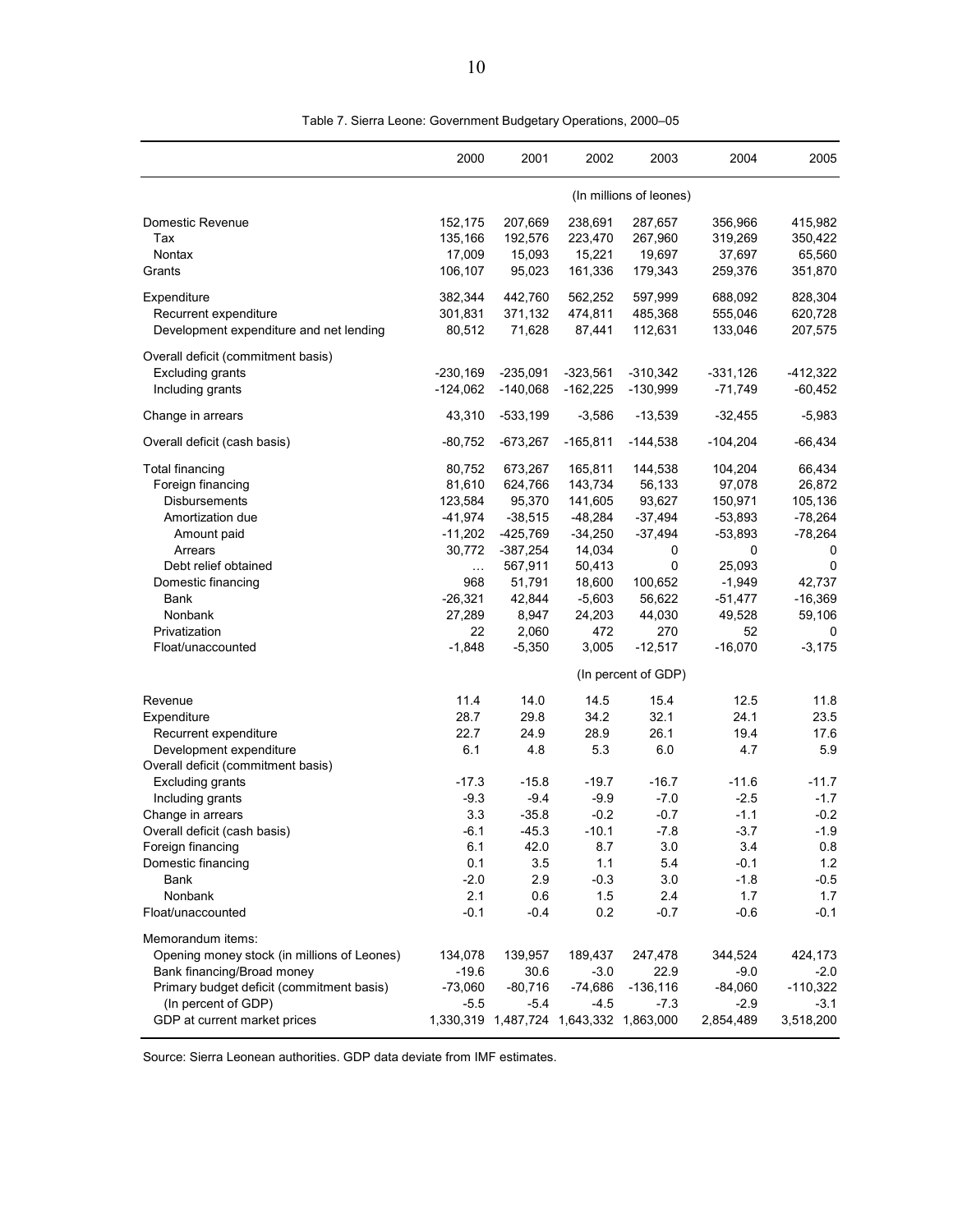|                                       | 2000                 | 2001                 | 2002                          | 2003       | 2004       | 2005           |  |  |  |
|---------------------------------------|----------------------|----------------------|-------------------------------|------------|------------|----------------|--|--|--|
|                                       |                      |                      | (In millions of leones)       |            |            |                |  |  |  |
| Taxes on income and profit            | 39,243               | 53,697               | 61,642                        | 73,046     | 93,963     | 110,153        |  |  |  |
| Corporate profits tax                 | 15,929               | 19,994               | 29,117                        | 38,578     | 47,622     | 61,696         |  |  |  |
| Individual income tax                 | 23,314               | 33,703               | 32,525                        | 34,468     | 46,341     | 48,458         |  |  |  |
| Taxes on goods and services           | 27,908               | 43,751               | 51,154                        | 63,742     | 85,257     | 103,501        |  |  |  |
| Excise duties                         | 18,974               | 27,036               | 32,128                        | 41,195     | 45,798     | 49,991         |  |  |  |
| Fuel and oil                          | 18,008               | 21,024               | 28,337                        | 36,693     | 41,076     | 42,347         |  |  |  |
| Tobacco                               | $\sim$ $\sim$ $\sim$ | $\sim$ $\sim$ $\sim$ | $\ldots$                      | $\sim 100$ |            |                |  |  |  |
| Beer and stout                        | $\sim 100$           | $\sim$ $\sim$ $\sim$ | $\sim 100$                    | $\sim 100$ |            |                |  |  |  |
| Other 1/                              | 966                  | 6,012                | 3,791                         | 4,502      | 4,722      | 7,643          |  |  |  |
| Domestic sales tax                    | 533                  | 6,670                | 7,758                         | 7,018      | 9,655      | 13,707         |  |  |  |
| Mining licenses                       | 729<br>3,031         | 1,196<br>2,664       | 2,034                         | 3,040      | 7,720      | 8,243          |  |  |  |
| <b>Royalties</b><br>Bauxite           | 3                    | 0                    | 2,309<br>0                    | 2,643<br>0 | 5,231<br>0 | 7,626<br>1,683 |  |  |  |
| Rutile                                | 786                  | 0                    | 0                             | 0          | 0          | 318            |  |  |  |
| <b>Fisheries</b>                      | 2,242                | 2,664                | 2,309                         | 2,643      | 5,231      | 5,625          |  |  |  |
| Road user fees                        | 4,641                | 6,185                | 6,925                         | 9,847      | 16,853     | 23,935         |  |  |  |
| Other taxes on goods and services     | 0                    | 0                    | 0                             | 0          | 0          | 0              |  |  |  |
| Taxes on international travel         | $\ldots$             | $\cdots$             | $\cdots$                      | $\cdots$   |            |                |  |  |  |
| Taxes on international trade          | 75,917               | 104,475              | 120,703                       | 144,166    | 166,137    | 172,283        |  |  |  |
| Import duties                         | 75,917               | 104,475              | 120,703                       | 144,166    | 166,137    | 172,283        |  |  |  |
| Import duty and fees                  | 75,917               | 104,475              | 120,703                       | 144,166    | 166,137    | 172,283        |  |  |  |
| Import sales tax                      | 0                    | 0                    | 0                             | 0          | 0          | 0              |  |  |  |
| Other charges                         | 0                    | 0                    | 0                             | 0          | 0          | 0              |  |  |  |
| <b>Export duties</b>                  | 0                    | 0                    | 0                             | $\Omega$   | 0          | 0              |  |  |  |
| Other taxes                           | 1,247                | 698                  | 1,239                         | 2,535      | 3,717      | 4,288          |  |  |  |
| Employers' payroll tax                | .                    | $\cdots$             | $\cdots$                      | .          |            |                |  |  |  |
| Freight levy                          | 748                  | 0                    | 0                             | 0          | 0          | 0              |  |  |  |
| Other 2/                              | 499                  | 698                  | 1,239                         | 2,535      | 3,717      | 4,288          |  |  |  |
| Total tax revenue                     | 144,315              | 202,621              | 234,738                       | 283,489    | 349,073    | 390,226        |  |  |  |
| Nontax revenue                        | 7,859                | 5,048                | 3,952                         | 4,168      | 7,893      | 25,756         |  |  |  |
| Property income                       | $\cdots$             | $\cdots$             | $\cdots$                      | .          | 2,355      | 7,348          |  |  |  |
| Public enterprises<br>Other           | $\cdots$             | $\cdots$             | $\cdots$                      | $\cdots$   | 2,355      | 7,348          |  |  |  |
| Administration fees and other charges | .                    | $\cdots$             | $\cdots$                      | .          |            |                |  |  |  |
| Other                                 | 7,859                | $\cdots$<br>5,048    | $\cdots$<br>3,952             | .<br>4,168 | 5,538      | 18,409         |  |  |  |
| Total revenue                         | 152,174              | 207,669              | 238,690                       | 287,657    | 356,966    | 415,982        |  |  |  |
|                                       | (In percent of GDP)  |                      |                               |            |            |                |  |  |  |
| Taxes on income and profit            | 2.9                  | 3.6                  | 3.7                           | 3.9        | 3.3        | 3.1            |  |  |  |
| Taxes on goods and services           | 2.1                  | 2.9                  | 3.0                           | 3.4        | 3.0        | 2.9            |  |  |  |
| Taxes on international trade          | 5.7                  | 7.0                  | 7.2                           | 7.7        | 5.8        | 4.9            |  |  |  |
| Other taxes                           | 0.1                  | 0.0                  | 0.1                           | 0.1        | 0.1        | 0.1            |  |  |  |
| Tax revenue                           | 10.8                 | 13.6                 | 14.0                          | 15.2       | 12.2       | 11.1           |  |  |  |
| Nontax revenue                        | 0.6                  | 0.3                  | 0.2                           | 0.2        | 0.3        | 0.7            |  |  |  |
| Total revenue                         | 11.4                 | 14.0                 | 14.2                          | 15.4       | 12.5       | 11.8           |  |  |  |
|                                       |                      |                      | (In percent of total revenue) |            |            |                |  |  |  |
| Taxes on income and profit            | 25.8                 | 25.9                 | 25.8                          | 25.4       | 26.3       | 26.5           |  |  |  |
| Taxes on goods and services           | 18.3                 | 21.1                 | 12.2                          | 13.4       | 23.9       | 24.9           |  |  |  |
| Taxes on international trade          | 49.9                 | 50.3                 | 13.6                          | 12.0       | 46.5       | 41.4           |  |  |  |
| Other taxes                           | 0.8                  | 0.3                  | 0.0                           | 0.0        | 1.0        | 1.0            |  |  |  |
| Tax revenue                           | 94.8                 | 97.6                 | 21.4                          | 22.2       | 97.8       | 93.8           |  |  |  |
| Nontax revenue                        | 5.2                  | 2.4                  | 13.5                          | 14.3       | 2.2        | 6.2            |  |  |  |

Table 8. Sierra Leone: Government Revenue, 2000–05

Sources: Sierra Leonean authorities.

1/ For 1996, includes excise duties collected on tobacco and beer and stout.

2/ For 1996, includes employers' payroll tax and taxes on international travel.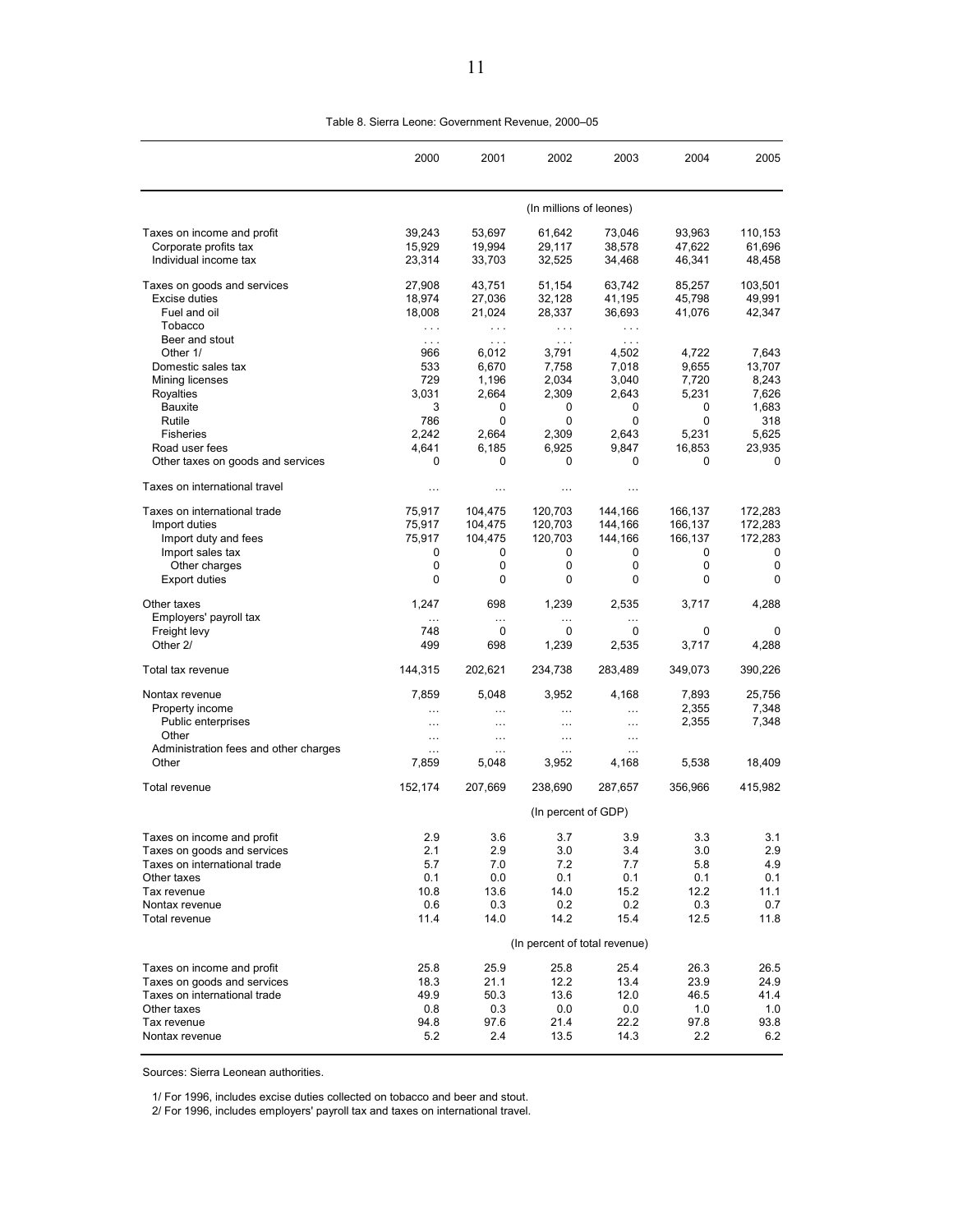|                                                                       | 2000                        | 2001                                                        | 2002                                        | 2003                         | 2004                                 | 2005                            |
|-----------------------------------------------------------------------|-----------------------------|-------------------------------------------------------------|---------------------------------------------|------------------------------|--------------------------------------|---------------------------------|
|                                                                       |                             | (In millions of leones; unless otherwise stated)            |                                             |                              |                                      |                                 |
| Wages and salaries<br>Of which                                        | 89,495                      | 110,981                                                     | 126,492                                     | 152,003                      | 178,751                              | 229,440                         |
| Rice supplement                                                       | $\pmb{0}$                   | $\pmb{0}$                                                   | 0                                           | 0                            | 0                                    | 0                               |
| Purchases of goods and services<br>Of which                           | 116,904                     | 164,327                                                     | 212,728                                     | 222,088                      | 191,172                              | 202,468                         |
| Emergency defense                                                     | 28,636                      | 37,868                                                      | 33,371                                      | 40,774                       | 35,244                               | 33,976                          |
| Subsidies and transfers<br>Education<br>Liberian relief operations 1/ | 11,518<br>11,475<br>0<br>43 | 14,801<br>13,141<br>0                                       | 30,809<br>14,041<br>0                       | 27,506<br>19,000<br>0<br>417 | 55,559<br>21,187<br>0<br>$\mathbf 0$ | 63,233<br>20,549<br>0<br>15,508 |
| Local government<br>Pensions/Others                                   | 0                           | 1,660<br>0                                                  | 1,469<br>15,300                             | 8,088                        | 34,372                               | 27,176                          |
| Interest<br>Domestic<br>Foreign                                       | 83,915<br>50,459<br>33,456  | 72,796<br>44,263<br>28,533                                  | 104,798<br>51,020<br>53,778                 | 83,771<br>64,316<br>19,455   | 129,564<br>103,708<br>25,855         | 125,588<br>94,658<br>30,931     |
| Total recurrent expenditure                                           | 301,832                     | 362,904                                                     | 474,827                                     | 485,368                      | 555,046                              | 620,728                         |
| Wages and salaries<br>Of which                                        | 6.7                         | 7.5                                                         | 7.5                                         | 8.2                          | 6.3                                  | 6.5                             |
| Rice supplement                                                       | 0.0                         | 0.0                                                         | 0.0                                         | 0.0                          | 0.0                                  | 0.0                             |
| Purchases of goods and services<br>Of which                           | 8.8                         | 11.0                                                        | 12.7                                        | 11.9                         | 6.7                                  | 5.8                             |
| Emergency defense                                                     | 2.2                         | 2.5                                                         | 2.0                                         | 2.2                          | 1.2                                  | 1.0                             |
| Subsidies and transfers                                               | 0.9                         | 1.0                                                         | 1.8                                         | 1.5                          | 1.9                                  | 1.8                             |
| Interest<br>Of which                                                  | 6.3                         | 4.9                                                         | 6.2                                         | 4.5                          | 4.5                                  | 3.6                             |
| Domestic                                                              | 3.8                         | 3.0                                                         | 3.0                                         | 3.5                          | 3.6                                  | 2.7                             |
|                                                                       |                             |                                                             | (In percent of total recurrent expenditure) |                              |                                      |                                 |
| Wages and salaries                                                    | 29.7                        | 30.6                                                        | 26.6                                        | 31.3                         | 32.2                                 | 37.0                            |
| Purchases of goods and services                                       | 38.7                        | 45.3                                                        | 44.8                                        | 45.8                         | 34.4                                 | 32.6                            |
| Subsidies and transfers<br>Interest                                   | 3.8<br>27.8                 | 4.1<br>20.1                                                 | 6.5<br>22.1                                 | 5.7<br>17.3                  | 10.0<br>23.3                         | 10.2<br>20.2                    |
| Of which<br>Domestic                                                  | 16.7                        | 12.2                                                        | 10.7                                        | 13.3                         | 18.7                                 | 15.2                            |
| GDP (millions of leones)                                              |                             | 1,330,319 1,487,724 1,678,000 1,863,000 2,854,489 3,518,200 |                                             |                              |                                      |                                 |

Table 9. Sierra Leone: Economic Classification of Recurrent Expenditure, 2000–05

Sources: Data provided by the Sierra Leonean authorities.

1/ Sierra Leonean government's contribution to ECOMOG (Economic Community of West African States Monitoring Group)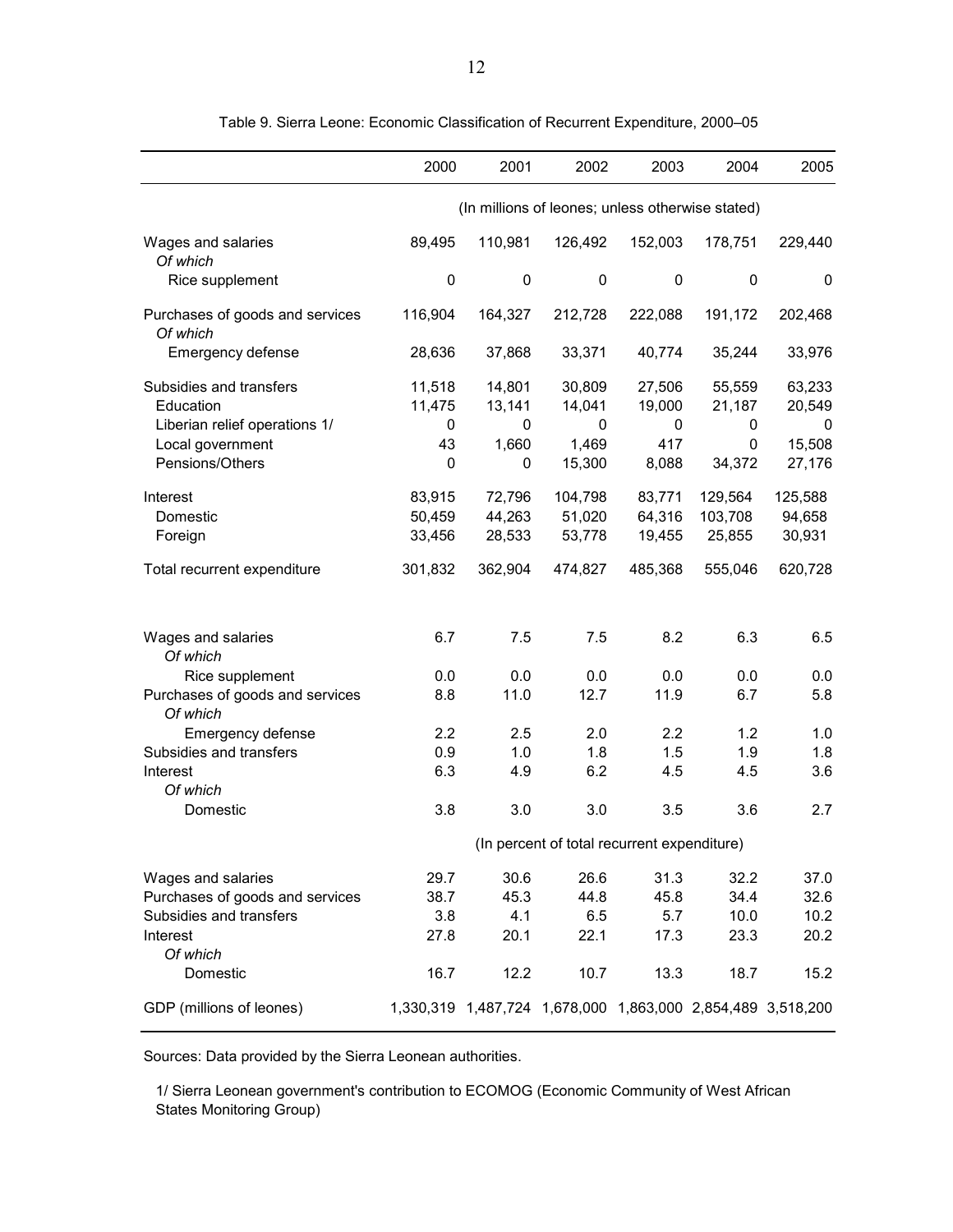|                                                                                                                                                                                                                                                   | 2000                                                                 | 2001                                                               | 2002                                                               | 2003                                                               | 2004                                                               | 2005                                                               |
|---------------------------------------------------------------------------------------------------------------------------------------------------------------------------------------------------------------------------------------------------|----------------------------------------------------------------------|--------------------------------------------------------------------|--------------------------------------------------------------------|--------------------------------------------------------------------|--------------------------------------------------------------------|--------------------------------------------------------------------|
|                                                                                                                                                                                                                                                   |                                                                      |                                                                    |                                                                    | (In millions of leones)                                            |                                                                    |                                                                    |
| General public services                                                                                                                                                                                                                           | 49,791                                                               | 72,891                                                             | 99,129                                                             | 105,338                                                            | 120,286                                                            | 135,724                                                            |
| Defense                                                                                                                                                                                                                                           | 48,769                                                               | 59,408                                                             | 56,955                                                             | 66,841                                                             | 62,026                                                             | 68,056                                                             |
| Education<br>General administration<br>Schools<br>Primary<br>Secondary<br>Universities and colleges<br>Technical and vocational                                                                                                                   | 59,024<br>3,450<br>41,430<br>28,833<br>12,597<br>11,475<br>2,670     | 68,136<br>5,305<br>47,195<br>31,590<br>15,605<br>13,141<br>2,495   | 87,037<br>6,689<br>62,152<br>44,385<br>17,767<br>14,041<br>4,156   | 101,901<br>7,640<br>70,468<br>49,468<br>21,000<br>19,000<br>4,793  | 112,559<br>6,371<br>20,701<br>14,966<br>5,736<br>21,467<br>2,062   | 135,842<br>10,379<br>16,717<br>11,379<br>5,338<br>21,310<br>1,398  |
| Health                                                                                                                                                                                                                                            | 14,280                                                               | 23,510                                                             | 33,595                                                             | 40,200                                                             | 33,530                                                             | 37,717                                                             |
| Social security and welfare<br>General administration<br>Pensions                                                                                                                                                                                 | 7,041<br>0<br>7,041                                                  | 8,791<br>0<br>8,791                                                | 20,261<br>0<br>20,261                                              | 20,302<br>3,007<br>17,296                                          | 21,036<br>9,645<br>11,392                                          | 24,836<br>12,612<br>12,224                                         |
| Housing and community amenities                                                                                                                                                                                                                   | 978                                                                  | 1,522                                                              | 1,740                                                              | 1,446                                                              | 150                                                                | 150                                                                |
| Other community and social services                                                                                                                                                                                                               | 4,893                                                                | 4,709                                                              | 7,922                                                              | 5,995                                                              | 7,681                                                              | 6,115                                                              |
| Economic services<br>Agriculture<br>Mining and manufacturing<br>Electricity and water<br>Transportation<br>Other                                                                                                                                  | 16,567<br>5,094<br>823<br>1,630<br>671<br>8,350                      | 28,401<br>8,849<br>1,105<br>2,904<br>4,042<br>11,501               | 32,761<br>10,933<br>1,159<br>4,142<br>3,384<br>13,144              | 39,109<br>15,199<br>1,243<br>3,989<br>2,344<br>16,335              | 46,593<br>16,381<br>2,548<br>3,773<br>2,068<br>21,824              | 50,173<br>14,352<br>2,019<br>2,312<br>1,525<br>29,964              |
| Unallocated and other purposes<br>Public debt interest and commissions<br>Other purposes                                                                                                                                                          | 103,506<br>83,915<br>19,591                                          | 95,538<br>72,796<br>22,742                                         | 140,931<br>104,798<br>36,133                                       | 104,958<br>83,771<br>21,187                                        | 151,183<br>129,564<br>21,620                                       | 162,115<br>125,588<br>36,527                                       |
| Total recurrent expenditure                                                                                                                                                                                                                       | 304,848                                                              | 362,907                                                            | 480,331                                                            | 486,092                                                            | 555,045                                                            | 620,728                                                            |
|                                                                                                                                                                                                                                                   |                                                                      |                                                                    |                                                                    | (In percent of GDP)                                                |                                                                    |                                                                    |
| General public services<br>Defense<br>Education<br>Health<br>Social security and welfare<br>Housing and community amenities<br>Other community and social services<br>Economic services<br>Public debt interest and commissions<br>Other purposes | 3.7<br>3.7<br>4.4<br>1.1<br>0.5<br>0.1<br>0.4<br>$1.2$<br>6.3<br>1.5 | 4.9<br>4.0<br>4.6<br>1.6<br>0.6<br>0.1<br>0.3<br>1.9<br>4.9<br>1.5 | 5.9<br>3.4<br>5.2<br>2.0<br>1.2<br>0.1<br>0.5<br>2.0<br>6.2<br>2.2 | 5.7<br>3.6<br>5.5<br>2.2<br>1.1<br>0.1<br>0.3<br>2.1<br>4.5<br>1.1 | 4.2<br>2.2<br>3.9<br>1.2<br>0.7<br>0.0<br>0.3<br>1.6<br>4.5<br>0.8 | 3.9<br>1.9<br>3.9<br>1.1<br>0.7<br>0.0<br>0.2<br>1.4<br>3.6<br>1.0 |
|                                                                                                                                                                                                                                                   |                                                                      |                                                                    |                                                                    | (In percent of total recurrent expenditure)                        |                                                                    |                                                                    |
| General public services<br>Defense<br>Education<br>Health<br>Social security and welfare<br>Housing and community amenities<br>Other community and social services                                                                                | 16.3<br>16.0<br>19.4<br>4.7<br>2.3<br>0.3<br>1.6                     | 20.1<br>16.4<br>18.8<br>6.5<br>2.4<br>0.4<br>1.3                   | 20.6<br>11.9<br>18.1<br>7.0<br>4.2<br>0.4<br>1.6                   | 21.7<br>13.8<br>21.0<br>8.3<br>4.2<br>0.3<br>1.2                   | 21.7<br>11.2<br>20.3<br>6.0<br>3.8<br>0.0<br>1.4                   | 21.9<br>11.0<br>21.9<br>6.1<br>4.0<br>0.0<br>1.0                   |
| Economic services<br>Public debt interest and commissions<br>Other purposes                                                                                                                                                                       | 5.4<br>27.5<br>6.4                                                   | 7.8<br>20.1<br>6.3                                                 | 6.8<br>21.8<br>7.5                                                 | 8.0<br>17.2<br>4.4                                                 | 8.4<br>23.3<br>3.9                                                 | 8.1<br>20.2<br>5.9                                                 |

Table 10. Sierra Leone: Functional Classification of Recurrent Expenditure, 2000–05

Source: Sierra Leonean authorities.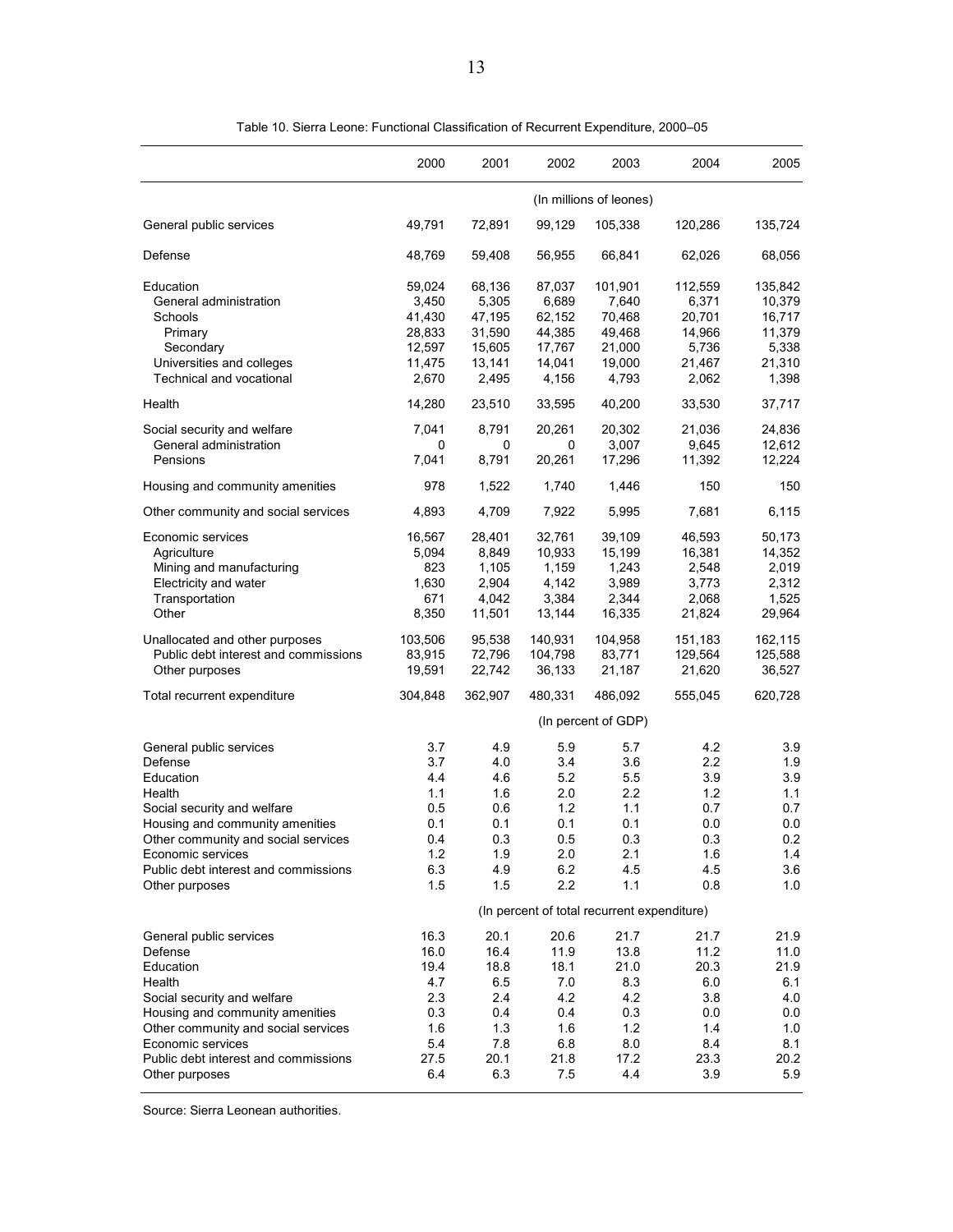|                                                  | 2001   | 2002   | 2003   | 2004   | 2005   |
|--------------------------------------------------|--------|--------|--------|--------|--------|
| Total government payroll                         | 19,046 | 15,756 | 15,802 | 14,604 | 16,604 |
| Presidency                                       | 162    | 153    | 154    | 140    | 145    |
| Supreme Court                                    | 20     | 20     | 19     | 22     | 20     |
| State Attorney's Office                          | 86     | 70     | 73     | 72     | 66     |
| <b>Ministries</b>                                | 18,778 | 15,513 | 15,556 | 14,370 | 16,373 |
| Agriculture and Food Security                    | 4,753  | 3,369  | 3,322  | 3,039  | 3,099  |
| Country Planning, Forestry and the Environment   | 173    | 166    | 163    | 141    | 153    |
| Defense and Armed Forces                         | 41     | 35     | 36     | 36     | 34     |
| Education, Science and Technology                | 362    | 334    | 311    | 251    | 434    |
| <b>Electricity and Power</b>                     | 521    | 321    | 316    | 306    | 281    |
| Development and Economic Planning                | 112    | 104    | 102    | 84     | 88     |
| Finance                                          | 510    | 439    | 381    | 382    | 387    |
| Foreign Affairs and International Cooperation    | 89     | 98     | 95     | 91     | 101    |
| Information and Broadcasting                     | 526    | 482    | 471    | 456    | 150    |
| <b>Internal Affairs</b>                          | 1,005  | 1,024  | 1,029  | 937    | 1,238  |
| Justice                                          | 229    | 207    | 203    | 202    | 225    |
| Labour, Industrial Relations and Social Security | 126    | 105    | 120    | 112    | 112    |
| Local Government and Community Development       | 814    | 744    | 712    | 592    | 587    |
| <b>Marine Resources</b>                          | 304    | 203    | 205    | 199    | 201    |
| <b>Mineral Resources</b>                         | 338    | 321    | 320    | 298    | 416    |
| <b>Political &amp; Parliamentary Affairs</b>     | 77     | 73     | 77     | 72     | 73     |
| <b>Public Health and Sanitation</b>              | 6,322  | 5,591  | 5,786  | 5,343  | 5,963  |
| Social Welfare, Gender and Children's Affairs    | 686    | 457    | 465    | 447    | 417    |
| <b>Tourism and Culture</b>                       | 96     | 91     | 105    | 95     | 94     |
| Trade and Industry                               | 161    | 145    | 142    | 119    | 1,124  |
| <b>Transport and Communications</b>              | 139    | 121    | 111    | 107    | 109    |
| Public Works, Housing and Technical Maintenance  | 1,194  | 894    | 886    | 870    | 867    |
| Youth and Sport                                  | 13     | 12     | 19     | 16     | 16     |
| Not classified                                   | 187    | 177    | 179    | 175    | 204    |
|                                                  |        |        |        |        |        |

## Table 11. Sierra Leone: Civil Service Employment, 2001–05 (Number of staff at end of period)

Source: Sierra Leonean authorities.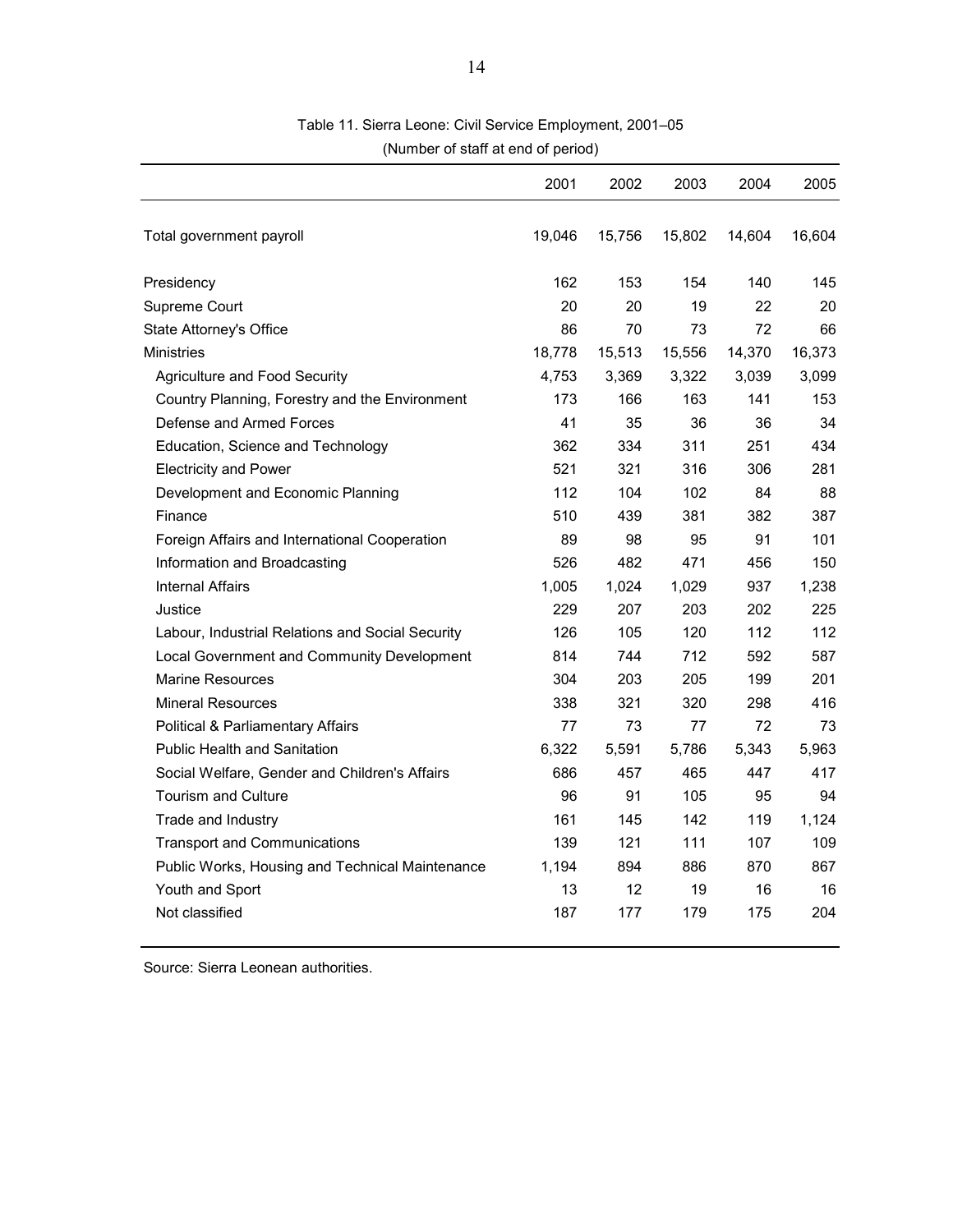|                                                                                                                                         | 2000                                   | 2001                                 | 2002                                   | 2003                                              | 2004                                              | 2005                                    |
|-----------------------------------------------------------------------------------------------------------------------------------------|----------------------------------------|--------------------------------------|----------------------------------------|---------------------------------------------------|---------------------------------------------------|-----------------------------------------|
|                                                                                                                                         |                                        |                                      |                                        | (In millions of leones)                           |                                                   |                                         |
| Domestic debt                                                                                                                           | 787,353                                | 820,084                              | 878,215                                | 944,563                                           | 966,253                                           | 1,043,195                               |
| Government stock<br><b>Bank of Sierra Leone</b><br><b>Commercial banks</b><br>Other 1/                                                  | 532,025<br>532,025<br>0<br>$\mathbf 0$ | 531,607<br>531,607<br>0<br>0         | 531,037<br>531,037<br>0<br>0           | 530,880<br>530,880<br>0<br>0                      | 530,318<br>530,318<br>0<br>0                      | 530,233<br>530,233<br>$\mathbf{0}$<br>0 |
| Treasury bills 2/<br><b>Bank of Sierra Leone</b><br><b>Commercial banks</b><br>Other 1/                                                 | 94,783<br>3,954<br>71,151<br>19,678    | 139,354<br>2,252<br>30,175<br>16,126 | 187,646<br>33,597<br>117,347<br>36,702 | 231,533<br>65,610<br>113,415<br>52,508            | 304,447<br>76,015<br>145,690<br>82,742            | 375,444<br>33,095<br>198,215<br>144,134 |
| Treasury bearer bonds 3/<br><b>Bank of Sierra Leone</b><br><b>Commercial banks</b><br>Other 1/                                          | 47,397<br>2,104<br>6,678<br>38,615     | 69,614<br>5,691<br>12,809<br>51,114  | 85,253<br>12,101<br>18,411<br>54,741   | 114,041<br>17,219<br>14,545<br>82,277             | 131,488<br>19,217<br>10,848<br>101,423            | 137,518<br>28,161<br>8,415<br>100,942   |
| Short-term loans and advances from the<br><b>Bank of Sierra Leone</b><br>Ways and means advances<br>Other advances                      | 113,148<br>113,148<br>476              | 79,509<br>79,509<br>606              | 74,279<br>74,279<br>0                  | 68,109<br>68,109<br>0                             | 0<br>0<br>0                                       | 0<br>$\mathbf 0$<br>$\mathbf{0}$        |
| Foreign debt                                                                                                                            | 2,538,835                              | 2,361,786                            | 3,223,142                              | 3,823,989                                         | 4,856,672                                         | 5,088,719                               |
| International development institutions<br>Foreign governments<br>Suppliers' credit<br>Other loans                                       | 1,527,817<br>831,332<br>0<br>179,686   | 1,433,821<br>755,617<br>0<br>172,348 | 1,843,654<br>853,419<br>0<br>526,069   | 2,218,542<br>1,019,558<br>0<br>585,888            | 2,972,818<br>1,173,621<br>0<br>710,233            | 3,221,537<br>1,135,184<br>0<br>731,998  |
| Total debt                                                                                                                              |                                        |                                      |                                        | 3,326,188 3,181,870 4,101,357 4,768,552 5,822,925 |                                                   | 6,131,914                               |
| Memorandum items:                                                                                                                       |                                        |                                      |                                        |                                                   | (In percent of total; unless otherwise indicated) |                                         |
| Type of domestic debt instrument<br>Government stock<br><b>Treasury bills</b><br>Treasury bearer bonds<br>Short-term loans and advances | 70.0<br>12.0<br>6.0<br>12.0            | 66.3<br>14.9<br>7.9<br>10.9          | 60.5<br>21.3<br>9.7<br>8.4             | 56.3<br>24.5<br>12.1<br>7.2                       | 54.9<br>31.5<br>13.6<br>0.0                       | 50.8<br>35.9<br>13.2<br>0.0             |
| Type of debt holder<br>Domestic                                                                                                         |                                        |                                      |                                        |                                                   |                                                   |                                         |
| <b>Bank of Sierra Leone</b><br>Commercial banks<br>Foreign                                                                              | 82.5<br>8.9                            | 77.4<br>12.7                         | 72.8<br>13.3                           | 70.4<br>12.0                                      | 64.7<br>16.2                                      | 56.7<br>19.8                            |
| International development institutions<br>Foreign governments<br>Suppliers' credit<br>Other loans                                       | 60.2<br>32.7<br>0.0<br>7.1             | 60.7<br>32.0<br>0.0<br>7.3           | 57.2<br>26.5<br>0.0<br>16.3            | 58.0<br>26.7<br>0.0<br>15.3                       | 61.2<br>24.2<br>0.0<br>14.6                       | 63.3<br>22.3<br>0.0<br>14.4             |
| Total debt/GDP<br>Domestic debt/GDP<br>Foreign debt/GDP                                                                                 | 57.2<br>190.8                          | 54.0<br>158.8                        | 53.5<br>196.1                          | 50.8<br>205.3                                     | 26.7<br>134.2                                     | 24.9<br>121.5                           |

Table 12. Sierra Leone: Government Debt Outstanding by Type of Holder and Instrument, 2000–05

Source: Data provided by the Sierra Leonean authorities.

1/ Includes nonbank public and public sector enterprises.

2/ Special treasury bills were issued to the nonbank public for the first time in 1980/81 and were retired in June 1983.

They were reissued beginning in 1986 and discontinued again in late 1992, when special and regular markets for

treasury bills were unified.

3/ One-year bearer bonds introduced in August 1993.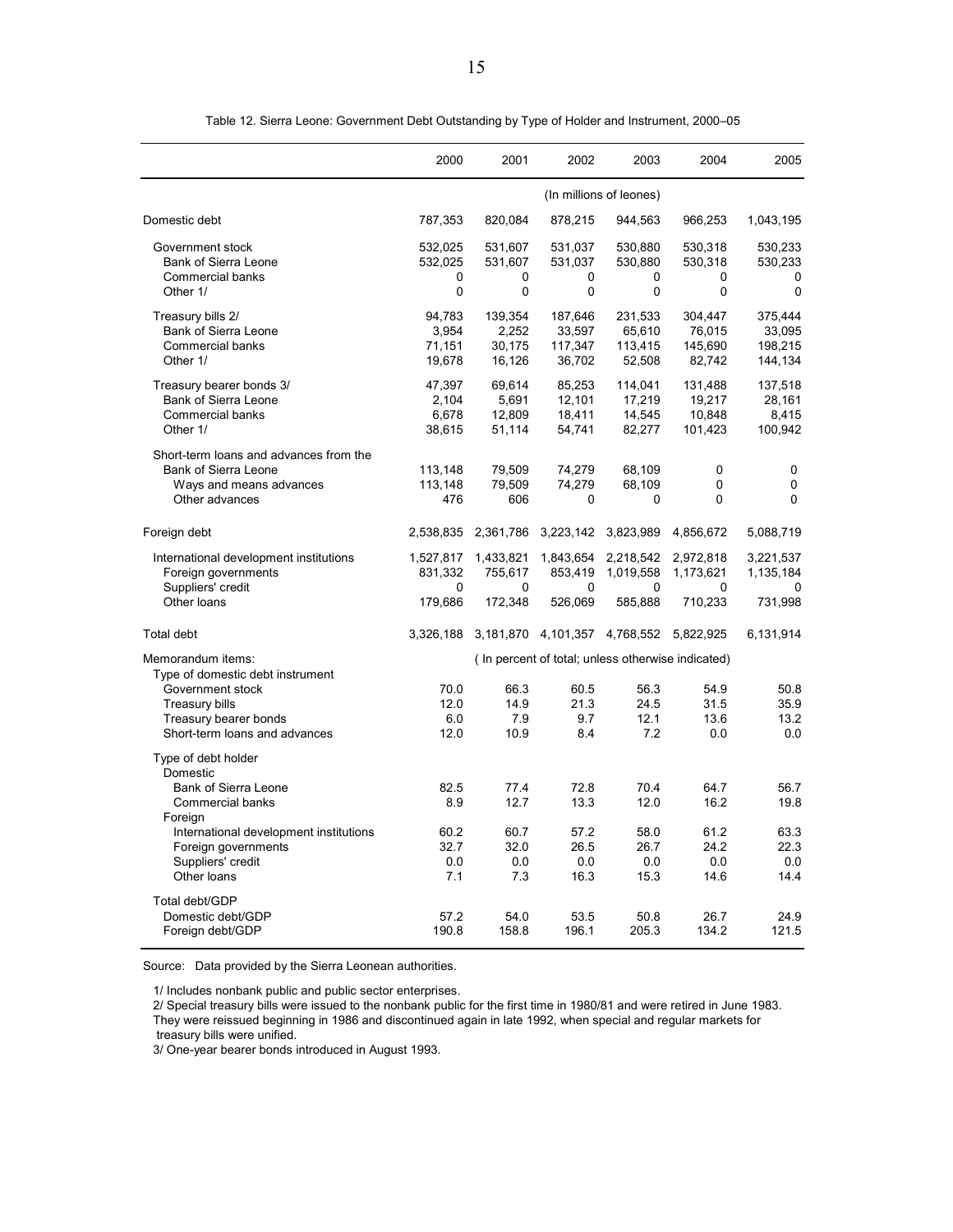| Name                                           | Sector                                         | Legal status    | Government<br>participation<br>(In percent) | (In millions of Leones)<br>Capital                                                                          | Turnover                          | Personnel       | (no. of persons) (In millions of Leones)<br>Government Equity                                   |
|------------------------------------------------|------------------------------------------------|-----------------|---------------------------------------------|-------------------------------------------------------------------------------------------------------------|-----------------------------------|-----------------|-------------------------------------------------------------------------------------------------|
|                                                |                                                |                 |                                             |                                                                                                             |                                   |                 |                                                                                                 |
| Sierra Leone Commercial Bank Ltd               | Banking                                        | imited Company  | s                                           |                                                                                                             | 4,860                             |                 |                                                                                                 |
| Rokel Commercial Bank Ltd                      | Banking                                        | imited Company  |                                             |                                                                                                             | 7,310                             |                 |                                                                                                 |
| National Development Bank Ltd                  | Banking                                        | imited Company  | <u> ភ ន ន</u>                               |                                                                                                             |                                   |                 |                                                                                                 |
| Guma Valley Water Company Ltd                  | Energy                                         | imited Company  |                                             |                                                                                                             |                                   | 3825<br>2525    |                                                                                                 |
| Sierra Leone Ports Authority                   | Transport                                      | Authority       | $\frac{8}{2}$                               | $1.7828$ $1.6283$ $1.6283$ $1.6283$ $1.6283$ $1.6283$ $1.6283$ $1.6283$ $1.6283$ $1.6283$ $1.6283$ $1.6283$ |                                   |                 | $1.500$ $1.500$ $1.500$ $1.500$ $1.500$ $1.500$ $1.500$ $1.500$ $1.500$ $1.500$ $1.500$ $1.500$ |
| Sierra Leone State Lottery Co. Ltd             | Finance                                        | -imited Company | $\overline{5}$                              |                                                                                                             |                                   | 1,561<br>126    |                                                                                                 |
| National Insurance Company Ltd                 |                                                | imited Company  | ខ្ញុំខ្ចុ                                   |                                                                                                             |                                   |                 |                                                                                                 |
| Sierra Leone National Shipping Co. Ltd         |                                                | imited Company  |                                             |                                                                                                             |                                   |                 |                                                                                                 |
| Mining and General Services Ltd.               | Insurance<br>Shipping<br>Shipping<br>Transport | imited Company  |                                             |                                                                                                             |                                   |                 |                                                                                                 |
| Sierra Leone Road Transport Corporation        |                                                | Corporation     | $\frac{5}{2}$                               |                                                                                                             |                                   |                 |                                                                                                 |
| Sierra Leone Airports Authority                | Transport                                      | Authority       | $\overline{5}$                              |                                                                                                             |                                   |                 |                                                                                                 |
| Sierra Leone Roads Authority                   | Works                                          | Authority       | $\frac{8}{10}$                              |                                                                                                             |                                   |                 |                                                                                                 |
| Sierra Leone Telecommunications Co. Ltd        | Communications                                 | imited Company  | 001                                         |                                                                                                             | 3,567<br>5,937<br>8,000<br>12,436 | 835758345655834 |                                                                                                 |
| Sierra National Airlines                       | Transport                                      | imited Company  | $\frac{8}{2}$                               |                                                                                                             |                                   |                 |                                                                                                 |
| Sierra Leone Postal Services                   | munications<br>Telecom                         | imited Company  | $\overline{5}$                              |                                                                                                             | 280                               |                 |                                                                                                 |
| National Power Authority                       | Energy                                         | Authority       | $\overline{00}$                             | 0.7<br>20<br>15,437<br>150                                                                                  | 10,123                            |                 |                                                                                                 |
| Sierra Leone Housing Corporation               |                                                | Corporation     | $\frac{8}{10}$                              |                                                                                                             | 5                                 |                 | 5,437                                                                                           |
| Forest Industries Corporation                  | Housing<br>Forestry                            | Corporation     | $^{100}$                                    |                                                                                                             | 62                                | 8               | ດ.<br>C                                                                                         |
| National Workshop                              | Trade                                          | Company         | $\overline{a}$                              | n.a.                                                                                                        | n.a.                              | n.a.            | r.ai                                                                                            |
| Sierra Leone Daily Mail                        | ledia                                          | Company         | $\overline{5}$                              | n.a.                                                                                                        | n.ai                              | n.ai            | n.a                                                                                             |
| Sierra Leone Government Printing Dept.         | ledia                                          | Department      | $\frac{8}{2}$                               | n.ai                                                                                                        | r.ai                              | n.a             | n.a                                                                                             |
| Sierra Leone Broadcasting Service Ltd          | ledia                                          | Department      | $\overline{5}$                              | ن<br>د                                                                                                      | ์<br>ดี                           | n.ai            | n.a                                                                                             |
| Source: National Commission for Privatisation. |                                                |                 |                                             |                                                                                                             |                                   |                 |                                                                                                 |

Table 13. Sierra Leone: List of Public Enterprises<br>(As of September 31, 2006)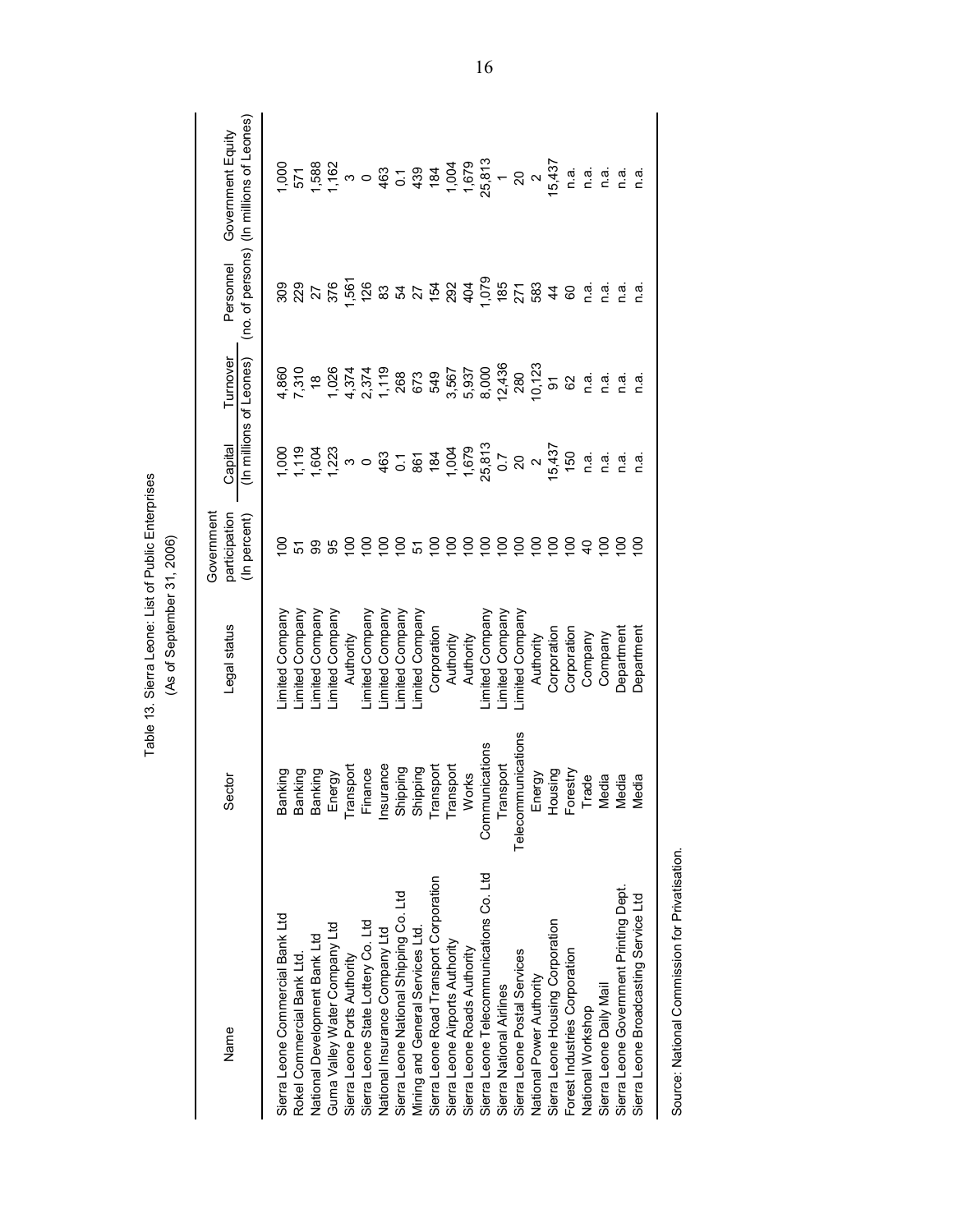Table 14. Sierra Leone: Summary Account for the Commercial Bank, March 2003-June 2006<br>(In millions of leones)

| 76,613<br>76,613<br>Jun.<br>Mar.<br>62,738<br>$\circ$<br>62,738<br>Net Foreign Assets<br>Liabilities<br>Assets                                                                                                                                                                     | 2003                                                       |                                                            |                                                             | 2004                                                        |                                                                  |                                                              |                                                              | 2005                                                          |                                                               |                                                               | 2006                                                          |                                                               |
|------------------------------------------------------------------------------------------------------------------------------------------------------------------------------------------------------------------------------------------------------------------------------------|------------------------------------------------------------|------------------------------------------------------------|-------------------------------------------------------------|-------------------------------------------------------------|------------------------------------------------------------------|--------------------------------------------------------------|--------------------------------------------------------------|---------------------------------------------------------------|---------------------------------------------------------------|---------------------------------------------------------------|---------------------------------------------------------------|---------------------------------------------------------------|
|                                                                                                                                                                                                                                                                                    | Sept.                                                      | ാം<br>മ                                                    | Mar.                                                        | $\overline{5}$                                              | Sept.                                                            | Dec.                                                         | Mar.                                                         | ∫<br>∃                                                        | Sept.                                                         | Öe.                                                           | Mar.                                                          | j<br>B                                                        |
|                                                                                                                                                                                                                                                                                    | 75,106<br>75,106<br>$\circ$<br>$\circ$                     | $\circ$<br>78,839<br>78,839                                | 88,910<br>88,910                                            | 81,912<br>81,912<br>81,91                                   | $\circ$<br>93,260<br>93,260                                      | 106,496<br>$\circ$<br>106,496                                | 100,055<br>$\circ$<br>100,055                                | $\circ$<br>130,350<br>130,350                                 | 138,932<br>$\circ$<br>138,932                                 | $\circ$<br>125,592<br>125,592                                 | 149,884<br>0<br>149,884                                       | $\circ$<br>125,161<br>125,161                                 |
| 9,672<br>3,447<br>13,119<br>12,818<br>5,115<br>7,703<br>Deposits at Central Bank<br>Cash in hand<br>Reserve                                                                                                                                                                        | 15,946<br>10,296<br>5,650                                  | 8,959<br>20,099<br>11,140                                  | 19,945<br>9,685<br>10,260                                   | 21,336<br>10,094<br>11,242                                  | 22,040<br>11,309<br>10,731                                       | 17,649<br>8,067<br>9,582                                     | 27,999<br>16,692<br>11,307                                   | 34,145<br>14,954<br>19,192                                    | 14,290<br>32,691<br>18,401                                    | 38, 179<br>12, 803<br>25, 377                                 | 56,276<br>23,804<br>32,472                                    | 40,040<br>12,554<br>27,486                                    |
| 305<br>122,475<br>9,066<br>$\circ$<br>131,524<br>321<br>285<br>302<br>136,591<br>123,327<br>13,281<br>Net Claims on Government 1/<br>Treasury Bearer Bonds<br>Government Securities<br>Government Deposits<br>Loans and Advances<br>Treasury Bills                                 | 11,316<br>350<br>127,570<br>$\circ$<br>138,837<br>301      | $\circ$<br>89<br>13,963<br>373<br>121,740<br>107,492       | 127,715<br>268<br>139,228<br>11,358<br>$\circ$<br>113       | 278<br>142<br>138,080<br>10,144<br>127,801                  | $\circ$<br>144,998<br>12,155<br>235<br>$\overline{9}$<br>157,290 | 106<br>167,136<br>8,353<br>176,454<br>1,071                  | 141,917<br>7,972<br>1,486<br>9<br>151,277                    | $\mathfrak{c}$<br>2,856<br>146,735<br>158,264<br>8,747        | 108<br>147,278<br>5,747<br>1,626<br>154,544                   | $\frac{4}{3}$<br>180,884<br>169,714<br>8,944<br>2,311         | 119<br>194,546<br>8,752<br>2,397<br>205,577                   | 216,556<br>205,079<br>10,568<br>1,029<br>$\circ$<br>120       |
| 71,262<br>2,741<br>1,418<br>73,397<br>Claims on Private Sector 2/<br>Claims on Public entities                                                                                                                                                                                     | 79,483<br>2,851                                            | 105,803<br>3,647                                           | 3,805<br>108,089                                            | 3,482<br>113,131                                            | 3,900<br>125,398                                                 | 137,425<br>3,148                                             | 3,440<br>148,909                                             | 3,718<br>148,973                                              | 3,263<br>161,707                                              | 5,342<br>176,048                                              | 4,338<br>170,701                                              | 6,219<br>193,659                                              |
| 87,746<br>75,785<br>250,955<br>160,786<br>73,039<br>14,384<br>236,410<br>147,307<br>59,424<br>87,884<br>19,365<br>69,737<br>Foreign Currency Deposits<br>Local Currency Deposits<br>Time & Savings Deposits<br>Deposits Liabilities<br><b>Other Deposits</b><br>Of which<br>Demand | 273,598<br>168,992<br>83,722<br>69,831<br>99,161<br>20,884 | 279,275<br>166,145<br>94,415<br>90,023<br>23,107<br>71,731 | 300,105<br>185,559<br>79,836<br>105,723<br>90,108<br>24,437 | 91,845<br>298,582<br>179,026<br>76,346<br>102,680<br>27,711 | 121,826<br> 01,459<br>88,846<br>23,561<br>335,691<br>210,671     | 370,926<br>241,849<br>97,348<br>105,709<br>23,368<br>144,501 | 351,013<br>127,416<br>110,189<br>220,971<br>93,555<br>19,854 | 398,346<br>262,235<br>127,906<br>134,330<br>114,259<br>21,852 | 419,766<br>273,107<br>139,233<br>133,874<br>125,500<br>21,160 | 440,871<br>275,346<br>139,405<br>151,614<br>123,732<br>26,121 | 506,715<br>321,572<br>176,649<br>149,804<br>35,340<br>144,923 | 487,719<br>311,483<br>127,088<br>184,395<br>153,414<br>22,822 |
| 80,365<br>84,653<br>Capital accounts                                                                                                                                                                                                                                               | 82,276                                                     | 84,301                                                     | 79,886                                                      | 83,122                                                      | 91,137                                                           | 101,385                                                      | 112,428                                                      | 127,749                                                       | 108,504                                                       | 131,939                                                       | 139,668                                                       | 150,863<br>$-56,948$                                          |
| $-36,060$<br>$-34.100$<br>Source: Sierra Leonean authorities.<br>1/ Includes loans and advances<br>Other items (Net)                                                                                                                                                               | $-43,651$                                                  | -33449                                                     | $-20,013$                                                   | $-23,763$                                                   | $-24,939$                                                        | $-31,138$                                                    | $-31,760$                                                    | $-50,645$                                                     | $-37,133$                                                     | -46,765                                                       | -59,609                                                       |                                                               |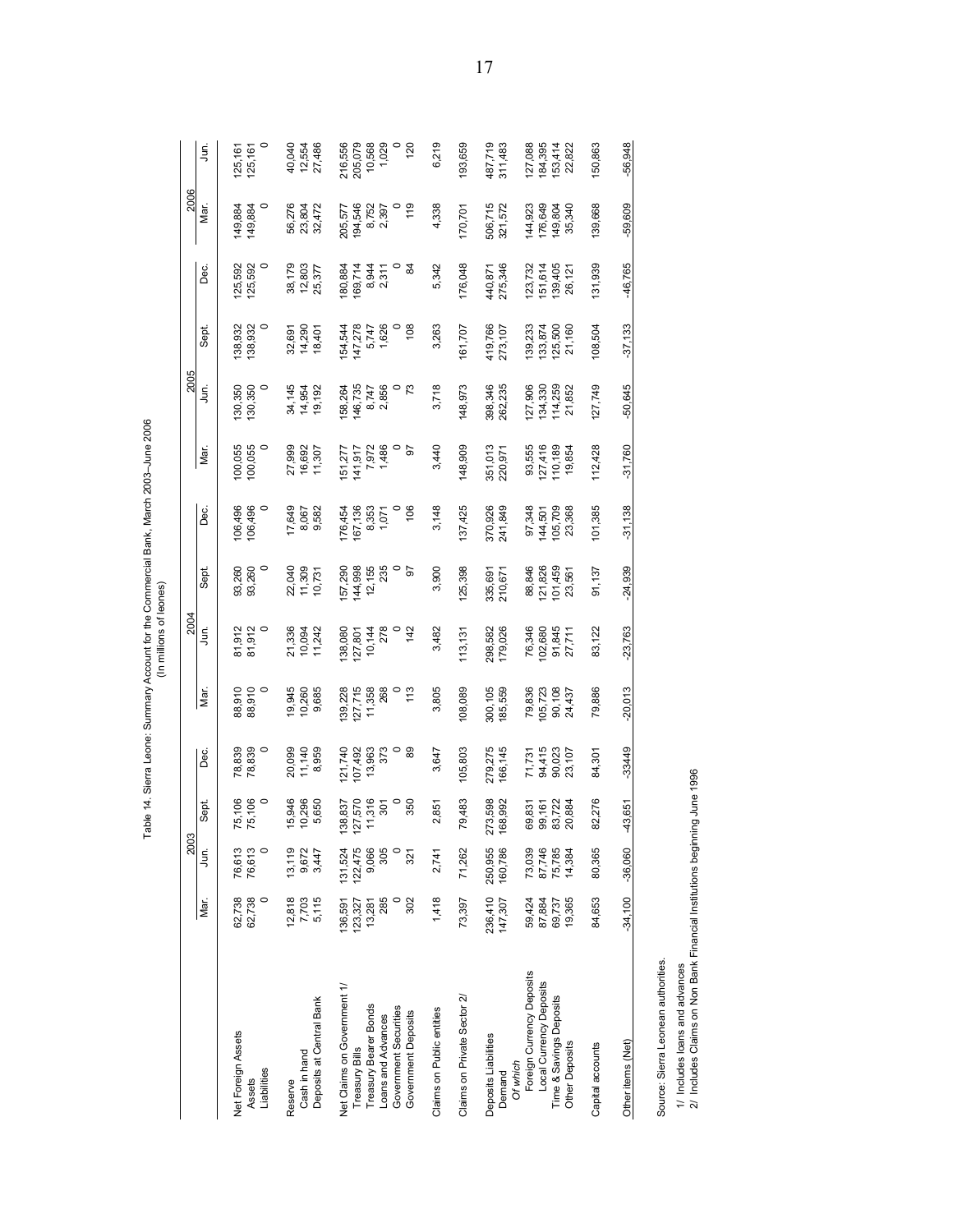Table 15. Sierra Leone: Commercial Banks Liquidity Ratios, 2003-June 2006

|                                                                                                                                                                |                                       | 2003                                  |                                                 |                                       |                                        | 2004                                                         |                                             |                                         |                                         | 2005                                      |                                             |                                         | 2006                                    |                                                        |
|----------------------------------------------------------------------------------------------------------------------------------------------------------------|---------------------------------------|---------------------------------------|-------------------------------------------------|---------------------------------------|----------------------------------------|--------------------------------------------------------------|---------------------------------------------|-----------------------------------------|-----------------------------------------|-------------------------------------------|---------------------------------------------|-----------------------------------------|-----------------------------------------|--------------------------------------------------------|
|                                                                                                                                                                | Nar                                   | ş                                     | dəs<br>S                                        | Dec                                   | $\overline{\mathbb{R}}$                | ş                                                            | Sep                                         | Dec                                     | Nar                                     | ş                                         | Sep                                         | Dec                                     | lai                                     | Ę                                                      |
| Cash plus liquid assets                                                                                                                                        | 136, 145                              | 135,594                               | 143,515                                         | 127,592                               | 147,660                                | 154,442                                                      | 198,361                                     | 169,916                                 | 180,880                                 | 179,970                                   | 207,893                                     | 250,822                                 | 245,119                                 | 239,083                                                |
| Treasury Securities (Treasury Bills)<br>Deposits in central bank 1/<br>Cash in hand<br>Cash reserves                                                           | 12,818<br>7,703<br>5,115<br>123,327   | 13,119<br>9,672<br>3,447<br>122,475   | 15,946<br>10,296<br>5,650<br>127,570            | 20,099<br>11,140<br>8,959<br>107,492  | 10,260<br>9,685<br>127,715<br>19,945   | 20,199<br>9,198<br>134,243<br>11,001                         | 24,876<br>11,545<br>13,331<br>173,484       | 27,999<br>16,692<br>11,307<br>141,917   | 34,145<br>14,954<br>19,192<br>146,735   | 32,691<br>14,290<br>18,401<br>147,278     | 38,179<br>12,803<br>25,377<br>169,714       | 194,546<br>56,276<br>23,804<br>32,472   | 40,040<br>12,554<br>27,486<br>205,079   | 44,529<br>15,854<br>194,555<br>194,555                 |
| Deposits in central bank<br>Cash in hand<br>Cash reserves<br>Liquid assets                                                                                     | $\frac{3}{7}$<br>4                    | 15<br>15<br>15<br>15                  | $\frac{8}{2}$                                   | 5042                                  | 9645                                   | o ro 4 ro                                                    | o 4 to 22                                   | 5048                                    | 5976                                    | $25 - 2$                                  | $\overline{a}$ 4 $\infty$ $\overline{a}$    | စ္ ~ ၀ စ္တ                              | <u>ద</u> బ ఐ ఐ                          | $\tilde{\sigma}$ 4 $\infty$ $\infty$                   |
| Minimum Cash Requirement<br>Excess/(Deficiency)<br>Actual Cash Ratio                                                                                           | ကု<br>$\Rightarrow$<br>r              | $\sim$ 5 $\omega$                     | $\stackrel{\sim}{\sim}$ $\stackrel{\sim}{\sim}$ | 550                                   | 이유도                                    | 이유도                                                          | $\overline{a}$ $\overline{b}$               | 797                                     | $\frac{1}{2}$ $\frac{1}{2}$             | $\frac{1}{2}$ $\frac{1}{2}$ $\frac{1}{2}$ | $\frac{1}{2}$ $\frac{1}{2}$                 | $rac{6}{6}$ $rac{7}{4}$                 | 797                                     | $\frac{1}{2}$ $\frac{1}{2}$                            |
| Minimum Overall Liquidity Ratio<br>Actual Overall Liquidity Ratio<br>Excess/(Deficiency)                                                                       | 289<br>77                             | <b>P</b> 8<br>$\frac{8}{4}$           | <b>283</b>                                      | <b>6</b> 25<br>ស                      | <b>678</b>                             | <b>887</b>                                                   | 284                                         | <b>888</b>                              | <b>688</b>                              | 388                                       | 888                                         | 887                                     | ន ន ន                                   | <b>885</b>                                             |
| Memorandum items:                                                                                                                                              |                                       |                                       |                                                 |                                       |                                        |                                                              |                                             |                                         |                                         |                                           |                                             |                                         |                                         |                                                        |
| Total deposit liabilities 2/<br>Time and savings<br>Other Deposits 3/<br>Demand                                                                                | 176,986<br>19,365<br>87,884<br>69,737 | 177,915<br>87,746<br>75,785<br>14,384 | 203,766<br>99,161<br>83,722<br>20,884           | 207,545<br>94,415<br>90,023<br>23,107 | 220,269<br>105,723<br>90,108<br>24,437 | 237,183<br>115,299<br>99,890<br>,994<br>$\frac{21}{3}$       | 275, 130<br>140, 810<br>109, 250<br>25, 069 | 257,459<br>127,416<br>110,189<br>19,854 | 270,441<br>134,330<br>114,259<br>21,852 | 280,533<br>133,874<br>125,500<br>21,160   | 317, 139<br>151, 614<br>139, 405<br>26, 121 | 361,793<br>176,649<br>149,804<br>35,340 | 360,632<br>184,395<br>153,414<br>22,822 | 361,724<br>175,618<br>167,060<br>046<br>$\overline{9}$ |
| Source: Bank of Sierra Leone                                                                                                                                   |                                       |                                       |                                                 |                                       |                                        |                                                              |                                             |                                         |                                         |                                           |                                             |                                         |                                         |                                                        |
| 2 Data revised based on adjustment for recycled cheques and<br>3/ Arising from the reclassification of Government Deposits at<br>1/ Data from commercial banks |                                       |                                       |                                                 | the commercial banks.                 |                                        | reclassification of Government Deposits at commercial banks. |                                             |                                         |                                         |                                           |                                             |                                         |                                         |                                                        |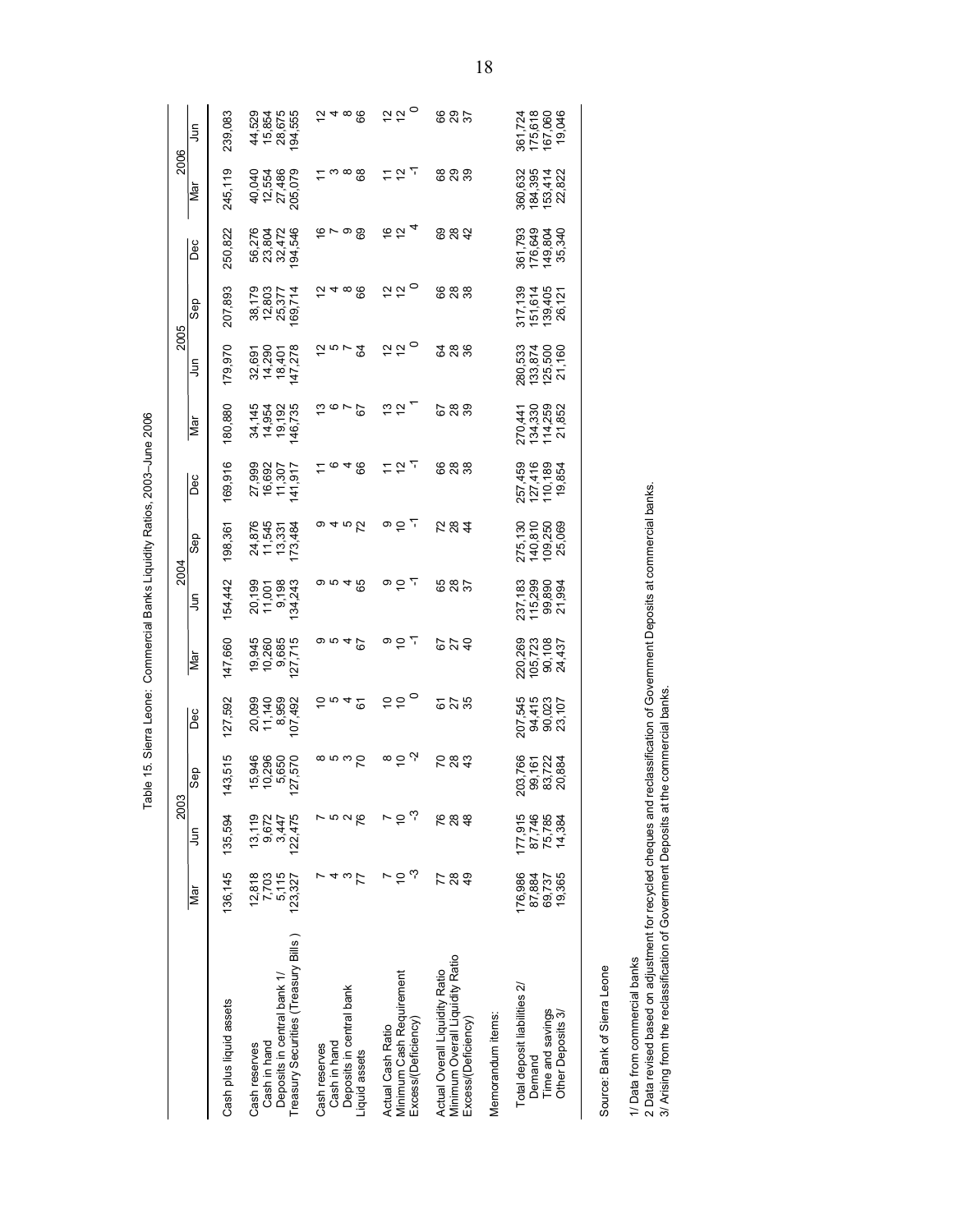Table 16. Sierra Leone: Monetary Survey and Summary Accounts of the Bank of Sierra Leone, 2003-June 06 1/

|                                                                                                                                                                                                                                                                                                                                   |                                                                                                                              | 2003                                                                                                                               |                                                                                                                                  |                                                                                                                                     |                                                                                                                        | 2004                                                                                                                        |                                                                                                                    |                                                                                                                                              |                                                                                                                   | 2005                                                                                                                   |                                                                                                                |                                                                                                                          | 2006                                                                                                                                |                                                                                                                                 |
|-----------------------------------------------------------------------------------------------------------------------------------------------------------------------------------------------------------------------------------------------------------------------------------------------------------------------------------|------------------------------------------------------------------------------------------------------------------------------|------------------------------------------------------------------------------------------------------------------------------------|----------------------------------------------------------------------------------------------------------------------------------|-------------------------------------------------------------------------------------------------------------------------------------|------------------------------------------------------------------------------------------------------------------------|-----------------------------------------------------------------------------------------------------------------------------|--------------------------------------------------------------------------------------------------------------------|----------------------------------------------------------------------------------------------------------------------------------------------|-------------------------------------------------------------------------------------------------------------------|------------------------------------------------------------------------------------------------------------------------|----------------------------------------------------------------------------------------------------------------|--------------------------------------------------------------------------------------------------------------------------|-------------------------------------------------------------------------------------------------------------------------------------|---------------------------------------------------------------------------------------------------------------------------------|
| End of Period                                                                                                                                                                                                                                                                                                                     | Mar.                                                                                                                         | 흸                                                                                                                                  | <b>Sep</b>                                                                                                                       | Dec                                                                                                                                 | Nar                                                                                                                    | Ę                                                                                                                           | Sep.                                                                                                               | Dec                                                                                                                                          | Nar.                                                                                                              | Ę                                                                                                                      | Sep.                                                                                                           | മ്                                                                                                                       | ğ                                                                                                                                   | ј<br>З                                                                                                                          |
| Bank of Sierra Leone<br>Commercial banks<br>Foreign assets (net)                                                                                                                                                                                                                                                                  | $-220,558$<br>$-157,820$<br>62,738                                                                                           | $-235,946$<br>76,613<br>$-159,334$                                                                                                 | $-134,282$<br>75,106<br>$-209,387$                                                                                               | $-274,686$<br>78,839<br>$-195,847$                                                                                                  | $-296,593$<br>$-207,683$<br>88,910                                                                                     | $-204,178$<br>89,273<br>$-293,451$                                                                                          | $-194,248$<br>$-286,974$<br>92,727                                                                                 | $-203,878$<br>100,055<br>$-103,823$                                                                                                          | $-82,375$<br>$-212,725$<br>130,350                                                                                | $-98,475$<br>$-237,406$<br>138,932                                                                                     | $-70,328$<br>195,920<br>125,592                                                                                | 85,928<br>$-63,956$<br>149,884                                                                                           | 43,170<br>$-81,990$<br>125,161                                                                                                      | -41,035<br>162,714<br>121,679                                                                                                   |
| Claims on government (net)<br>Net domestic assets<br>Domestic credit                                                                                                                                                                                                                                                              | 825,465<br>553,933<br>903,006                                                                                                | 577,198<br>924,079<br>847,585                                                                                                      | 586,411<br>835,245<br>750,684                                                                                                    | 801,465<br>678,118<br>913,173                                                                                                       | 823,769<br>710,468<br>941,684                                                                                          | 735,609<br>958,444<br>834,042                                                                                               | 756,548<br>987,489<br>848,744                                                                                      | 744,290<br>674,853<br>899,039                                                                                                                | 714,436<br>936,655<br>778,131                                                                                     | 746,906<br>981,075<br>811,868                                                                                          | 794,653<br>736,582<br>978,821                                                                                  | 730,865<br>672,617<br>916,648                                                                                            | 747,023<br>703,243<br>955,952                                                                                                       | 688,335<br>655,543<br>890,626                                                                                                   |
| Claims on private sector 2/<br>Other Items Net                                                                                                                                                                                                                                                                                    | $-349,073$<br>77,541                                                                                                         | 76,493<br>346,880                                                                                                                  | 248,834<br>84,561                                                                                                                | 111,708<br>235,055                                                                                                                  | 117,915<br>$-231,216$                                                                                                  | 124,402<br>222,835                                                                                                          | 138,745<br>230,941                                                                                                 | 154,750<br>224,186                                                                                                                           | 158,524<br>222,219                                                                                                | 169,207<br>234,168                                                                                                     | 184,168<br>242,240                                                                                             | 185,783<br>244,031                                                                                                       | 208,929<br>$-252,709$                                                                                                               | $-235,082$<br>202,291                                                                                                           |
| Money and quasi money (M2) 3/<br>Demand deposits<br>Currency<br>Money                                                                                                                                                                                                                                                             | 396,113<br>150,584<br>93,917<br>244,501                                                                                      | 417,865<br>251,258<br>153,540<br>97,718                                                                                            | 161,396<br>112,035<br>452,129<br>273,431                                                                                         | 188,448<br>292,983<br>104,535<br>482,271                                                                                            | 502,785<br>184,882<br>120,165<br>305,047                                                                               | 316,579<br>183,245<br>133,334<br>531,431                                                                                    | 171,879<br>158,245<br>330,124<br>562,301                                                                           | 204,733<br>344,524<br>571,030<br>139,791                                                                                                     | 200,999<br>363,713<br>162,714<br>632,061                                                                          | 648,432<br>358,132<br>205,074<br>153,059                                                                               | 373,249<br>205,908<br>167,340<br>366,254                                                                       | 758,545<br>424,173<br>192,900<br>231,274                                                                                 | 746,413<br>436,770<br>200,629<br>236, 141                                                                                           | 232,418<br>191,903<br>777,223<br>424,321                                                                                        |
| Balance sheet of the Bank of Sierra Leone<br>Quasi money 3/                                                                                                                                                                                                                                                                       | 151,612                                                                                                                      | 166,606                                                                                                                            | 178,699                                                                                                                          | 189,288                                                                                                                             | 197,739                                                                                                                | 214,852                                                                                                                     | 232,177                                                                                                            | 226,507                                                                                                                                      | 268,348                                                                                                           | 290,299                                                                                                                | 293,005                                                                                                        | 334,371                                                                                                                  | 309,643                                                                                                                             | 352,902                                                                                                                         |
| Net claims on government<br>Government Securities Issued obo BSL<br>Ways and Means Advances<br>Government Departments<br>Treasury Bearer Bonds<br>Net international reserves<br>Government Deposits<br>Revaluation adjustment<br>Net domestic assets<br>Memorandum items:<br>Other items (net)<br>Treasury Bills<br>Reserve money | 756<br>$-220,558$<br>430,968<br>688,874<br>531,607<br>4,854<br>$-257,906$<br>40,876<br>169,534<br>9,367<br>116,561<br>35,437 | 178,813<br>-235,946<br>34,456<br>9,876<br>145,509<br>5,759<br>499,037<br>716,061<br>531,037<br>$-217,024$<br>-84,278<br><b>941</b> | 38,263<br>611,847<br>531,037<br>35,423<br>11,876<br>$\circ$<br>4,753<br>$-111,657$<br>$-98,269$<br>192,533<br>500,189<br>209,387 | 679,725<br>65,610<br>17,219<br>68,110<br>$-274,686$<br>531,037<br>$\circ$<br>$-71,164$<br>$-116,625$<br>2,251<br>217,251<br>608,561 | 218,975<br>-296,593<br>657,676<br>51,606<br>78,185<br>27,072<br>684,541<br>3,369<br>$-26,865$<br>531,037<br>$-142,107$ | 708,285<br>219,319<br>48,368<br>54,413<br>55,662<br>3,593<br>$-195,515$<br>685,964<br>531,037<br>77<br>22,321<br>$-293,451$ | 36,110<br>666,458<br>530,880<br>35,593<br>22,833<br>80,195<br>3,052<br>286,974<br>702,568<br>216,153<br>$-199,441$ | 530,880<br>$\circ$<br>33,100<br>33,210<br>-177,722<br>626,223<br>593,012<br>76,015<br>$\circ$<br>203,878<br>217<br>244,622<br>$\overline{9}$ | $-212,725$<br>650,446<br>530,318<br>52,263<br>25,368<br>7,083<br>30,579<br>975,08<br>259,143<br>619,867<br>19,001 | 530,318<br>24,840<br>72,199<br>5,393<br>260,228<br>237,406<br>714,624<br>657,324<br>35,054<br>305<br>57,300<br>216,990 | 259,225<br>195,920<br>673,423<br>613,769<br>530,318<br>58,435<br>59,653<br>24,467<br>5,453<br>6,001<br>218,277 | $-63,956$<br>584,769<br>525,289<br>530,233<br>33,095<br>0<br>$\circ$<br>66,200<br>216,852<br>28,161<br>59,481<br>303,961 | $-81,990$<br>,942<br>294,312<br>592,574<br>530,466<br>530,233<br>25,844<br>$\circ$<br>$\circ$<br>45,552<br>62,108<br>216,272<br>19, | $-41,035$<br>530,233<br>$\circ$<br>104,819<br>285,778<br>36,110<br>17,873<br>$\circ$<br>-77,647<br>74,938<br>401,751<br>479,397 |
| Money multiplier (M2/RM)                                                                                                                                                                                                                                                                                                          | 2.3                                                                                                                          | 2.3                                                                                                                                | 2.3                                                                                                                              | 2.2                                                                                                                                 | 2.3                                                                                                                    | 2.4                                                                                                                         | 2.6                                                                                                                | 2.3                                                                                                                                          | 2.4                                                                                                               | ю<br>$\mathbf{a}$                                                                                                      | ဖ<br>$\mathbf{a}$                                                                                              | rú.<br>$\mathbf{a}$                                                                                                      | rö<br>۸İ                                                                                                                            | 2.7                                                                                                                             |
| Claims on government/Domestic credit<br>Reserve money/Broad money<br>Currency/Deposits<br>Bank Reserves/Deposits<br>Liquid assets/Deposits                                                                                                                                                                                        | 42.8<br>91.4<br>85.1<br>70.9<br>76.9                                                                                         | 42.8<br>867<br>874<br>87<br>91.7                                                                                                   | 89.9<br>42.6<br>$79.4$<br>$79.4$                                                                                                 | 87.8<br>45.0<br>80.5<br>80.5                                                                                                        |                                                                                                                        | $87.785$<br>$77.851$<br>$85.1$                                                                                              | 85.9<br>8<br>8 2 9 0<br>8 2 9 2                                                                                    | 82 8 9 9 9 9<br>8 9 9 9 9 9<br>8 9 7 9 9                                                                                                     | 41.0<br>74.8<br>12.9<br>66.9<br>83.1                                                                              | 82.1<br>847.17<br>84.2                                                                                                 | $QQ$ $QQ$ $QQ$<br>51.<br>38<br>32.5                                                                            | 79.7<br>9<br>85<br>95<br>9<br>40.1                                                                                       | $380 - 8$<br>$40 - 8$<br>78.                                                                                                        | 7.8326<br>7.8326                                                                                                                |
| Reserve money (year-on-year)<br>Broad money (year-on-year)                                                                                                                                                                                                                                                                        | 24.4<br>17.7                                                                                                                 | 31.2<br>24.7                                                                                                                       | 33.0<br>35.3                                                                                                                     | 21.2<br>4<br>22.                                                                                                                    | 26.9<br>29.2                                                                                                           | 27.2<br>22.7                                                                                                                | 12.3<br>24.4                                                                                                       | 4<br>12.6<br>$\frac{8}{1}$                                                                                                                   | 18.3<br>25.7                                                                                                      | 22.0<br>18.7                                                                                                           | G.<br>5<br>≝<br>ഉ                                                                                              | 24.3<br>32.8                                                                                                             | 13.6<br>18.1                                                                                                                        | œ<br>19.9<br>ၜ                                                                                                                  |
| Contributions to the year-on-year growth in broad money<br>Credit to the rest of the economy<br>Net credit to the government<br>Net domestic assets<br>Net foreign assets                                                                                                                                                         | 3.8<br>20.4<br>19.4<br>7.9                                                                                                   | 12 12 12 13<br>12 13 13 14<br>14 18 19 19<br>بغ<br>ب                                                                               | 16.9<br>$7800$<br>$7900$                                                                                                         | $-13.9$<br>5.3<br>9.3<br>35.1                                                                                                       | $-12.6$<br>39.5<br>$-0.2$                                                                                              | $-10.7$                                                                                                                     | $37.6$<br>$21.7$<br>$12.0$<br>.33                                                                                  | $7,9$<br>$9,9$<br>$9,9$<br>$9,9$<br>19.1                                                                                                     | 9.8<br>20.9 kg<br>20.9 kg                                                                                         | 5<br>5 2 4 8<br>5 7 4 8                                                                                                | ဝ ဖ ဖ –<br>လ္လ ကု စုံ စ                                                                                        | 8 0 4 4 4<br>8 0 9 9 10                                                                                                  | 0<br>0 1 0 0 0<br>0 1 0 0 0                                                                                                         | 34.0<br>$-14.1$<br>$-19.1$                                                                                                      |
| Source: Bank of Sierra Leone                                                                                                                                                                                                                                                                                                      |                                                                                                                              |                                                                                                                                    |                                                                                                                                  |                                                                                                                                     |                                                                                                                        |                                                                                                                             |                                                                                                                    |                                                                                                                                              |                                                                                                                   |                                                                                                                        |                                                                                                                |                                                                                                                          |                                                                                                                                     |                                                                                                                                 |

1/ Data revised based on adjustment for recycled cheques and reclassification of Government Deposits at commercial banks.<br>2/ Includes credit to public enterprises, and nonbank financial institutions.<br>3/ Includes foreign cu 1/ Data revised based on adjustment for recycled cheques and reclassification of Government Deposits at commercial banks.

2/ Includes credit to public enterprises, and nonbank financial institutions. 3/ Includes foreign currency deposits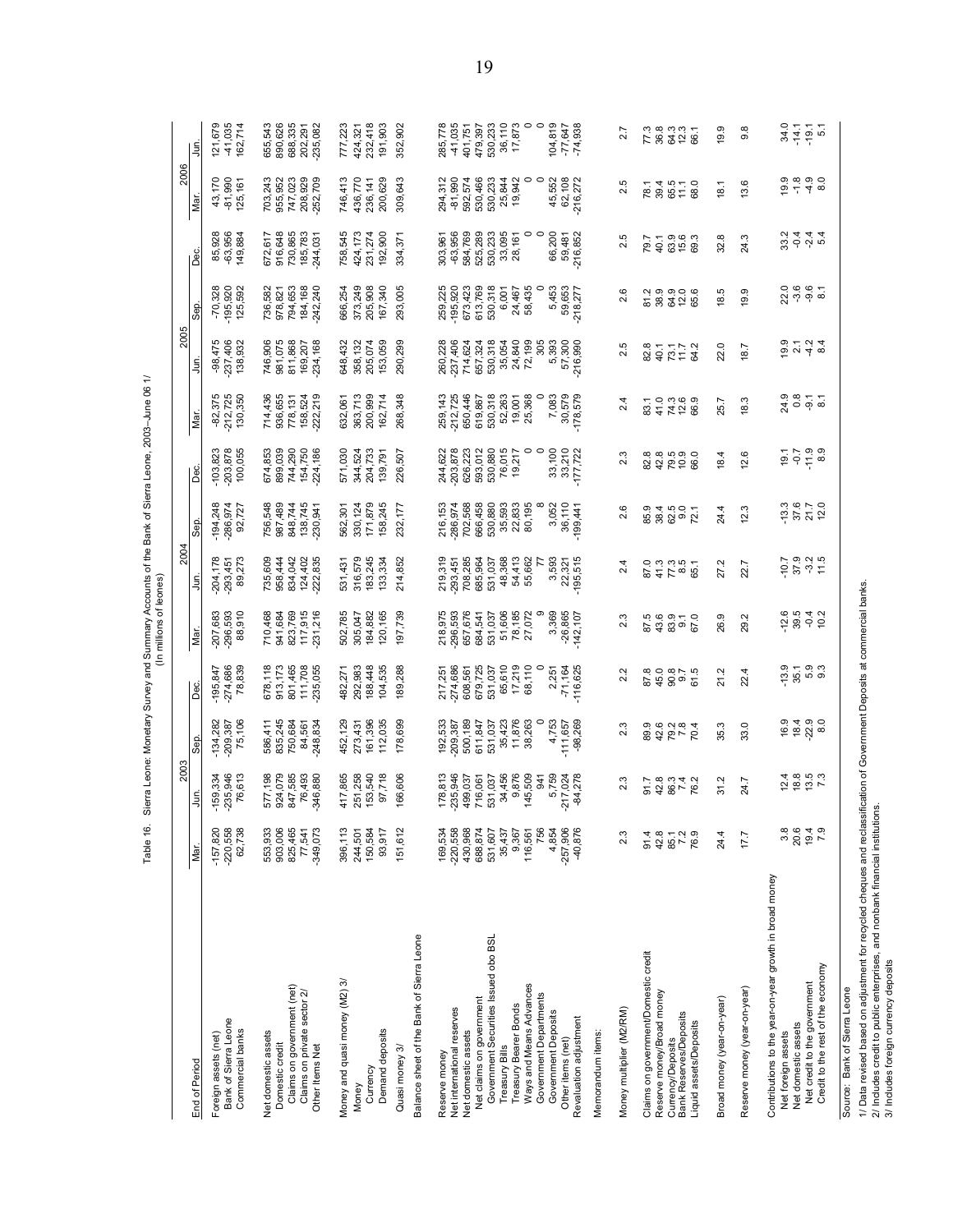|                                                               |               | 2003         |               |               |              | 2004                                                                      |               |               |                  | 2005             |      |               | 2006          |               |
|---------------------------------------------------------------|---------------|--------------|---------------|---------------|--------------|---------------------------------------------------------------------------|---------------|---------------|------------------|------------------|------|---------------|---------------|---------------|
|                                                               | Nar           | ş            | Sep           | Dec           | Nar          | S<br>Jun                                                                  | Sep           | Dec           | Nar              | Ę                | Sep  | Dec           | Nar           | l             |
| Commerce and Finance                                          | 37.9          | 39.3         | 40.0          | 35.5          | 35.2         | 36.0                                                                      | 37.4          | 41.0          | 40.0             | 36.5             | 33.0 | 35.1          | 33.8          | 35.5          |
| Construction                                                  | 15.1          | 15.7         | 16.6          | 17.0          | 19.8         | 21.8                                                                      | 20.4          | 20.0          | 21.2             | 20.7             | 19.7 | 22.1          | 23.1          | 21.9          |
| Manufacturing                                                 | $\frac{8}{8}$ | 11.4         | 12.8          | 21.5          | 21.3         | 21.4                                                                      | 17.9          | 15.9          | 14.6             | 14.6             | 13.8 | 12.0          | 12.2          | 5.7           |
| Agriculture, forestry, and fishing                            | $\frac{0}{1}$ | $\ddot{ }$ : | 23            | $\frac{8}{1}$ | $\ddot{ }$ : | 1.5                                                                       | 1.6           | $\frac{0}{1}$ | $\frac{0}{1}$    | 1.5              | 21   | 2.0           | $\frac{8}{1}$ | $\frac{8}{1}$ |
| Mining and quarrying                                          | 0.2           | 0.4          | $\frac{0}{2}$ | 0.2           | 0.2          | 0.4                                                                       | $\frac{0}{1}$ | 0.2           | $0.\overline{6}$ | $\overline{0.7}$ | 0.7  | $\frac{8}{2}$ | $\frac{1}{1}$ | 1.2           |
| Other 1/                                                      | 37.1          | 31.5         | 27.4          | 24.0          | 21.8         | 19.0                                                                      | 21.8          | 21.1          | 21.9             | 26.1             | 30.7 | 28.1          | 28.1          | 29.9          |
| Total                                                         | 100           | 100          | 100           | 100           | 100          | 100                                                                       | 100           | 100           | 100              | 100              | 100  | 100           | 100           | 100           |
| Source: Bank of Sierra Leone.                                 |               |              |               |               |              |                                                                           |               |               |                  |                  |      |               |               |               |
| 1/ Includes the following: a) Electricity, gas, and water; b) |               |              |               |               |              | Transport, storage, and communication; c) Services; and d) Miscellaneous. |               |               |                  |                  |      |               |               |               |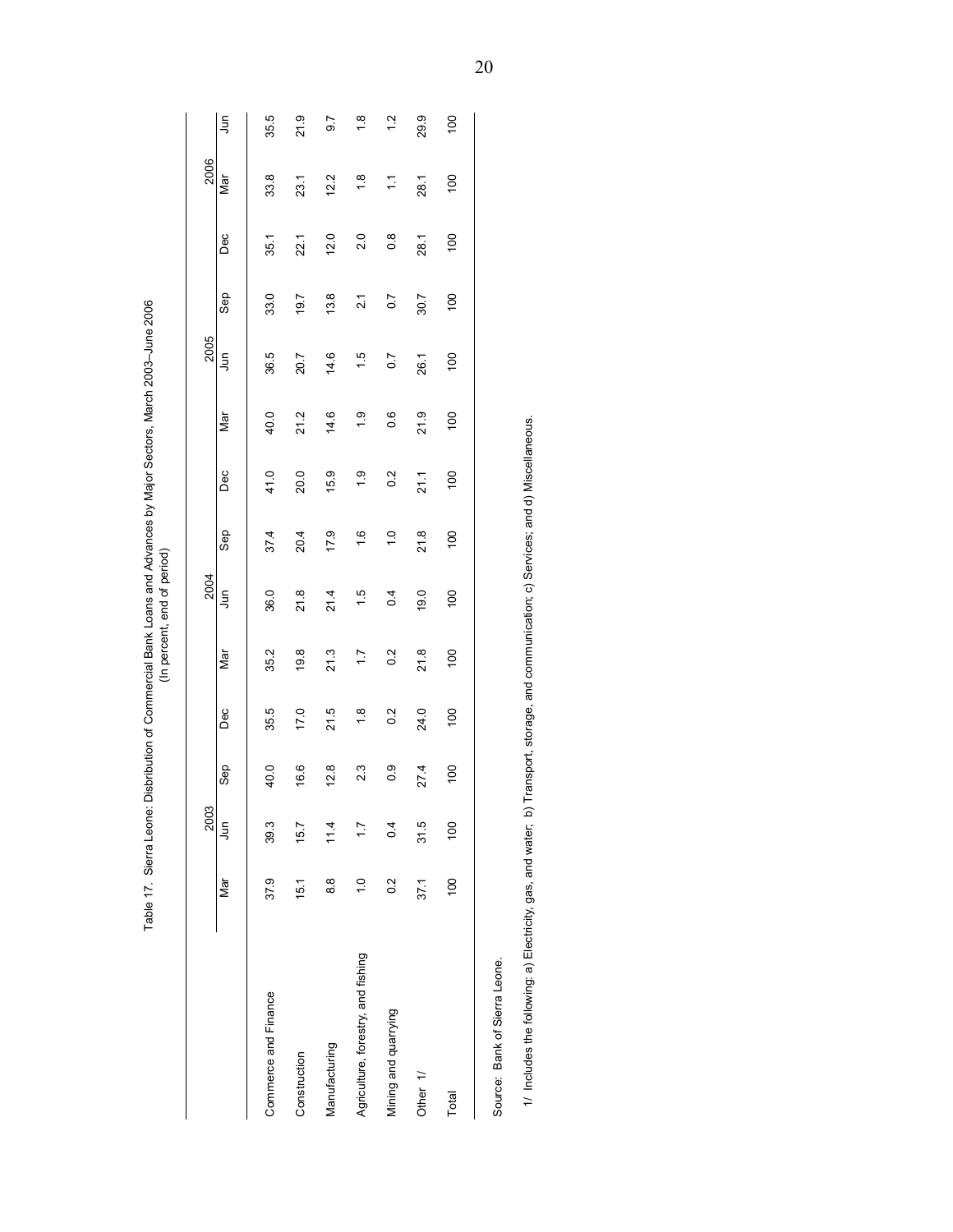|                                                                                                                                                                                                                                                        |       | 2003           |                                 |               |                                         | 2004 |                   |                    |                                                                                                         | 2005 |                |      | 2006                                                                           |                         |
|--------------------------------------------------------------------------------------------------------------------------------------------------------------------------------------------------------------------------------------------------------|-------|----------------|---------------------------------|---------------|-----------------------------------------|------|-------------------|--------------------|---------------------------------------------------------------------------------------------------------|------|----------------|------|--------------------------------------------------------------------------------|-------------------------|
|                                                                                                                                                                                                                                                        | March | June           | Sept                            | Dec           | March                                   | June | Sept              | Dec                | March                                                                                                   | June | Sept           | Dec  | March                                                                          | June                    |
|                                                                                                                                                                                                                                                        |       |                |                                 |               |                                         |      |                   |                    |                                                                                                         |      |                |      |                                                                                |                         |
| Treasury bills 1/<br>Lending rates                                                                                                                                                                                                                     |       |                |                                 |               |                                         |      |                   |                    |                                                                                                         |      |                |      |                                                                                |                         |
| Ordinary 2/                                                                                                                                                                                                                                            | 15.2  | 14.9           | 14.9                            | 20.2          | 26.5                                    | 24.9 | 27.2              | 27.3               | 26.9                                                                                                    | 24.7 | 12.9           | 20.4 | $\overline{9}$ .                                                               | 19.0                    |
| Treasury Bearer Bonds 4/<br>Special 3/                                                                                                                                                                                                                 | 17.0  | 15.0           | 15.0                            | 17.0          | 25.0                                    | 25.0 | 24.0              | 22.0               | 26.9                                                                                                    | 20.0 | 15.0           | 19.0 | 15.5                                                                           | 20.0                    |
| Commercial banks' prime rate 5/                                                                                                                                                                                                                        | 20.0  | 20.0           | 20.0                            | 20.0          | 20.0                                    | 23.0 | 23.0              | 23.0               | 25.0                                                                                                    | 25.0 | 25.0           | 24.0 | 24.0                                                                           | 24.0                    |
| Time deposits with commercial banks<br>Deposit rates 6/                                                                                                                                                                                                |       |                |                                 |               |                                         |      |                   |                    |                                                                                                         |      |                |      |                                                                                |                         |
| Up to one month                                                                                                                                                                                                                                        | 7.5   |                |                                 |               |                                         |      |                   |                    |                                                                                                         | 10.2 | 10.3           | 10.4 | 10.4                                                                           |                         |
| 1-3 months                                                                                                                                                                                                                                             | 84    | $789$<br>$794$ | 789<br>789                      | 7897<br>7897  | $7.5$<br>9.2                            | 10.7 | $\frac{8.5}{0.7}$ | $8.5$<br>10.7      | $\frac{10.4}{11.4}$                                                                                     | 11.4 | 718            | 104  | 10.4                                                                           | $0.4$<br>$0.4$<br>$4.1$ |
| 3-6 months                                                                                                                                                                                                                                             | 0.7   |                |                                 |               | 10.4                                    | 11.6 | 11.6              | 11.6               | 12.1                                                                                                    | 12.1 |                | 111  | 111                                                                            |                         |
| 6-9 months                                                                                                                                                                                                                                             | 9.5   | $9.5$<br>11.5  | 9.5                             | $9.5$<br>11.5 | 10.6                                    | 12.6 | 12.6              | 12.7               | 12.7                                                                                                    | 12.7 | 12.4           | 11.4 | 11.4                                                                           | $11.8$<br>$12.8$        |
| $9-12$ months                                                                                                                                                                                                                                          | 11.5  |                | 11.5                            |               | 12.4                                    | 13.3 | 13.3              | 13.3               | 13.4                                                                                                    | 13.8 | 13.6           | 12.8 | 12.8                                                                           |                         |
| $12-18$ months                                                                                                                                                                                                                                         | ŧ     | ŧ              | ŧ                               | ŧ             | ŧ                                       | ŧ    | ŧ                 | ŧ                  | ŧ                                                                                                       | ŧ    | ŧ              | ŧ    | ÷                                                                              | ŧ                       |
| 18-24 months                                                                                                                                                                                                                                           | ÷     | ÷              | ŧ                               | ÷             | ÷                                       | ÷    | ÷                 | ÷                  | ÷                                                                                                       | ÷    | ÷              | ÷    | ÷                                                                              | ÷                       |
| Savings deposits                                                                                                                                                                                                                                       | 5.5   | 5.5            | 5.5                             | 5.5           | 6.4                                     | 7.8  | 7.8               | $\overline{\circ}$ | 8.6                                                                                                     | 8.6  | 8 <sup>2</sup> | 7.6  | 7.6                                                                            | 7.6                     |
| Source: Data provided by the Sierra Leonean authorities.                                                                                                                                                                                               |       |                |                                 |               |                                         |      |                   |                    |                                                                                                         |      |                |      |                                                                                |                         |
|                                                                                                                                                                                                                                                        |       |                |                                 |               |                                         |      |                   |                    |                                                                                                         |      |                |      |                                                                                |                         |
| Annual rate equivalent. Ordinary 91-day treasury bills are sold to banks and other financial and non financial institutions, while special treasury Bills are sold to the non<br>the non bank public. Both are zero coupon bills issu<br>$\Rightarrow$ |       |                | led at a discount to face value |               |                                         |      |                   |                    |                                                                                                         |      |                |      |                                                                                |                         |
| As of August 1992, the treasury bill market was unified and the issuance of special treasury bills discontinued<br>Since late January 1992, rates on ordinary treasury<br>$\overline{4}$<br>Z.<br>$\widetilde{\mathcal{C}}$                            |       |                |                                 |               |                                         |      |                   |                    | bills have been market determined at weekly auctions by the Bank of Sierra Leone with commercial banks. |      |                |      |                                                                                |                         |
| Annual effective yield on the latest issue. One year<br>was introduced.                                                                                                                                                                                |       |                |                                 |               | bearer bonds introduced in August 1993. |      |                   |                    |                                                                                                         |      |                |      | Sold at fixed coupon rate of interest until March 1995, when an auction system |                         |
| Lending rates have been freely determined by commercial banks since April 1990.<br>ଡି<br>เจิ                                                                                                                                                           |       |                |                                 |               |                                         |      |                   |                    |                                                                                                         |      |                |      |                                                                                |                         |
| Deposit rates have been freely determined by commercial banks since August 16, 1993.                                                                                                                                                                   |       |                |                                 |               |                                         |      |                   |                    | Prior to that date, the Bank of Sierra Leone administered minimum deposit rates.                        |      |                |      |                                                                                |                         |

Table 18. Sierra Leone: Structure of Interest Rates, March 2003-June 2006

- 
- -
- 
- 
-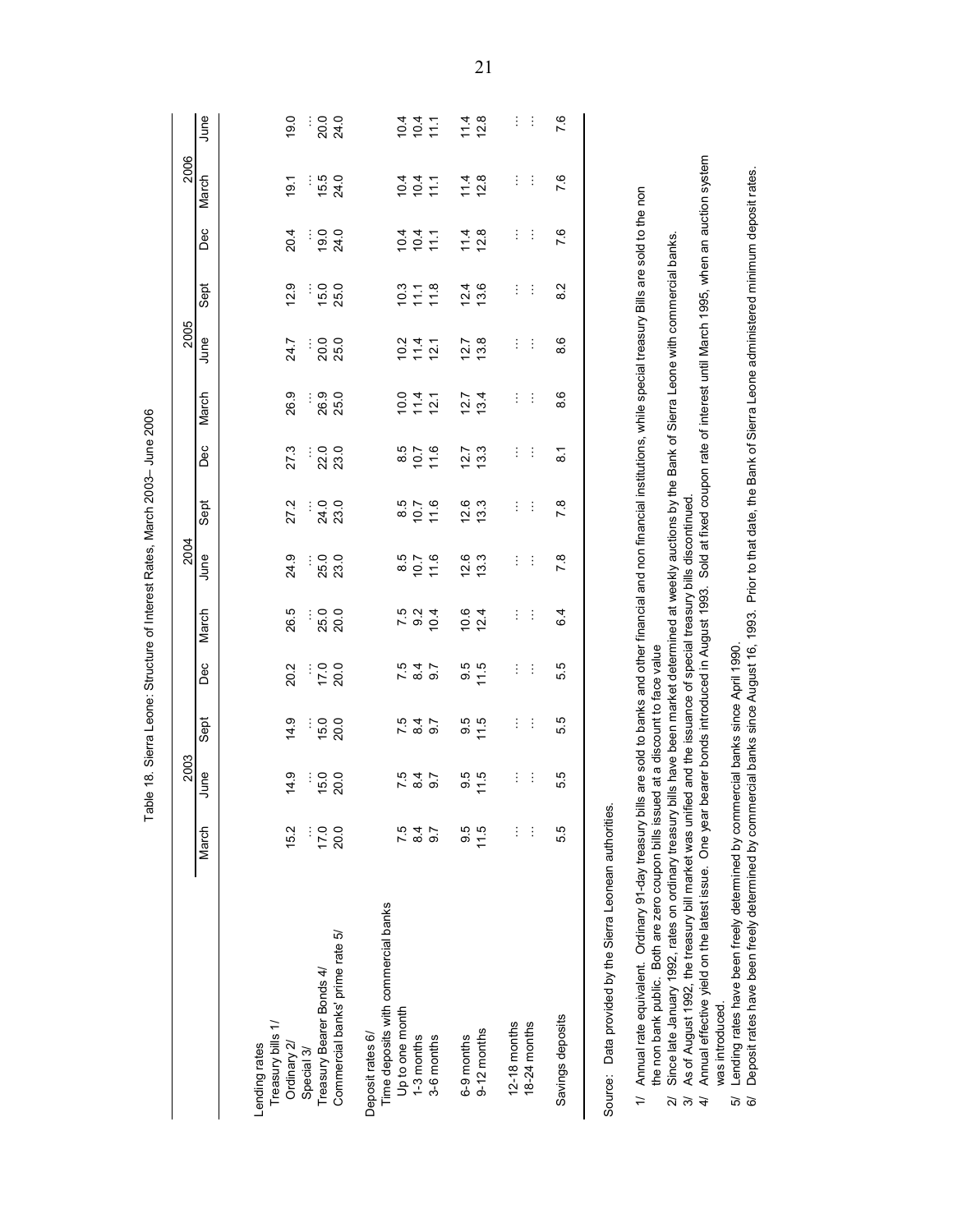|             |                    |                             |                 | Table 19. Sierra Leone: List of Commercial Banks, as at 31st December 2005<br>(In millions of leones; unless otherwise indicated) |                                     |                            |        |                              |                        |
|-------------|--------------------|-----------------------------|-----------------|-----------------------------------------------------------------------------------------------------------------------------------|-------------------------------------|----------------------------|--------|------------------------------|------------------------|
| Name 1/     | Date of            | Shareholders<br>In percent) |                 | Capital and Reserves                                                                                                              | (In millions of leones)<br>Reserves | Total Deposits Gross Loans |        | Number of<br><b>Branches</b> | Number of<br>Personnel |
|             | Establishment      | Public                      | Private         | Paid up Capital                                                                                                                   |                                     |                            |        |                              |                        |
| <b>SLCB</b> | February 15, 1973  | $\overline{00}$             |                 | 1,000                                                                                                                             | 45,343                              | 148,958                    | 54,958 | ∞                            | 348                    |
| RCB         | September 20, 1999 | 51                          | $\frac{1}{4}$   | 1,120                                                                                                                             | 28,410                              | 141,581                    | 64,384 |                              | 264                    |
| SCBSL       | March 18, 1971     |                             | $\frac{8}{1}$   | 814                                                                                                                               | 24,723                              | 134,275                    | 13,853 | ∞                            | 106                    |
| UTB         | April 26, 1995     |                             | $\frac{0}{1}$   | 1,587                                                                                                                             | 8,501                               | 30,801                     | 20,857 |                              | 122                    |
| GTB         | Feruary 1, 2002    |                             | $\overline{00}$ | 5,946                                                                                                                             | $-2,179$                            | 34,670                     | 6,942  | ∽                            | 96                     |
| ΕB          | May 31, 2002       |                             | $\overline{00}$ | 1,798                                                                                                                             | 1,261                               | 14,601                     | 5,019  |                              | 63                     |
| <b>CB</b>   | November 1, 2004   |                             | $\overline{0}$  | 4,286                                                                                                                             | 35                                  | 1,946                      | 1,530  |                              | ₽                      |
|             |                    |                             |                 |                                                                                                                                   |                                     |                            |        |                              |                        |

Source: Bank of Sierra Leone<br>1/ SLCB - Sierra Leone Commercial Bank Limited<br>RCB - Rokel Commercial Bank (SL) Limited<br>SCBSL - Standard Chartered Bank Sierra Leone Limited<br>UTB - Union Trust Bank Limited<br>GTB - Guaranty Trust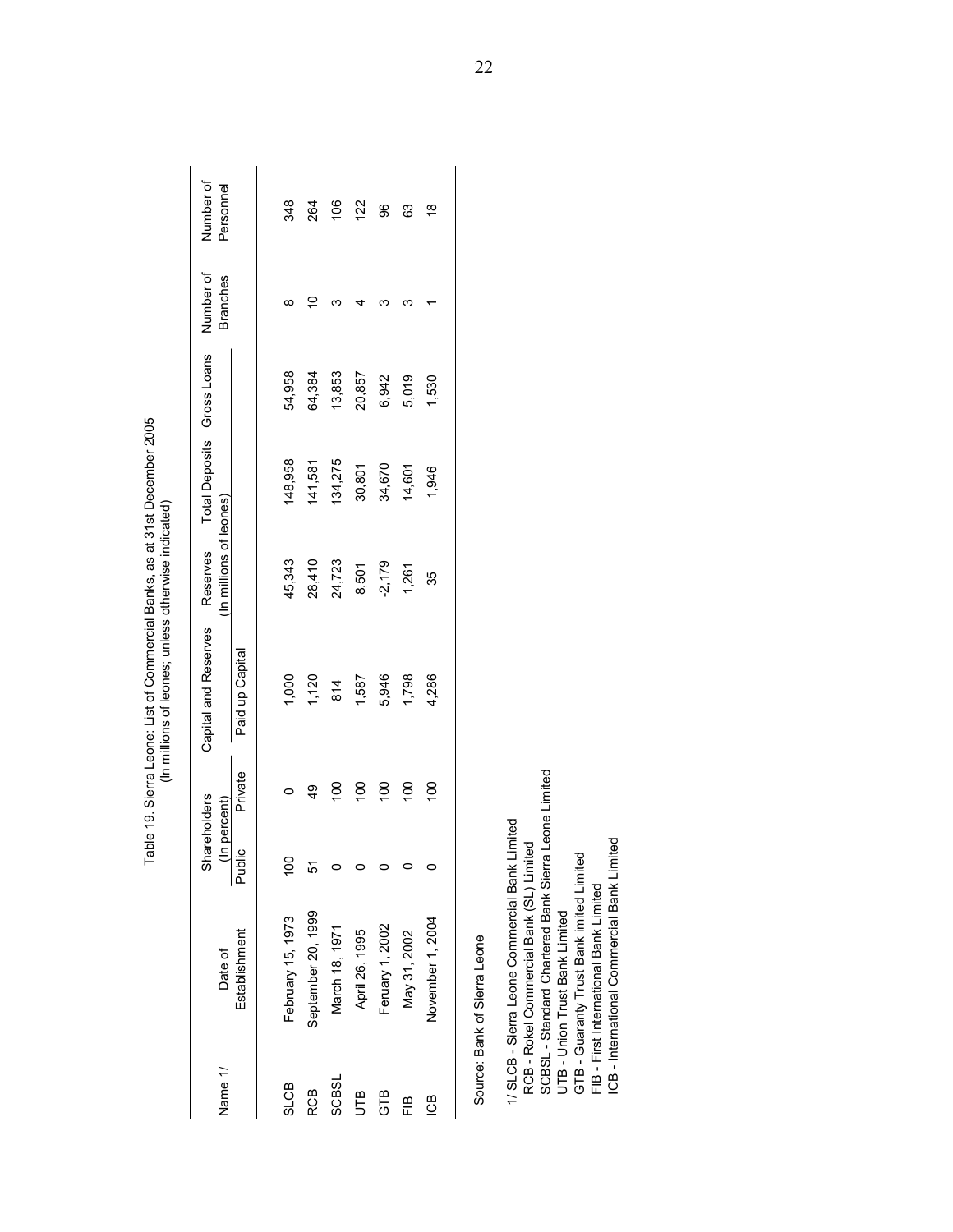|                                      |                            |                                       | Real effective exchange rate         | Nominal effective exchange rate          |                                                                | Leones per U.S. dollar                         |                                                |
|--------------------------------------|----------------------------|---------------------------------------|--------------------------------------|------------------------------------------|----------------------------------------------------------------|------------------------------------------------|------------------------------------------------|
|                                      |                            | (period average) (end-period)         | $(2000 = 100)$                       |                                          | $(2000 = 100)$ $(2000 = 100)$<br>(period average) (end-period) | (period average                                | (end-period)                                   |
| 1990                                 |                            | 88.6                                  | 85.7                                 | 816.2                                    | 621.9                                                          | 151.4                                          | 188.7                                          |
| 1991                                 |                            | 90.4                                  | 81.5                                 | 455.1                                    | 301.0                                                          | 295.3                                          | 431.9                                          |
| 1992                                 |                            | 82.4                                  | 86.5                                 | 265.6                                    | 265.6                                                          | 499.1                                          | 539.7                                          |
| 1993                                 |                            | 91.7                                  | 102.0                                | 272.1                                    | 284.9                                                          | 567.3                                          | 577.6                                          |
| 1994                                 |                            | 104.9                                 | 103.4                                | 286.7                                    | 274.5                                                          | 586.5                                          | 613.0                                          |
| 1995                                 |                            | 94.7                                  | 82.3                                 | 218.3                                    | 169.2                                                          | 753.9                                          | 941.4                                          |
| 1996                                 |                            | 95.2                                  | 90.8                                 | 180.2                                    | 183.2                                                          | 920.8                                          | 910.4                                          |
| 1997                                 |                            | 108.4                                 | 112.3                                | 187.2                                    | 140.2                                                          | 981.9                                          | 1338.0                                         |
| 1998                                 |                            | 92.3                                  | 82.1                                 | 118.1                                    | 111.0                                                          | 1564.7                                         | 1590.8                                         |
| 1999                                 |                            | 108.4                                 | 86.2                                 | 104.7                                    | 86.3                                                           | 1820.4                                         | 2276.3                                         |
| 2000                                 |                            | 100.0                                 | 116.2                                | 100.0                                    | 121.8                                                          | 2098.7                                         | 1659.9                                         |
| 2001<br>2002<br>2003<br>2004<br>2005 |                            | 109.4<br>94.5<br>77.7<br>69.4<br>70.9 | 97.3<br>84.5<br>69.1<br>63.6<br>76.9 | 109.9<br>100.1<br>78.4<br>62.7<br>58.3   | 99.2<br>90.7<br>67.8<br>56.0<br>59.8                           | 1985.2<br>2099.2<br>2345.4                     | 2161.3<br>2191.7<br>2562.2                     |
| 1993                                 | Q1                         | 87.2                                  | 87.4                                 | 264.9                                    | 266.0                                                          | 558.7                                          | 561.7                                          |
|                                      | Q <sub>2</sub>             | 88.5                                  | 90.8                                 | 263.9                                    | 269.3                                                          | 564.4                                          | 565.0                                          |
|                                      | Q3                         | 92.8                                  | 90.9                                 | 276.9                                    | 273.6                                                          | 569.2                                          | 571.4                                          |
| 1994                                 | Q4                         | 98.5                                  | 102.0                                | 282.6                                    | 284.9                                                          | 577.0                                          | 577.6                                          |
|                                      | Q1                         | 102.0                                 | 102.5                                | 291.8                                    | 292.0                                                          | 577.9                                          | 577.3                                          |
|                                      | Q2                         | 105.5                                 | 106.0                                | 295.0                                    | 293.3                                                          | 579.3                                          | 583.5                                          |
|                                      | Q3                         | 106.8                                 | 106.4                                | 284.7                                    | 280.0                                                          | 587.6                                          | 597.1                                          |
| 1995                                 | Q4                         | 105.2                                 | 103.4                                | 275.2                                    | 274.5                                                          | 601.3                                          | 613.0                                          |
|                                      | Q1                         | 99.4                                  | 98.0                                 | 259.3                                    | 251.0                                                          | 629.4                                          | 639.6                                          |
|                                      | Q2                         | 99.2                                  | 100.4                                | 240.1                                    | 230.8                                                          | 654.8                                          | 747.5                                          |
|                                      | Q3                         | 94.5                                  | 91.8                                 | 200.0                                    | 191.7                                                          | 802.5                                          | 882.2                                          |
|                                      | Q4                         | 85.8                                  | 82.3                                 | 173.9                                    | 169.2                                                          | 929.1                                          | 941.4                                          |
| 1996                                 | Q1                         | 90.0                                  | 93.1                                 | 175.1                                    | 176.8                                                          | 940.1                                          | 935.9                                          |
|                                      | Q2                         | 100.0                                 | 100.1                                | 184.9                                    | 186.2                                                          | 904.9                                          | 900.7                                          |
|                                      | Q3                         | 97.3                                  | 94.4                                 | 180.7                                    | 177.6                                                          | 919.1                                          | 926.9                                          |
|                                      | Q4                         | 93.3                                  | 90.8                                 | 180.0                                    | 183.2                                                          | 918.9                                          | 910.4                                          |
| 1997                                 | Q1                         | 97.6                                  | 106.6                                | 196.4                                    | 208.2                                                          | 884.4                                          | 821.9                                          |
|                                      | Q <sub>2</sub>             | 118.4                                 | 122.0                                | 216.3                                    | 217.7                                                          | 820.8                                          | 816.7                                          |
|                                      | Q3                         | 114.1                                 | 108.4                                | 192.6                                    | 168.7                                                          | 961.2                                          | 1097.7                                         |
|                                      | Q4                         | 103.6                                 | 112.3                                | 143.5                                    | 140.2                                                          | 1261.2                                         | 1338.0                                         |
| 1998                                 | Q1                         | 103.3                                 | 89.9                                 | 121.4                                    | 121.5                                                          | 1548.2                                         | 1569.3                                         |
|                                      | Q <sub>2</sub>             | 91.6                                  | 93.1                                 | 123.0                                    | 123.2                                                          | 1519.8                                         | 1516.1                                         |
|                                      | Q3                         | 90.2                                  | 89.1                                 | 117.2                                    | 113.9                                                          | 1586.0                                         | 1610.3                                         |
|                                      | Q4                         | 84.2                                  | 82.1                                 | 110.8                                    | 111.0                                                          | 1604.7                                         | 1590.8                                         |
| 1999                                 | Q1                         | 134.2                                 | 111.8                                | 114.5                                    | 110.7                                                          | 1574.7                                         | 1640.2                                         |
|                                      | Q2                         | 109.3                                 | 104.3                                | 114.0                                    | 109.0                                                          | 1672.5                                         | 1803.1                                         |
|                                      | Q3                         | 100.7                                 | 94.7                                 | 101.1                                    | 94.7                                                           | 1892.2                                         | 2054.8                                         |
|                                      | Q4                         | 89.5                                  | 86.2                                 | 89.1                                     | 86.3                                                           | 2142.1                                         | 2276.3                                         |
| 2000                                 | Q1<br>Q2<br>Q3             | 83.4<br>105.8<br>99.4<br>111.5        | 86.8<br>103.4<br>100.8<br>116.2      | 83.8<br>102.9<br>100.2                   | 85.7<br>102.7<br>101.6<br>121.8                                | 2350.8<br>2002.3<br>2106.6                     | 2260.6<br>2005.9<br>2098.7                     |
| 2001                                 | Q4<br>Q1<br>Q2<br>Q3<br>Q4 | 112.5<br>116.6<br>109.7<br>98.7       | 111.6<br>117.7<br>106.1<br>97.3      | 113.1<br>119.3<br>115.0<br>105.9<br>99.4 | 113.1<br>115.2<br>103.5<br>99.2                                | 1935.2<br>1778.0<br>1915.9<br>2054.2<br>2192.7 | 1659.9<br>1903.0<br>1967.0<br>2091.0<br>2161.3 |
| 2002                                 | Q1<br>Q2<br>Q3<br>Q4       | 99.5<br>98.0<br>93.2                  | 96.6<br>99.5<br>90.4                 | 105.4<br>102.7<br>98.1                   | 103.1<br>103.2<br>97.7<br>90.7                                 | 2107.8<br>2085.3<br>2068.5                     | 2165.3<br>2035.0<br>2093.7<br>2191.7           |
| 2003                                 | Q1<br>Q2<br>Q3             | 87.3<br>82.1<br>79.3<br>77.2          | 84.5<br>82.1<br>77.3<br>74.2         | 94.2<br>85.7<br>80.3<br>77.2             | 84.0<br>77.7<br>73.9                                           | 2135.1<br>2223.6<br>2288.4<br>2368.1           | 2257.0<br>2319.8<br>2456.4                     |
| 2004                                 | Q4                         | 72.1                                  | 69.1                                 | 70.4                                     | 67.8                                                           | 2501.6                                         | 2562.2                                         |
|                                      | Q1                         | 69.2                                  | 69.1                                 | 64.4                                     | 64.5                                                           | 2617.1                                         | 2670.7                                         |
|                                      | Q2                         | 71.2                                  | 70.8                                 | 64.8                                     | 63.8                                                           | 2666.3                                         | 2685.1                                         |
|                                      | Q3                         | 70.2                                  | 70.3                                 | 63.0                                     | 62.7                                                           | 2716.0                                         | 2752.4                                         |
| 2005                                 | Q4                         | 67.1                                  | 63.6                                 | 58.8                                     | 56.0                                                           | 2805.8                                         | 2860.5                                         |
|                                      | Q1                         | 64.5                                  | 64.8                                 | 56.3                                     | 56.0                                                           | 2870.2                                         | 2864.7                                         |
|                                      | Q2                         | 69.1                                  | 71.6                                 | 58.1                                     | 59.5                                                           | 2866.6                                         | 2883.6                                         |
|                                      | Q3                         | 73.7                                  | 73.8                                 | 59.0                                     | 58.5                                                           | 2897.5                                         | 2910.7                                         |
| 2006                                 | Q4                         | 76.1                                  | 76.9                                 | 59.8                                     | 59.8                                                           | 2924.1                                         | 2932.5                                         |
|                                      | Q1                         | 75.0                                  | 75.7                                 | 58.8                                     | 58.8                                                           | 2939.3                                         | 2948.6                                         |
|                                      | Q2                         | 73.0                                  | 72.6                                 | 56.5                                     | 56.2                                                           | 2957.1                                         | 2976.3                                         |
|                                      | Q3                         | 72.8                                  | 73.7                                 | 55.7                                     | 55.7                                                           | 2968.9                                         | 2985.5                                         |

Table 20. Sierra Leone: Exchange Rate Developments, 1990–September 2006

Sources: Data provided by the Sierra Leonean authorities; IFS, RETS; and IMF Information Notice System.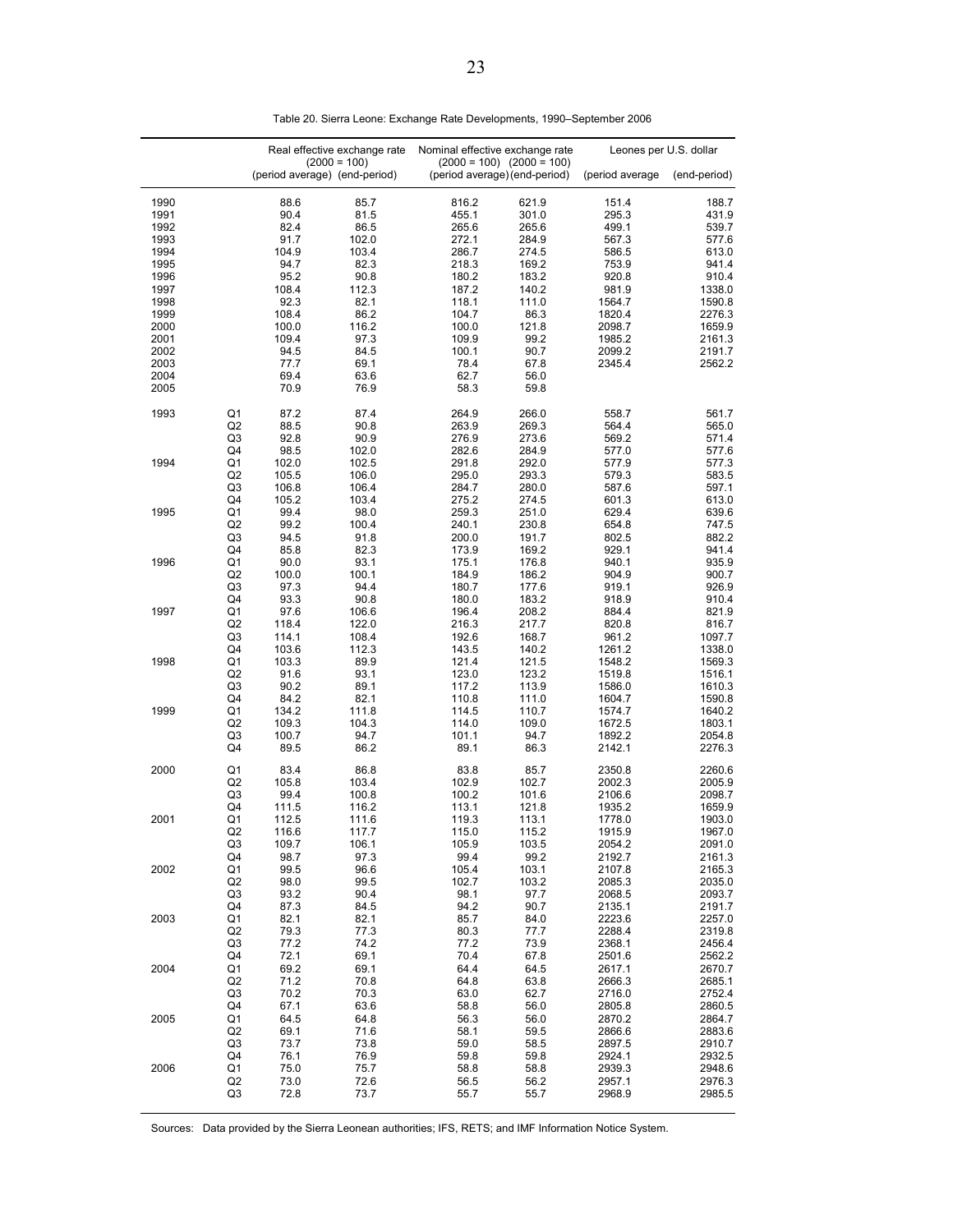|                                                                            | 2001     | 2002     | 2003     | 2004                                       | 2005     |
|----------------------------------------------------------------------------|----------|----------|----------|--------------------------------------------|----------|
| Current account balance                                                    | $-130.7$ | $-44.6$  | $-133.1$ | $-52.4$                                    | $-92.5$  |
| Trade balance                                                              | $-88.0$  | $-140.1$ | $-192.4$ | $-102.6$                                   | $-165.5$ |
| Exports, f.o.b.                                                            | 77.1     | 114.8    | 112.9    | 171.3                                      | 196.2    |
| of which: Rutile                                                           | 0.0      | 0.0      | 0.0      | 0.0                                        | 0.0      |
| of which: Bauxite                                                          |          | 0.0      |          | 0.00                                       | 0.0      |
| of which: Diamonds 1/                                                      | 74.3     | 96.7     | 102.5    | 157.9                                      | 141.5    |
| Imports, f.o.b.                                                            | $-165.1$ | $-254.9$ | $-305.3$ | $-273.9$                                   | $-361.7$ |
| of which: Petroleum                                                        | $-37.3$  | $-35.3$  | $-47.0$  | $-59.5$                                    | $-101.7$ |
| of which: Rice                                                             | $-20.3$  | $-23.4$  | $-17.6$  | $-24.9$                                    | $-20.0$  |
| Services (net)                                                             | $-58.9$  | $-42.4$  | $-77.3$  | $-30.9$                                    | $-13.3$  |
| Credit                                                                     | 52.0     | 38.3     | 44.3     | 61.4                                       | 78.0     |
| Debit                                                                      | $-110.9$ | $-80.8$  | $-121.6$ | $-92.3$                                    | $-91.3$  |
| Income (net)                                                               | $-25.3$  | $-29.2$  | $-32.5$  | $-29.7$                                    | $-50.9$  |
| Credit                                                                     | 4.3      | 18.3     | 4.4      | 21.3                                       | 5.4      |
| Debit                                                                      | $-29.6$  | $-47.5$  | $-36.9$  | $-51.0$                                    | $-56.3$  |
| Interest payments due before debt relief 2/                                | $-14.8$  | $-26.3$  | $-26.0$  | $-21.4$                                    | $-24.4$  |
| <b>Current transfers</b>                                                   | 41.5     | 167.2    | 169.1    | 110.8                                      | 137.2    |
| Public (net) 3/                                                            | 34.3     | 69.0     | 161.0    | 71.2                                       | 86.2     |
| of which: HIPC grants                                                      |          | 35.8     | 45.8     | 35.0                                       | 21.0     |
| Private (net) 4/                                                           | 7.2      | 98.2     | 8.1      | 39.6                                       | 51.0     |
| Capital and financial account                                              | 27.3     | 41.7     | 97.3     | 67.7                                       | 20.3     |
| Capital transfers                                                          | 6.9      | 7.6      | 30.0     | 28.2                                       | 67.8     |
| Direct investment                                                          | 9.8      | 1.7      | 4.4      | 12.5                                       | 48.3     |
| Medium- and long-term loans                                                | 36.0     | 43.9     | 27.1     | 43.2                                       | 32.0     |
| of which: disbursements                                                    | 56.7     | 66.8     | 78.5     | 90.3                                       | 58.0     |
| of which: program loans                                                    | 33.8     | 40.9     | 22.2     | 31.3                                       | 26.0     |
| of which: project loans                                                    | 22.9     | 25.9     | 35.0     | 58.9                                       | 32.0     |
| of which: amortization due before debt relief 7/                           | $-20.8$  | $-22.9$  | $-51.4$  | $-47.0$                                    | $-26.0$  |
| Private sector loans (net) 8/                                              | $-22.0$  | 0.0      | 35.8     | 38.4                                       | $-87.4$  |
| Other capital (incl. errors and omissions)                                 | $-3.4$   | $-11.5$  | 0.0      | $-54.7$                                    | $-40.4$  |
| Overall balance                                                            | $-103.4$ | $-2.9$   | $-35.9$  | 15.3                                       | $-72.2$  |
| Financing                                                                  | 103.4    | 2.9      | 35.9     | $-15.3$                                    | 72.2     |
| Net international reserves ( - increase)                                   | $-29.6$  | $-27.7$  | 1.9      | $-47.4$                                    | $-101.5$ |
| of which: IMF (net)                                                        | $-15.8$  | 4.6      | 4.3      | 18.1                                       | 17.1     |
| <b>Exceptional financing</b>                                               | 16.8     | 30.6     | 34.0     | 32.1                                       | 173.7    |
| Change in arrears (+ increase) 9/                                          | $-239.1$ | 6.7      | $-14.2$  | $-9.5$                                     | 142.7    |
| Debt relief 10/                                                            | 255.9    | 23.9     | 48.2     | 41.6                                       | 31.0     |
| Memorandum items:                                                          |          |          |          | (in percent of GDP unless otherwise noted) |          |
| Current account                                                            | $-17.4$  | $-4.8$   | $-15.2$  | $-3.7$                                     | $-6.1$   |
|                                                                            | $-22.0$  | $-12.1$  | $-33.6$  | $-8.7$                                     | $-11.7$  |
| Current account, excluding public transfers<br>Overall balance of payments | 1.7      | $-0.3$   | $-4.1$   | 1.4                                        | $-0.2$   |
| MDRI debt service savings (in millions of US dollars)                      |          |          |          |                                            |          |
| Gross official reserves (in millions of US dollars) 12/                    | 51.1     | 84.6     | 66.5     | 124.9                                      | 169.7    |
| Gross official reserves (in months of imports) 13/                         | 2.1      | 2.9      | 1.9      | 4.0                                        | 4.7      |
| External public debt                                                       | 123.7    | 112.9    | 117.4    | 121.0                                      | 111.5    |
| Exchange rate per U.S. dollar (average)                                    | 1985     | 2099     | 2345     | 2701                                       | 2890     |
|                                                                            |          |          |          |                                            |          |

Table 21. Sierra Leone: Balance of Payments, 2001-05 (In millions of U.S. dollars, unless otherwise indicated)

Sources: Bank of Sierra Leone, and IMF staff estimates and projections.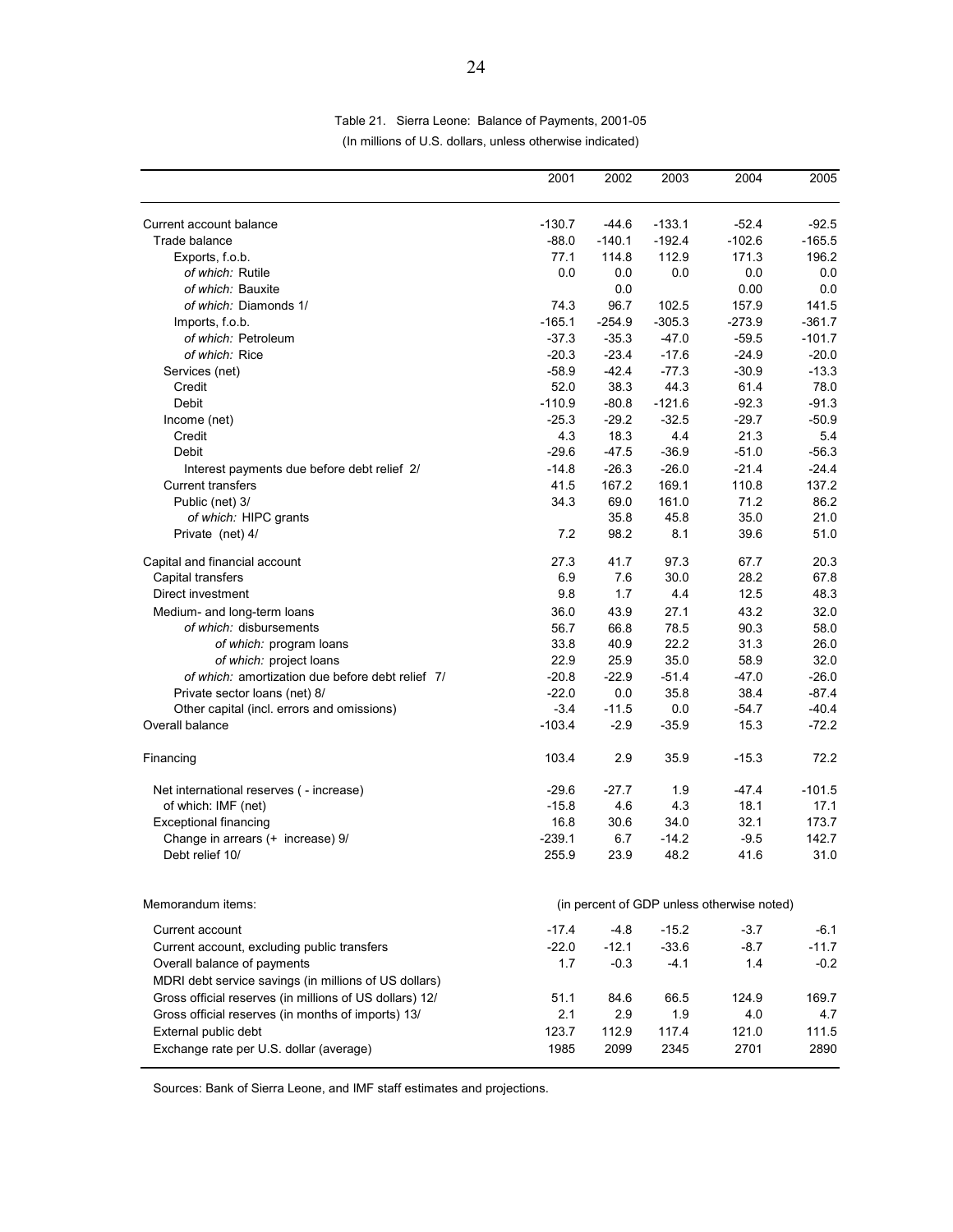|                                                                                                                                              | 2000                                     | 2001                                     | 2002                                     | 2003                                         | 2004                                       | 2005                                       |
|----------------------------------------------------------------------------------------------------------------------------------------------|------------------------------------------|------------------------------------------|------------------------------------------|----------------------------------------------|--------------------------------------------|--------------------------------------------|
|                                                                                                                                              |                                          |                                          |                                          |                                              |                                            |                                            |
| <b>Total exports</b>                                                                                                                         | 12.9                                     | 20.3                                     | Values<br>48.6                           | 92.4                                         | 139.8                                      | 158.7                                      |
| Domestic exports                                                                                                                             | 12.0                                     | 19.9                                     | 46.3                                     | 84.0                                         | 135.8                                      | 151.5                                      |
| <b>Minerals</b><br><b>Bauxite</b><br>Diamonds 1/<br>Gold<br><b>Illeminite</b><br>Rutile                                                      | 10.1<br>0.0<br>10.1<br>0.0<br>0.0<br>0.0 | 19.6<br>0.0<br>26.3<br>0.0<br>0.0<br>0.0 | 41.7<br>0.0<br>41.7<br>0.0<br>0.0<br>0.0 | 76.7<br>0.0<br>76.7<br>$0.0\,$<br>0.0<br>0.0 | 126.3<br>0.0<br>126.3<br>0.0<br>0.0<br>0.0 | 142.5<br>0.0<br>142.2<br>0.3<br>0.0<br>0.0 |
| Agricultural commodities<br>Cocoa beans<br>Coffee<br>Other                                                                                   | 0.9<br>0.3<br>0.6<br>0.0                 | 0.3<br>0.3<br>$\cdots$<br>0.0            | 1.5<br>1.2<br>0.3<br>$\ldots$            | 2.6<br>2.6<br>$\ddotsc$<br>.                 | 5.4<br>5.3<br>0.1<br>$\cdots$              | 5.7<br>5.2<br>0.5<br>0.0                   |
| Fish shrimps, and other<br>fishery products                                                                                                  | 0.0                                      | 0.0                                      | $\ddotsc$                                | $\cdots$                                     | $\cdots$                                   | 0.1                                        |
| Other exports                                                                                                                                | 1.0                                      | 1.7                                      | 3.1                                      | 4.7                                          | 4.1                                        | 3.2                                        |
| Reexports                                                                                                                                    | 0.9                                      | 0.7                                      | 2.3                                      | 8.4                                          | 4.0                                        | 7.2                                        |
|                                                                                                                                              |                                          |                                          | Volumes                                  |                                              |                                            |                                            |
| <b>Minerals</b><br>Bauxite (thousands of tons)<br>Diamonds (thousands of carats)<br>Gold (thousands of ounces)<br>Rutile (thousands of tons) | 0.0<br>77.5<br>0.0<br>0.0                | 0.0<br>224.5<br>$\cdots$<br>0.0          | 0.0<br>351.7<br>0.0<br>0.0               | 0.0<br>506.8<br>0.0<br>0.0                   | 0.0<br>691.8<br>0.0<br>0.0                 | 0.0<br>668.8<br>0.8<br>0.0                 |
| Agricultural commodities<br>Cocoa (thousands of tons)<br>Coffee (thousands of tons)                                                          | 1.4<br>2.0                               | 0.6<br>0.1                               | 1.2<br>0.9                               | 2.7<br>0.1                                   | 6.2<br>0.1                                 | 6.6<br>1.0                                 |
| <b>Minerals</b>                                                                                                                              |                                          |                                          | Unit values                              |                                              |                                            |                                            |
| Bauxite (tons)<br>Diamonds (carats)<br>Gold (ounces)<br>Rutile (tons)                                                                        | $\ldots$<br>130.7<br>$\sim$<br>.         | $\sim$<br>117.0<br>$\sim$<br>$\cdots$    | $\sim$<br>118.6<br>$\cdots$<br>$\ddotsc$ | $\sim$<br>151.3<br><br>.                     | 0.0<br>183.0<br>$\ldots$<br>$\sim$         | 0.0<br>213.0<br>375.0<br>$\cdots$          |
| Agricultural commodities<br>Cocoa beans (tons)<br>Coffee (tons)                                                                              | 214.3<br>300.0                           | 500.0<br>305.7                           | 1,000.0<br>333.3                         | 963.0<br>354.9                               | 855.0<br>448.0                             | 788.0<br>500.0                             |
| Memorandum items:<br>Value of total exports<br>In millions of SDRs<br>In millions of Leones                                                  | 8.5<br>26,771                            | $\ldots$<br>57,898                       | $\ldots$<br>102,010                      | <br>217,743                                  | $\cdots$<br>377,546                        | 456,998                                    |

Table 22. Sierra Leone: Values, Volumes, and Unit Values of Major Commodity Exports, 2000–05

Source: Bank of Sierra Leone.

1/ Reflects only official exports.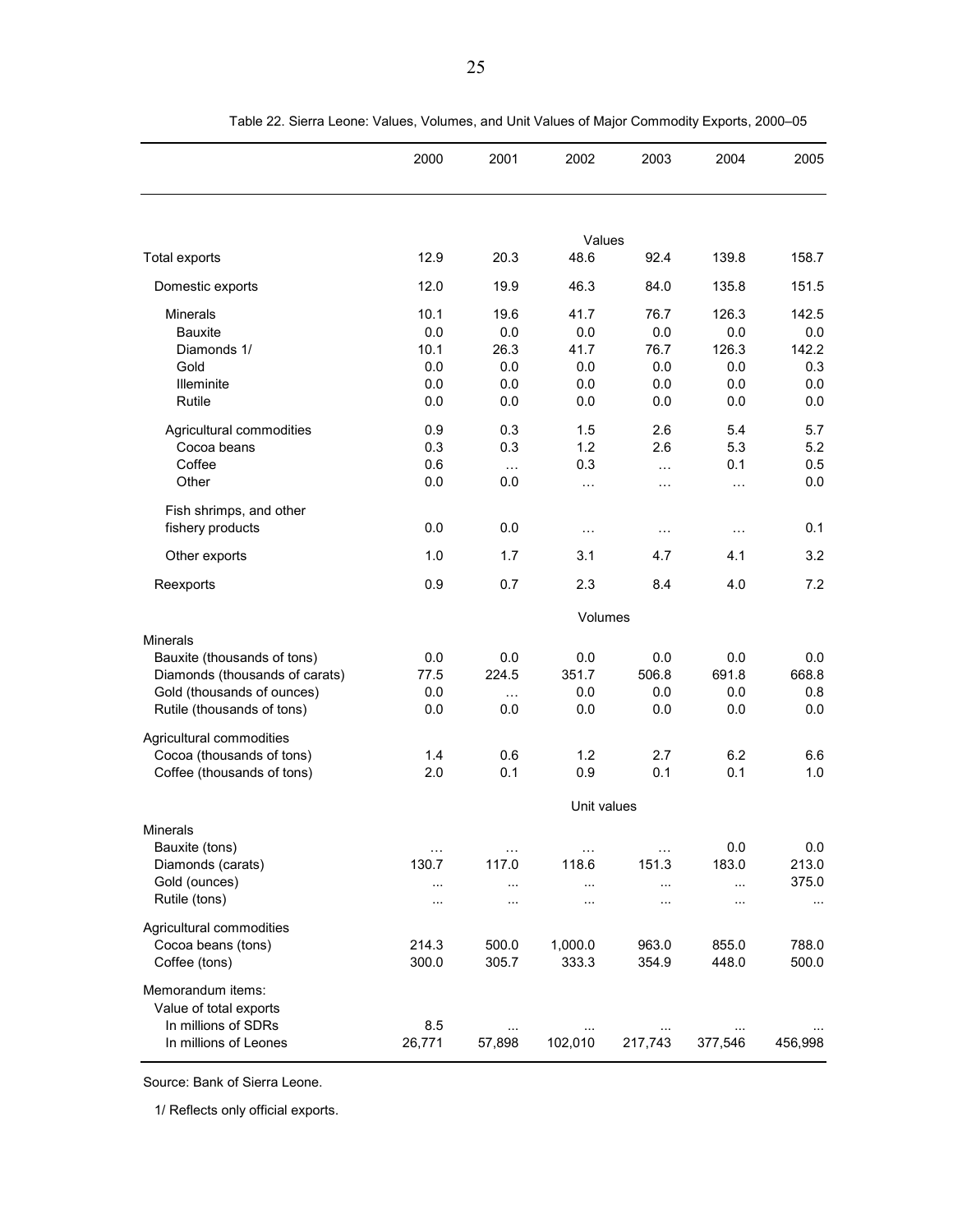|                                          | 2000  | 2001  | 2002                      | 2003  | 2004  | 2005  |
|------------------------------------------|-------|-------|---------------------------|-------|-------|-------|
|                                          |       |       |                           |       |       |       |
| Values (c.i.f.)                          |       |       |                           |       |       |       |
| Total Imports 1/                         | 145.9 | 183.6 | 264.3                     | 303.7 | 286.4 | 341.1 |
| Foodstuffs                               | 45.3  | 51.9  | 70.8                      | 74.5  | 57.1  | 53.1  |
| Of which                                 |       |       |                           |       |       |       |
| Rice                                     | 22.1  | 23.6  | 27.3                      | 28.6  | 28.4  | 24.9  |
| Beverages and tobacco                    | 4.8   | 4.9   | 11.3                      | 11.0  | 11.1  | 9.9   |
| Animal and vegetable oils                | 2.3   | 1.6   | 2.8                       | 2.2   | 2     | 1.3   |
| Crude materials                          | 4.7   | 5.8   | 9.2                       | 6.9   | 7.6   | 8.7   |
| Minerals, fuels, and lubricants          | 39.4  | 43.3  | 51.7                      | 78.2  | 94.9  | 115.6 |
| Crude petroleum                          |       |       | 0.0                       | 0.0   |       |       |
| Petroleum products                       | 39.4  | 43.3  | 51.7                      | 78.2  | 94.9  | 115.6 |
| Chemicals                                | 12.7  | 8.5   | 18.3                      | 19.3  | 17.5  | 22.7  |
| Manufactured products classified by mate | 13.3  | 21.5  | 35.9                      | 42.2  | 31.8  | 40.7  |
| Machinery and transportation equipment   | 18.6  | 37.2  | 50.2                      | 56.4  | 50.9  | 71.8  |
| Miscellaneous manufactured articles      | 4.8   | 8.9   | 14.0                      | 13.0  | 13.6  | 17.1  |
| Volumes                                  |       |       |                           |       |       |       |
| Rice                                     | 101.5 | 132.2 | 146.4                     | 156.7 | 124.1 | 96.4  |
| Petroleum                                | 105.7 | 137.5 | 169.3                     | 185.6 | 180   | 151.5 |
|                                          |       |       | (In U.S. dollars per ton) |       |       |       |
| Unit values (c.i.f.)                     |       |       |                           |       |       |       |
| Rice                                     | 217.7 | 178.5 | 186.5                     | 182.5 | 229.0 | 259.0 |
| Petroleum                                | 372.8 | 314.9 | 305.4                     | 421.3 | 528.0 | 763.0 |

Table 23. Sierra Leone: Values, Volumes, and Unit Values of Major Groups of Commodity Imports, 2000–05

Source: Bank of Sierra Leone.

1/ Excludes imports associated with proceeds from unrecorded diamond exports.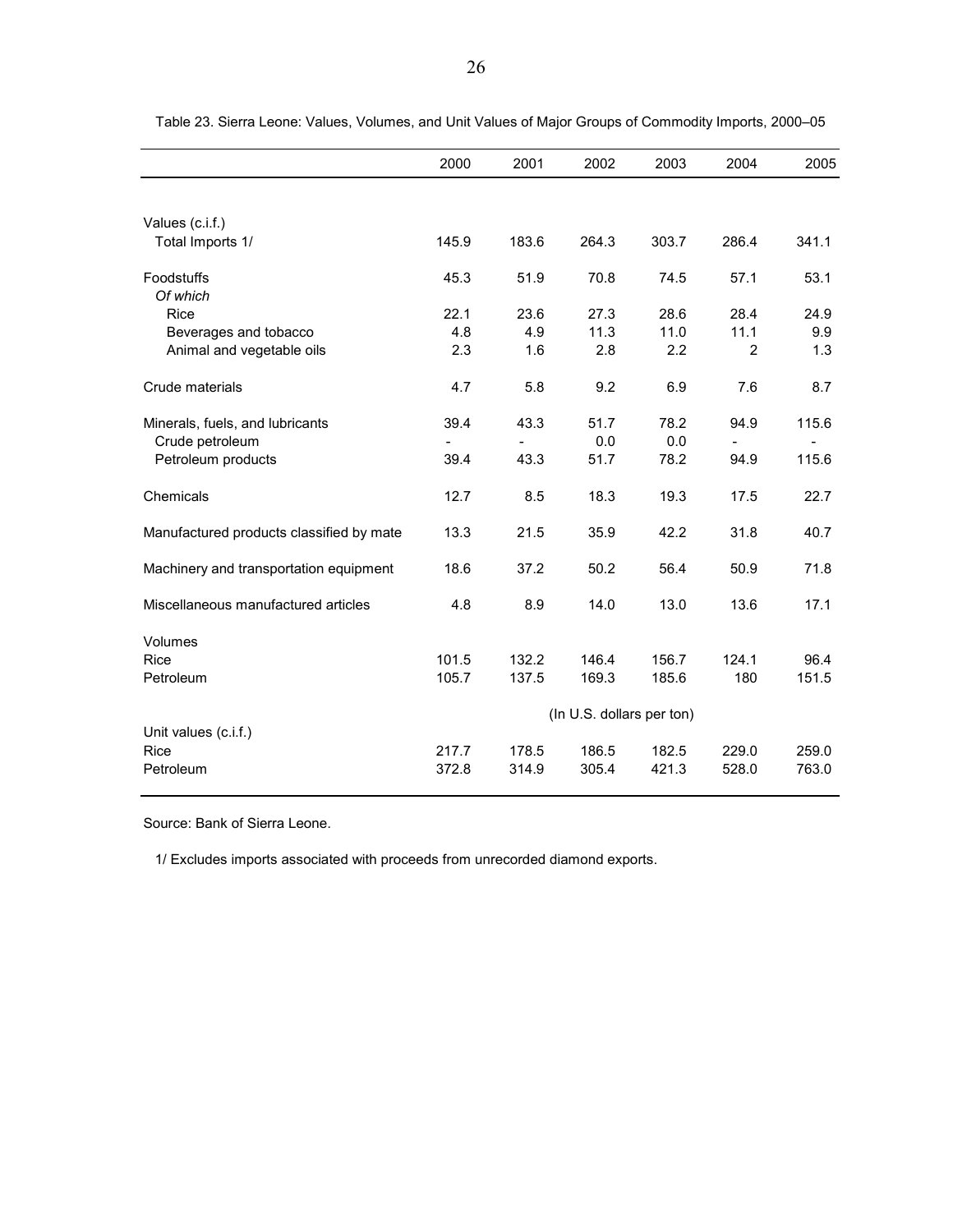|                                           | 2000                     | 2001                     | 2002                     | 2003                     | 2004                     | 2005                     | 2006<br>(End June)       |
|-------------------------------------------|--------------------------|--------------------------|--------------------------|--------------------------|--------------------------|--------------------------|--------------------------|
| <b>Total Debt</b>                         | 1,255                    | 1,444                    | 1,544                    | 1,638                    | 1,737                    | 1,698                    | 1,742                    |
| Medium-and long-term                      |                          |                          |                          |                          |                          |                          |                          |
| (disbursed only) 1/<br>Of which           | 1,030                    | 1,252                    | 1,361                    | 1,465                    | 1,545                    | 1,493                    | 1,518                    |
| Multilateral loans 2/                     | 567                      | 608                      | 704                      | 780                      | 882                      | 853                      | 874                      |
| <b>Bilateral loans</b>                    | 346                      | 371                      | 407                      | 435                      | 413                      | 398                      | 404                      |
| Other (specify) 3/                        | 116                      | 272                      | 251                      | 250                      | 250                      | 242                      | 240                      |
| Suppliers' credits                        | $\overline{\phantom{a}}$ | $\overline{\phantom{0}}$ | $\overline{\phantom{0}}$ | $\overline{\phantom{0}}$ | $\overline{\phantom{0}}$ | $\overline{\phantom{0}}$ | $\overline{\phantom{a}}$ |
| <b>Financial institutions</b>             | $\cdots$                 | $\cdots$                 | $\sim$ $\sim$ $\sim$     | $\cdots$                 | $\cdots$                 | $\cdots$                 | $\sim$ $\sim$            |
| Use of Fund credit                        | 192                      | 176                      | 175                      | 166                      | 185                      | 197                      | 202                      |
| Interest in arrears on                    |                          |                          |                          |                          |                          |                          |                          |
| medium-and long-term debt<br>Of which     | 33                       | 16                       | 8                        | $\overline{7}$           | 8                        | 9                        | 23                       |
| Fund charges                              | $\cdots$                 | $\cdots$                 | $\cdots$                 | $\cdots$                 | .                        | $\cdots$                 |                          |
| To other official creditors               | 33                       | 16                       | 8                        | $\overline{7}$           | 8                        | 14                       | 23                       |
| To private creditors                      | $\cdots$                 | $\ddotsc$                | $\cdots$                 | $\cdots$                 | $\cdots$                 | $\cdots$                 | $\cdots$                 |
| Short-term debt 3/                        | $\cdots$                 | $\cdots$                 | .                        | $\cdots$                 | .                        | $\cdots$                 | $\cdots$                 |
| Memorandum items:                         |                          |                          |                          |                          |                          |                          |                          |
| Undisbursed medium-<br>and long-term debt | 110                      | 122                      | $\cdots$                 | $\cdots$                 | .                        | .                        |                          |
| Medium-and long-term                      |                          |                          |                          |                          |                          |                          |                          |
| external debt                             | 1,063                    | 1,268                    | 1,369                    | 1,472                    | .                        | $\cdots$                 |                          |

Table 24. Sierra Leone: External Public Debt and Publicly Guaranteed Debt, 2000–June 2006 (In millions of U.S. dollars)

Sources: The Bank of Sierra Leone; the World Bank; and staff estimates.

1/ Includes principal arrears.

2/ Excludes IMF

3/ Includes commercial and military debt.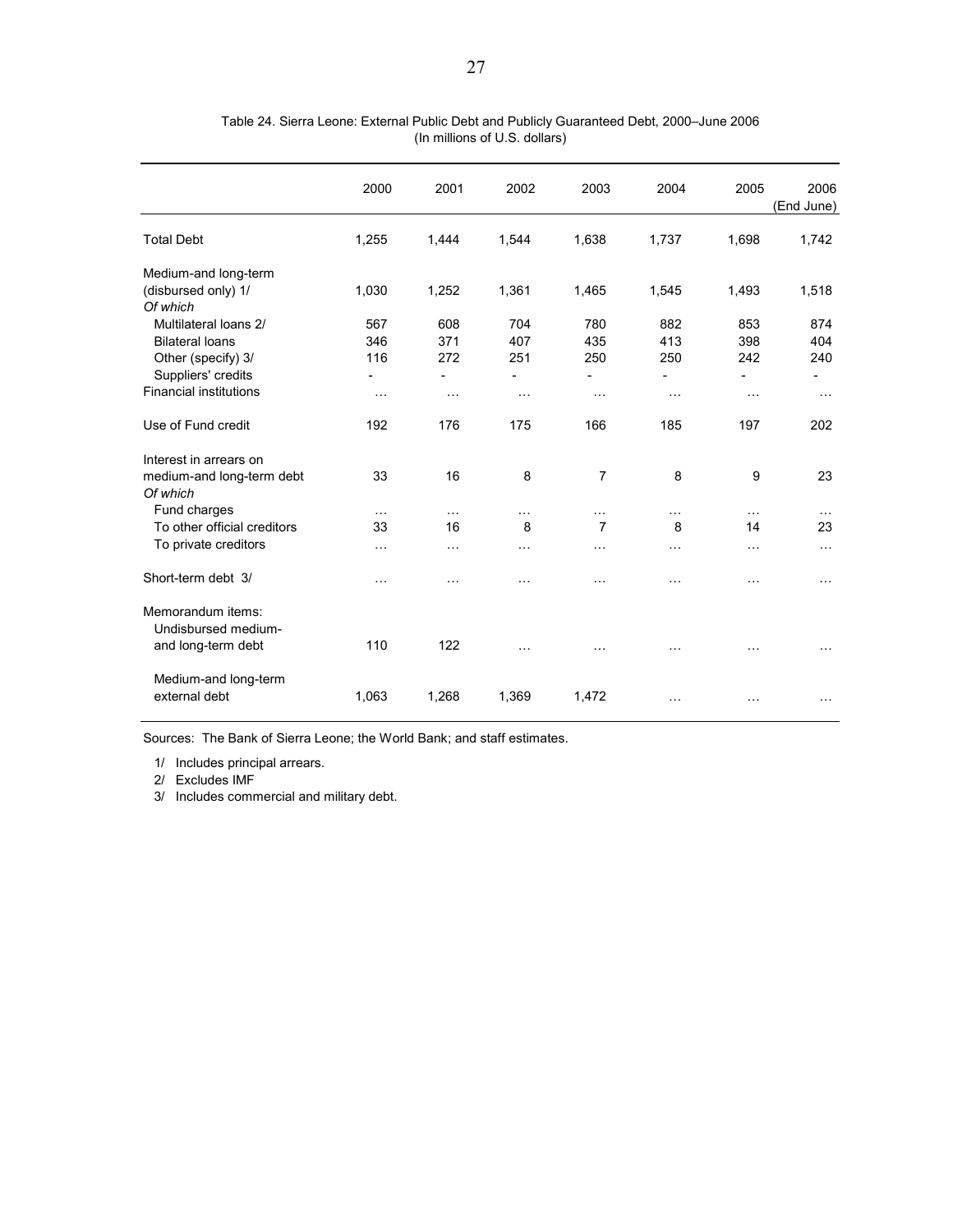|                                      | 2000                     | 2001                     | 2002  | 2003                     | 2004  | 2005  | 2006<br>(End June) |
|--------------------------------------|--------------------------|--------------------------|-------|--------------------------|-------|-------|--------------------|
| Total                                | 216.8                    | 329.5                    | 295.0 | 295.9                    | 283.1 | 287.7 | 325.5              |
| Arrears on medium-and long-term debt |                          |                          |       |                          |       |       |                    |
| (not including the Fund)             | 100.3                    | 48.0                     | 40.8  | 42.6                     | 29.5  | 42.7  | 81.9               |
| Of which                             |                          |                          |       |                          |       |       |                    |
| Multilateral loans                   | 18.4                     | 18.4                     | 10.3  | 9.6                      | 3.6   |       |                    |
| <b>Bilateral loans</b>               | 81.9                     | 29.6                     | 30.5  | 33.0                     | 25.9  | 42.7  | 81.9               |
| Suppliers' credits                   | $\overline{\phantom{a}}$ | $\overline{\phantom{a}}$ | -     | $\overline{\phantom{a}}$ | ٠     | -     | ۰                  |
| <b>Financial institutions</b>        | $\overline{\phantom{0}}$ | $\overline{\phantom{0}}$ | -     |                          |       |       | -                  |
| Arrears on commercial payments 2/    | 87.5                     | 250.0                    | 230.2 | 230.0                    | 229.9 | 222.5 | 221.6              |
| Other (military) 2/                  | 29.0                     | 31.5                     | 24.0  | 23.3                     | 23.7  | 22.5  | 22.0               |

## Table 25. Sierra Leone: External Payments Arrears Outstanding, 2000–June 2006 1/ (In millions of U.S. dollars; end of period)

Sources: The Bank of Sierra Leone; the World Bank; and staff estimates.

1/ Excludes arrears to the Fund

2/ Includes Pipeline Arrears

3/ Includes Interest Arrears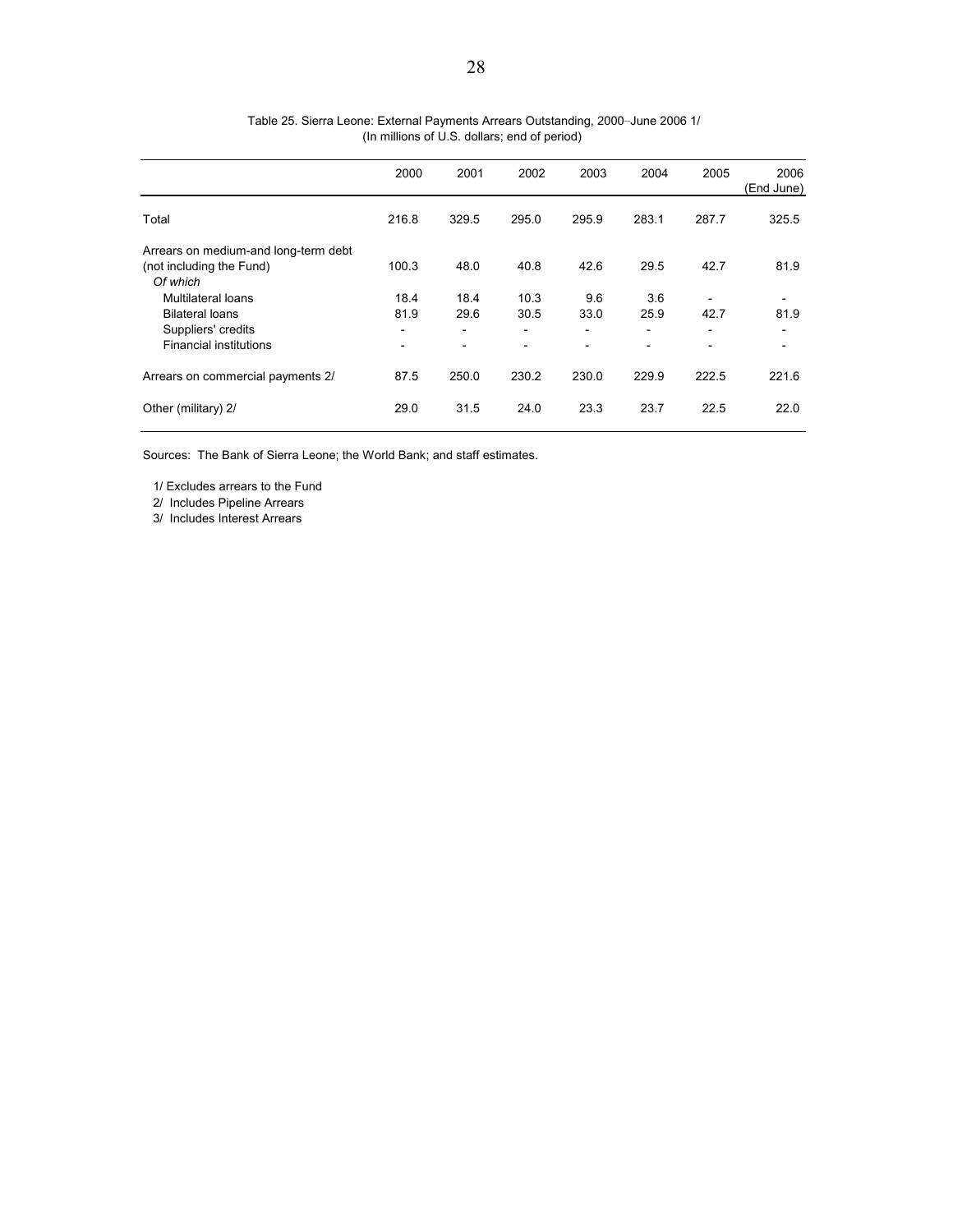Table 26 Sierra Leone: Summary of Tax System Sentember 2006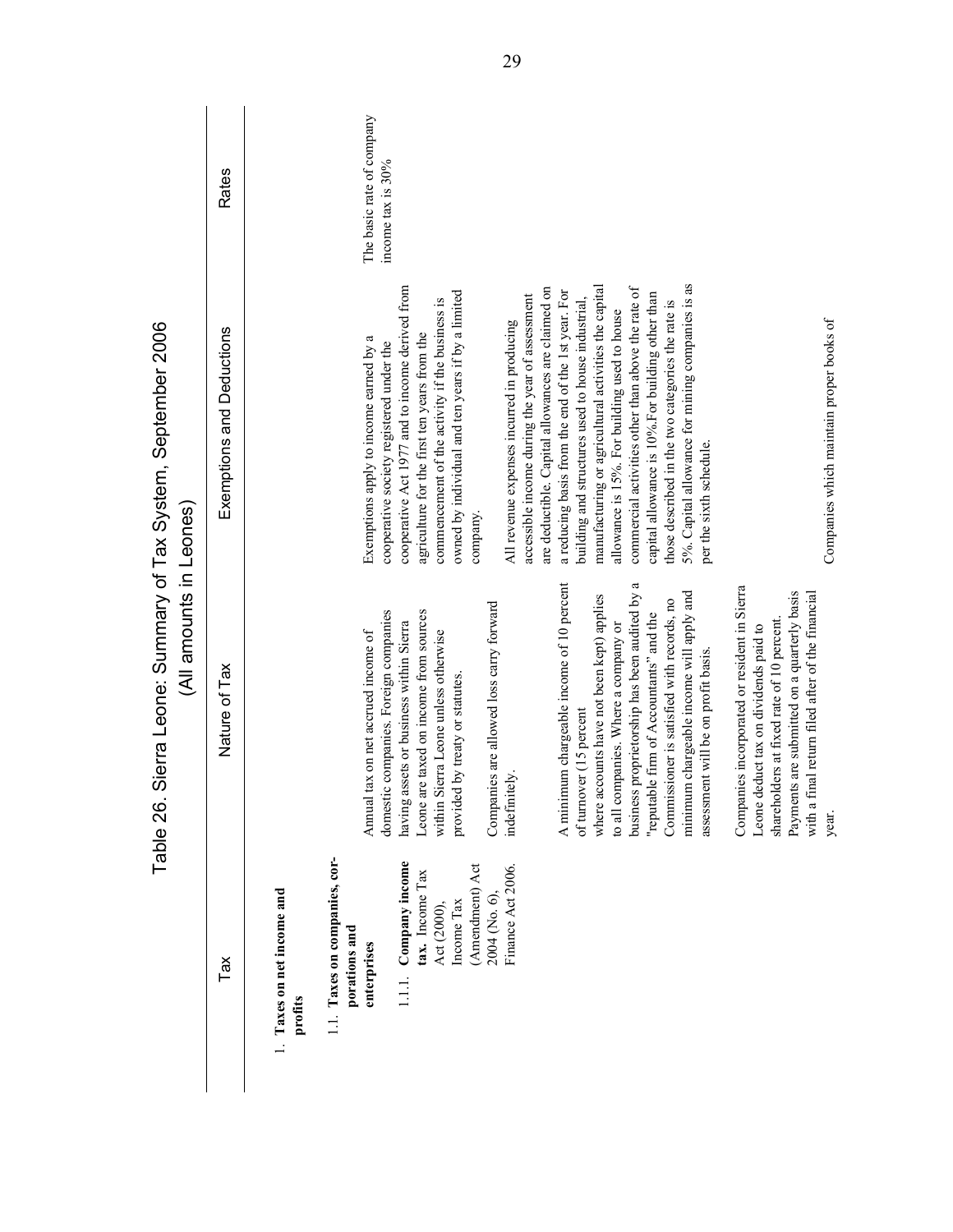|                                                         | (All amounts in Leones)<br>Table 26.                                                                                                                                          | Siera Leone: Surnary of Tax System, September 2006                                                                                                                                                                                                 |                                                                                           |
|---------------------------------------------------------|-------------------------------------------------------------------------------------------------------------------------------------------------------------------------------|----------------------------------------------------------------------------------------------------------------------------------------------------------------------------------------------------------------------------------------------------|-------------------------------------------------------------------------------------------|
| Tax                                                     | Nature of Tax                                                                                                                                                                 | Exemptions and Deductions                                                                                                                                                                                                                          | <b>Rates</b>                                                                              |
|                                                         | Business makes advance income tax<br>payments in the form of a 3 percent<br>surcharge on imports                                                                              | years by a recognized firm of accounts and not in<br>account and which have been audited for three<br>exempt from making 3% advance income tax<br>arrears for a previous year of assessment<br>payment                                             |                                                                                           |
| 1.2. Tax on individuals                                 |                                                                                                                                                                               |                                                                                                                                                                                                                                                    |                                                                                           |
| 1.2.1. Individual income<br>tax. Income Tax<br>Act 2000 | With effect from 1/4/2000 according to the<br>Income Tax Act 2000 the tax is payable by<br>residents on their world wide income i.e.<br>income from S.L. or outside S.L. Non- | Leone solely for official purposes. Exemptions<br>qualifying personnel who are resident in Sierra<br>President, accredited ambassadors and other<br>Exemptions apply to the emoluments of the                                                      | employment, business,<br>applicable to resident<br>The same schedule is<br>individuals in |
| Instrument no. 4 of<br>Statutory<br>2005                | residents persons are exempted from tax on<br>Sierra Leone source income. The tax is<br>difference between gross income and<br>imposed on net income, defined as              | benefits and interest paid or credited by the Sierra<br>Deductions from income include all expenditure<br>also apply to qualifying retirement and death<br>Leone Post Office Savings Bank.                                                         | resident individuals in<br>Another schedule is<br>applicable for non-<br>property etc.    |
| (Amendment) Act,<br>Income Tax                          | kind are included in income at the rates not<br>deductions permitted by law. Benefits in<br>exceeding the under mentioned:                                                    | include 80% interest on borrowed capital, rent<br>incurred to produce assessable income. These<br>payable on land or buildings and to acquire                                                                                                      | employment, business,<br>property etc.                                                    |
| No.8, 2005.                                             | Consolidated Allowance of Le 2,640,000                                                                                                                                        | income, and bad or doubtful debts. There are<br>deductions of 5% of NASSIT on employee<br>income                                                                                                                                                   | Employment income tax<br>(Income in thousand of<br>rates for PAYE in 2006                 |
|                                                         |                                                                                                                                                                               | Deduction is allowed for expenditure on insuring<br>allowance or relief, nor are there any allowances<br>There are no special personal and family<br>for insurance premiums.                                                                       | Leones)                                                                                   |
|                                                         |                                                                                                                                                                               | improvement to the extent of 5% of the balance of<br>occupation. Also on repairs, renewal alteration or<br>the pool. Capital allowance can be claimed for<br>any such amount in excess of 5% of the pool.<br>and managing the property while under | Annual employment<br>Income of resident<br>rate per annum<br>Marginal tax                 |
|                                                         |                                                                                                                                                                               |                                                                                                                                                                                                                                                    | 20%<br>Ξ<br>Up to le1,500,000<br>Next le3,000,000                                         |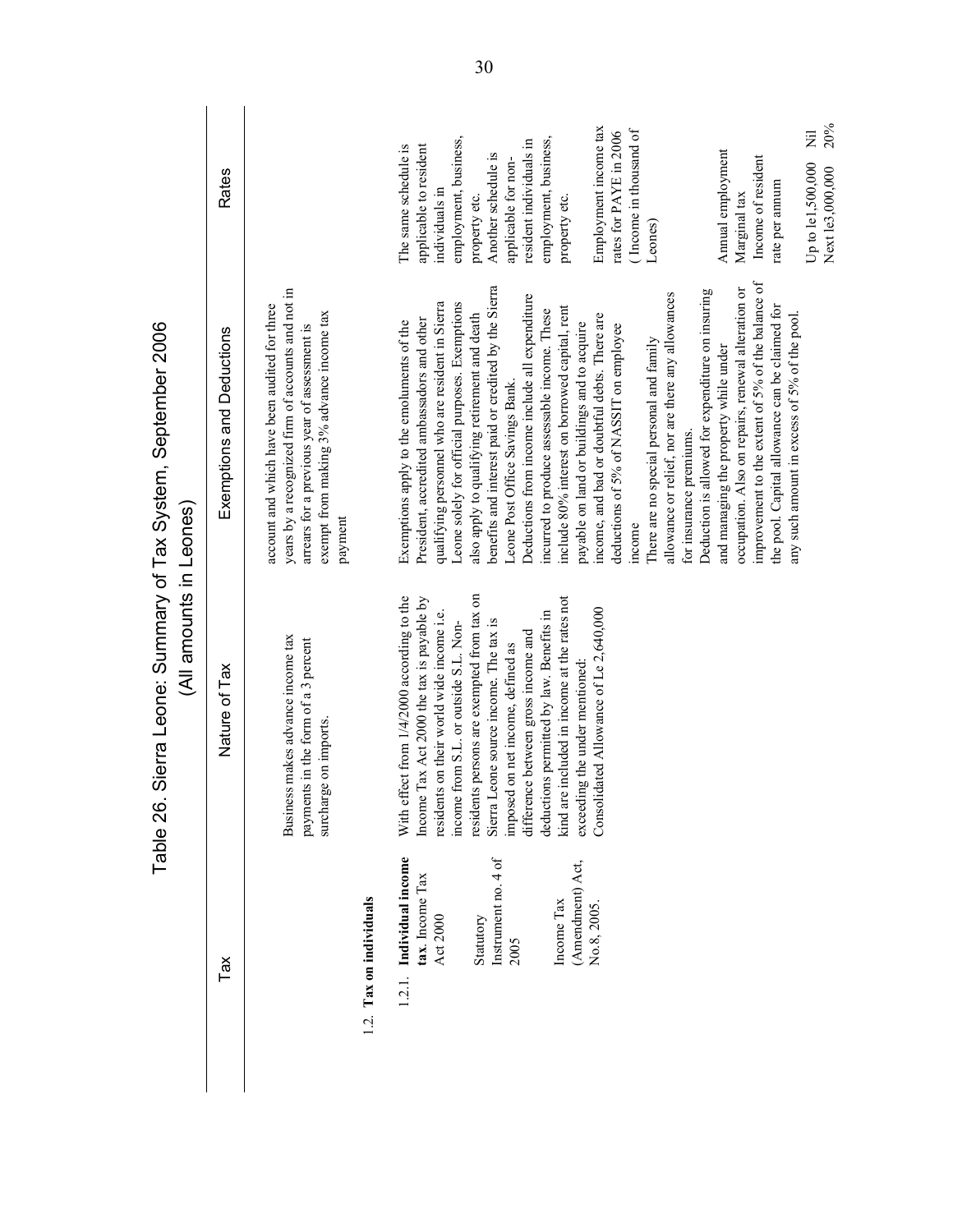|                                                                                          | Rates                     | Rates of tax on chargeable<br>Excess le7,500,000 30%<br>25%<br>income of non-residents<br>which part 11 applies.<br>other than income to<br>Next le3,000,000 | withheld from payments<br>made to non-residents:<br>Rates of tax to be | Payment to contractors<br>benefit of non-resident<br>Employments income<br>Pensions & Annuities<br>applications for the<br>Rent & Royalties<br>Natural Resource<br>Payments to or<br><b>Beneficiaries</b><br>Dividends<br>Payment<br>Interest<br>25%<br>10%<br>10%<br>15%<br>25%<br>25%<br>25%<br>25% |
|------------------------------------------------------------------------------------------|---------------------------|--------------------------------------------------------------------------------------------------------------------------------------------------------------|------------------------------------------------------------------------|-------------------------------------------------------------------------------------------------------------------------------------------------------------------------------------------------------------------------------------------------------------------------------------------------------|
|                                                                                          | Exemptions and Deductions |                                                                                                                                                              |                                                                        |                                                                                                                                                                                                                                                                                                       |
| Table 26. Sierra Leone: Summary of Tax System, September 2006<br>(All amounts in Leones) | Nature of Tax             |                                                                                                                                                              |                                                                        |                                                                                                                                                                                                                                                                                                       |
|                                                                                          | Tax                       |                                                                                                                                                              |                                                                        |                                                                                                                                                                                                                                                                                                       |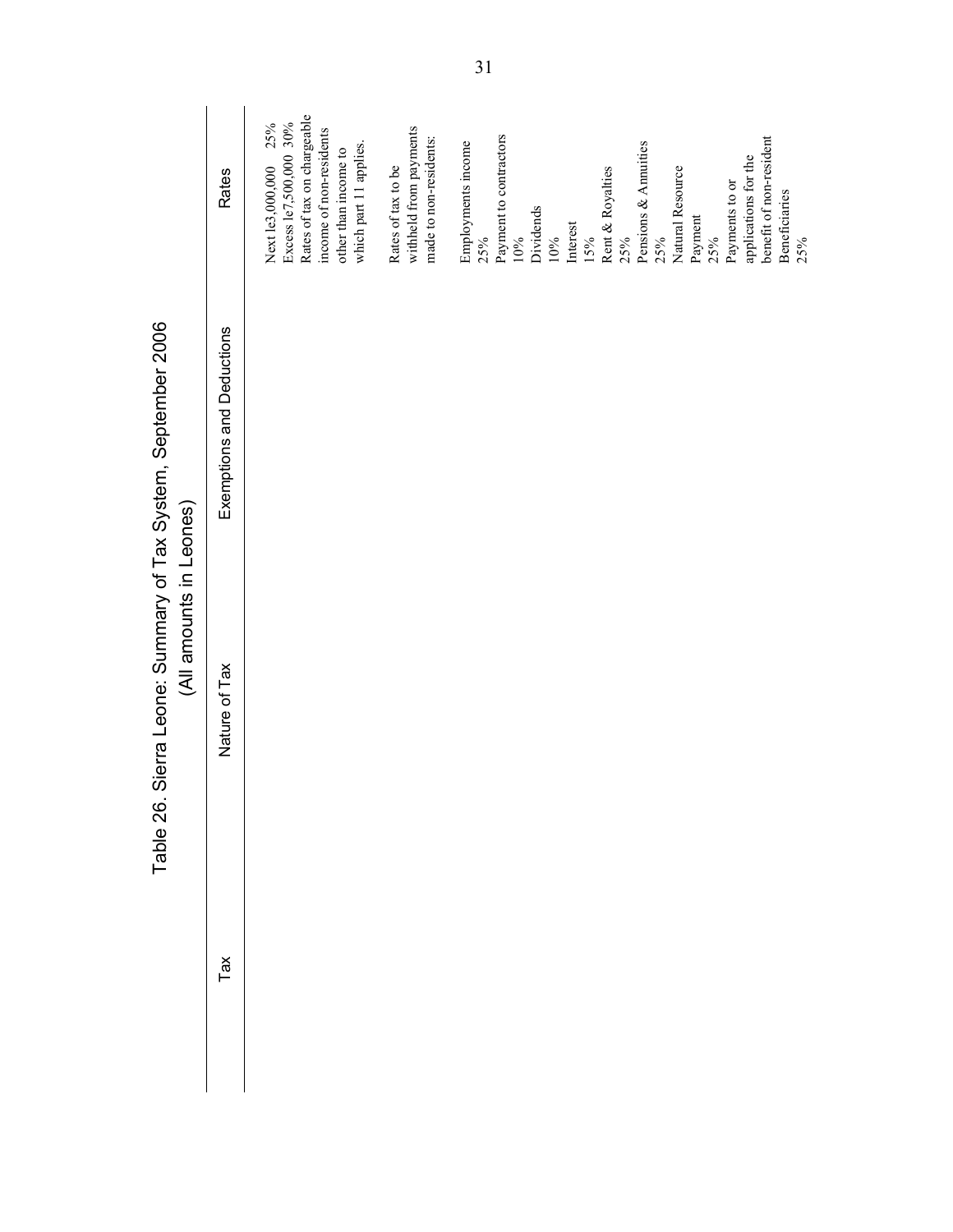|                                                                         | (All amounts in Leones)<br>Table 26.                                                                                                                                                                                 | Sierra Leone: Summary of Tax System, September 2006                                                                                                                                                                                                                                                                                                                                                    |                                                                                             |
|-------------------------------------------------------------------------|----------------------------------------------------------------------------------------------------------------------------------------------------------------------------------------------------------------------|--------------------------------------------------------------------------------------------------------------------------------------------------------------------------------------------------------------------------------------------------------------------------------------------------------------------------------------------------------------------------------------------------------|---------------------------------------------------------------------------------------------|
| Tax                                                                     | Nature of Tax                                                                                                                                                                                                        | Exemptions and Deductions                                                                                                                                                                                                                                                                                                                                                                              | Rates                                                                                       |
| 1.2.1. Individual income<br>(concluded).<br>tax                         | dividends is subject to a final withholding<br>wages and salaries are withheld at<br>mder Pay-As-You- Earn. Interest<br>income including bank interest and<br>tax of 15% and 10% respectively.<br>source t<br>Tax on | None                                                                                                                                                                                                                                                                                                                                                                                                   | Rate of tax to be withheld<br>persons resident in Sierra<br>from payments made to<br>Leone: |
|                                                                         | A tax at rate of 10 percent must be deducted<br>other gains or profits arising from property<br>from rents, 25% on royalties, premiums or<br>in excess of Le150 per month.                                           |                                                                                                                                                                                                                                                                                                                                                                                                        | Payment to contractors<br>Dividends 10%<br>Interest 15%<br>Rents 10%<br>5%                  |
|                                                                         | payments made to persons residents in Sierra<br>A tax at rate of 10% to be withheld from<br>Leone.                                                                                                                   |                                                                                                                                                                                                                                                                                                                                                                                                        | Pensions& annuities 15%<br>Natural resource payment<br>Royalties 25%<br>25%                 |
| 2. Social Security contributions                                        | None.                                                                                                                                                                                                                |                                                                                                                                                                                                                                                                                                                                                                                                        |                                                                                             |
| The Payroll Tax (Amendment)<br>Payroll taxes<br>Act, 2004<br>$\ddot{3}$ | employed at any time during the calendar<br>Tax is imposed on each non-citizen<br>year.                                                                                                                              | Exemptions granted include certain religious and<br>company's share capital, or partners who own 25<br>by Ministerial order (in practice, all Sierra Leone<br>missions, and such persons as may be exempted<br>charitable institutions, diplomatic and consular<br>companies who own 40 percent or more of a<br>Exemptions granted to employees of limited<br>citizens are exempt)<br>percent or more. | ECOWAS citizens-<br>Le500.000 and non<br>ECOWAS is Le<br>3,000,000                          |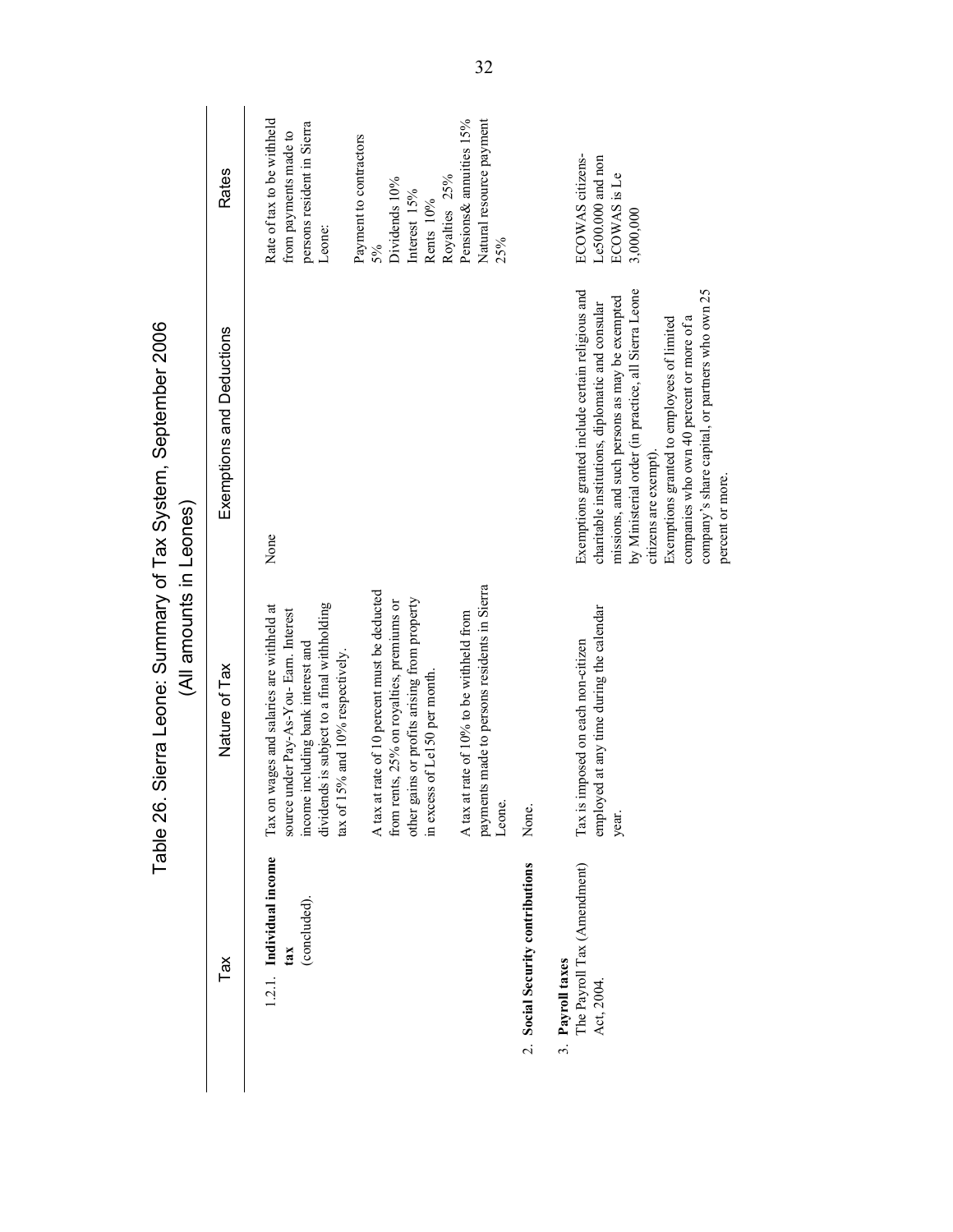| Sierra Leone: Sumary of Tax System, September 2006<br>(All amounts in Leones) | <b>Rates</b><br>Exemptions and Deductions<br>Nature of Tax |                                          | (a) Commercial properties<br>applied to urban property<br>- Le 20 x Ratable Value.<br>(b) Dwellings - Le 10 x<br>Two different rates are<br>Ratable Value.<br>They are:<br>In Freetown, no rates are payable on premises that<br>trust for: (a) the Freetown Municipal Corporation;<br>exemptions include premises owned by a foreign<br>belong to, are held under lease by, or are held in<br>and (b) the Government of Sierra Leone. Other<br>state (e.g. diplomatic missions). Discretionary<br>exemptions (or reduced tax liabilities) may be<br>accorded by the city council on grounds of<br>on the occupier of the property. Valuation of<br>Makeni. The legal incidence of the tax falls<br>developed property; e.g., in the main cities | Central Wards and Le4.50<br>(a) Modern housing (e.g.,<br>square foot in West and<br>with toilet facilities) is<br>per square foot in East<br>valued at Le.5.00 per<br>dwellings as follows:<br>Valuation is done on<br>Wards.<br>poverty. Rates are payable whether building are<br>occupied or not | modern facilities is valued<br>at Le3.00 per square foot,<br>with mud houses at Le<br>(b) Housing without<br>2.50 per square foot. | retail shops have different<br>valuations depending on<br>Commercial properties<br>such as wholesale and |
|-------------------------------------------------------------------------------|------------------------------------------------------------|------------------------------------------|--------------------------------------------------------------------------------------------------------------------------------------------------------------------------------------------------------------------------------------------------------------------------------------------------------------------------------------------------------------------------------------------------------------------------------------------------------------------------------------------------------------------------------------------------------------------------------------------------------------------------------------------------------------------------------------------------------------------------------------------------|-----------------------------------------------------------------------------------------------------------------------------------------------------------------------------------------------------------------------------------------------------------------------------------------------------|------------------------------------------------------------------------------------------------------------------------------------|----------------------------------------------------------------------------------------------------------|
| Table 26                                                                      |                                                            |                                          | such as Freetown, Bo, Kenema, Kono and<br>the property is done by the city Valuer<br>Urban rates levied and collected on                                                                                                                                                                                                                                                                                                                                                                                                                                                                                                                                                                                                                         |                                                                                                                                                                                                                                                                                                     |                                                                                                                                    |                                                                                                          |
|                                                                               | Tax                                                        | 4. Taxes on property<br>4.1. Real estate | 1973, (20/73) New<br>Local Government<br>Municipality Act<br>(e.g. Freetown<br>Urban rates<br>Act 2004.<br>4.1.1.                                                                                                                                                                                                                                                                                                                                                                                                                                                                                                                                                                                                                                |                                                                                                                                                                                                                                                                                                     |                                                                                                                                    |                                                                                                          |

Table 26. Sierra Leone: Summary of Tax System. September 2006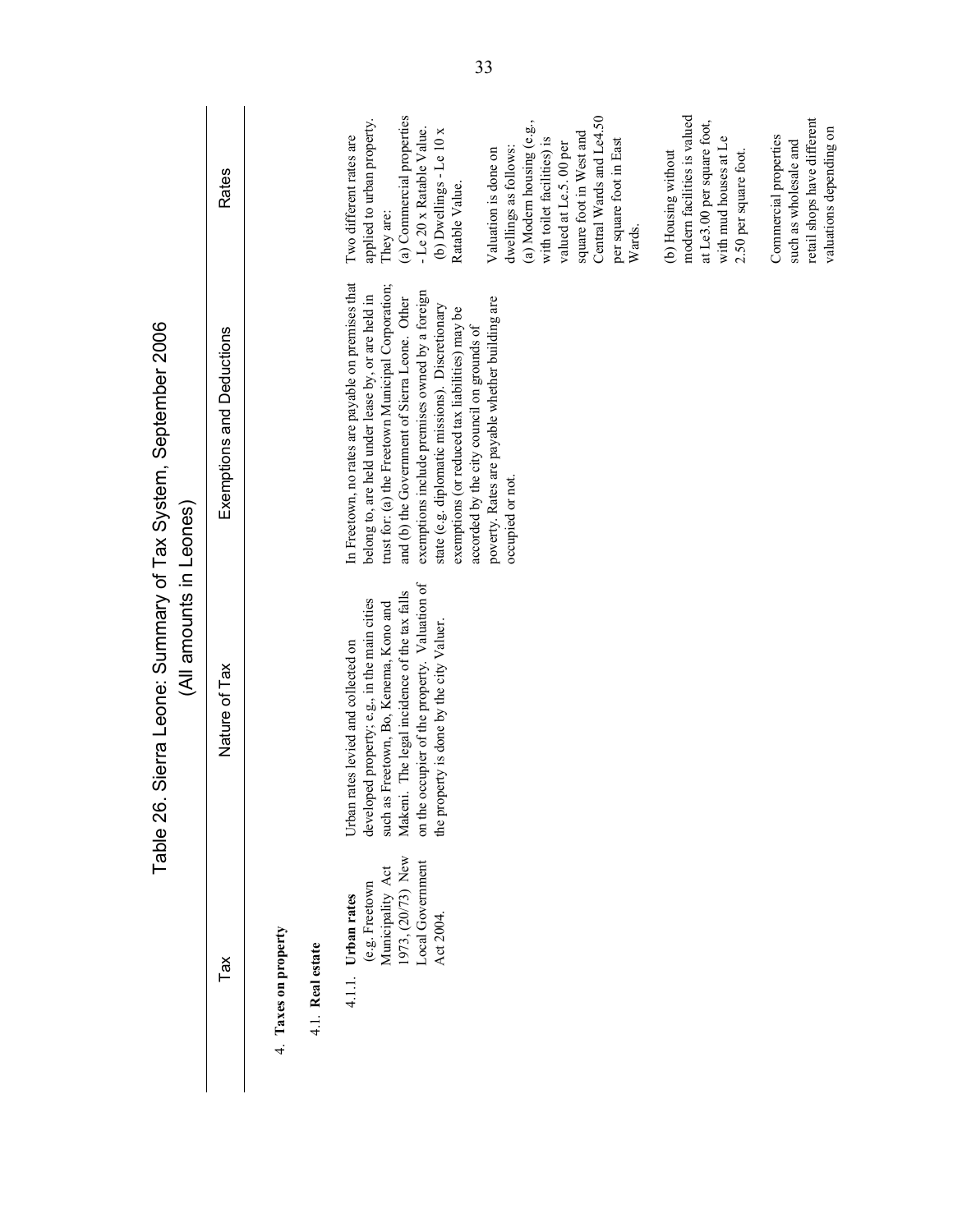|                                                      | <b>Rates</b>              | condition of operations.<br>Valuation ranges from<br>Le.5.00 to Le 20 per<br>the structure and<br>square foot. | Le 30,000 per transaction.<br>Annual land taxes are:<br>The registration fee is                                         | Tax in Leone<br>100,000<br>40,000<br>40,000<br>(i) Western<br>(iii) Central<br>(ii) Eastern<br>(a) Western<br>Location<br>per acre<br>Area | 40,000<br>40,000<br>2,000<br>(d) Agricultural<br>(c) Provincial<br>head towns<br>(b) Rural<br>villages<br>land |
|------------------------------------------------------|---------------------------|----------------------------------------------------------------------------------------------------------------|-------------------------------------------------------------------------------------------------------------------------|--------------------------------------------------------------------------------------------------------------------------------------------|----------------------------------------------------------------------------------------------------------------|
| Sierra Leone: Summary of Tax System, September 2006. | Exemptions and Deductions |                                                                                                                | None.                                                                                                                   |                                                                                                                                            |                                                                                                                |
| (All amounts in Leones)<br>Table 26                  | Nature of Tax             |                                                                                                                | Tax levied on unit size, with amount of tax<br>varying by location. An initial land<br>registration fee is also charged |                                                                                                                                            |                                                                                                                |
|                                                      | Tax                       |                                                                                                                | 4.1.2. Land taxes                                                                                                       |                                                                                                                                            |                                                                                                                |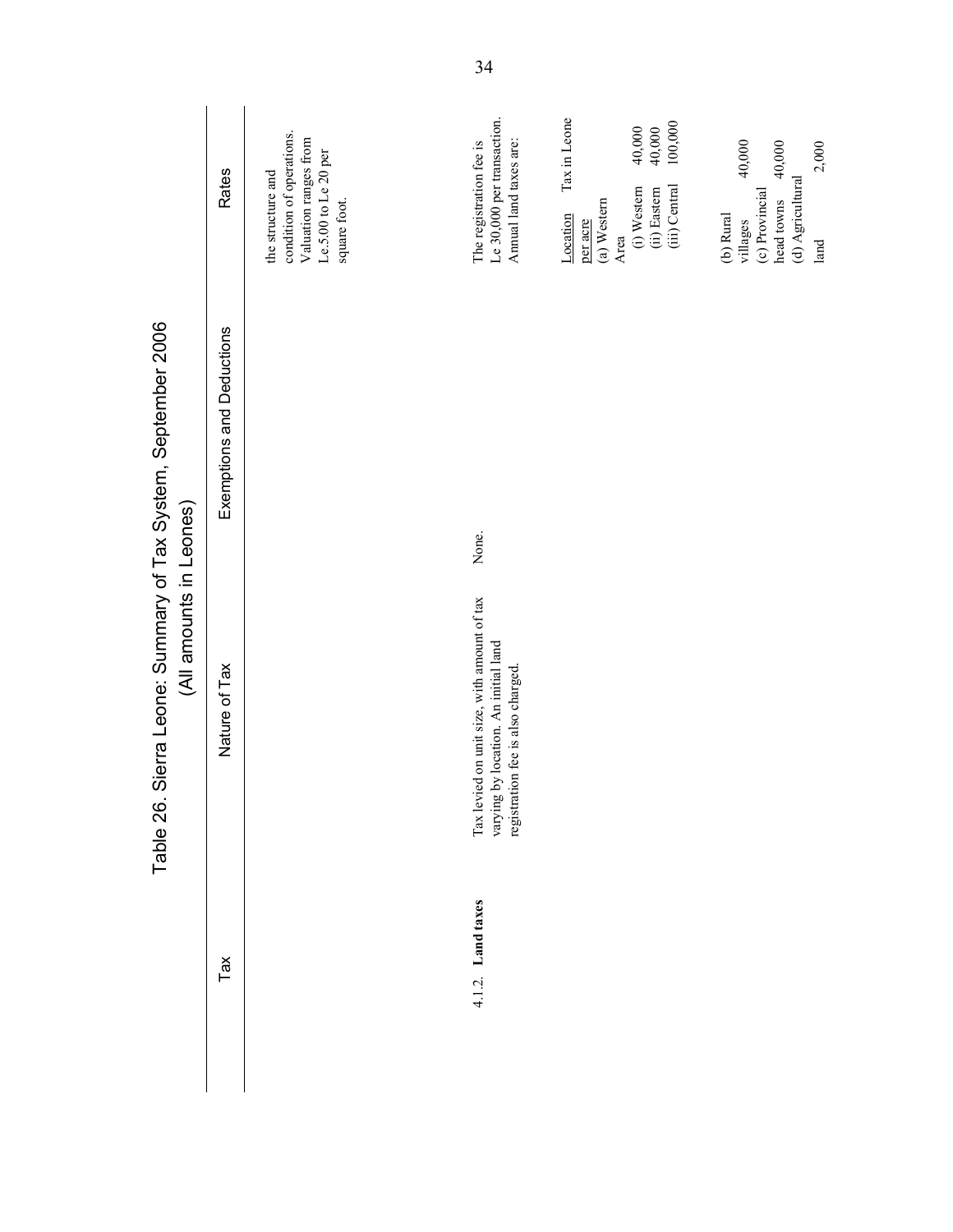|                                                                             | (All amounts in Leones)<br>Table 26                                                                                                                                                                                                                    | Sierra Leone: Sumary of Tax System, September 2006                                                                                                                              |                                                                                                                              |
|-----------------------------------------------------------------------------|--------------------------------------------------------------------------------------------------------------------------------------------------------------------------------------------------------------------------------------------------------|---------------------------------------------------------------------------------------------------------------------------------------------------------------------------------|------------------------------------------------------------------------------------------------------------------------------|
| Tax                                                                         | Nature of Tax                                                                                                                                                                                                                                          | Exemptions and Deductions                                                                                                                                                       | <b>Rates</b>                                                                                                                 |
| 5. Taxes on goods and services                                              |                                                                                                                                                                                                                                                        |                                                                                                                                                                                 |                                                                                                                              |
| Sales Tax Decree, 1995<br>$(6/95)$ , Finance Act<br>5.1. Sales tax<br>2006. | Building materials and fabricated structures,<br>which are not excisable, are included in the<br>domestic manufactures and C.I.F. price of<br>A tax is levied on the ex factory price of<br>imports plus duties (excise and import)<br>sales tax base. | consumption outside of Sierra Leone and goods<br>Exemptions apply on goods manufac-turned in<br>Sierra Leone that are shipped as stores for<br>exported by the manufacturer.    | The rate is 15 percent.                                                                                                      |
|                                                                             | An embryonic value-added tax to provide<br>rebates of payments of sales tax on inputs<br>was introduced effective July 1993.                                                                                                                           |                                                                                                                                                                                 |                                                                                                                              |
| The Excise Act, 1982.<br>Selective excises on<br>goods<br>52.               | manufactured products, with the value of the<br>goods taken to be the normal price; i.e., the<br>An ad valorem tax is imposed on locally<br>buyer and seller, exclusive of the excise<br>open market price between independent<br>duty.                | consumption outside of Sierra Leone and goods<br>Exemptions apply on goods manufac-turned in<br>Sierra Leone that are shipped as stores for<br>exported by the manufacturer.    | goods were unified in July<br>1993 at 30 percent, except<br>The rates on all excisable<br>petroleum products and<br>tobacco. |
|                                                                             | were effectively eliminated in January 1994<br>Ad valorem taxes on petroleum products<br>and replaced with specific duties                                                                                                                             | The Road Transport Corporation and the National<br>Power Authority are exempted through ad hoc<br>arrangements for their purchases of diesel fuel<br>and fuel oil, respectively | product were as follows:<br>imperial gallon charges<br>As from 2005, the per<br>levied on petroleum                          |
|                                                                             |                                                                                                                                                                                                                                                        |                                                                                                                                                                                 | Kerosene Le1,725.04<br>Petrol Le1,972.17,<br>Diesel Le1,656.36<br>Fuel oil Le238.98                                          |
|                                                                             |                                                                                                                                                                                                                                                        |                                                                                                                                                                                 | Petrol and diesel also                                                                                                       |

**POOG**  $\ddot{o}$ Ó Ō Sis 26 alder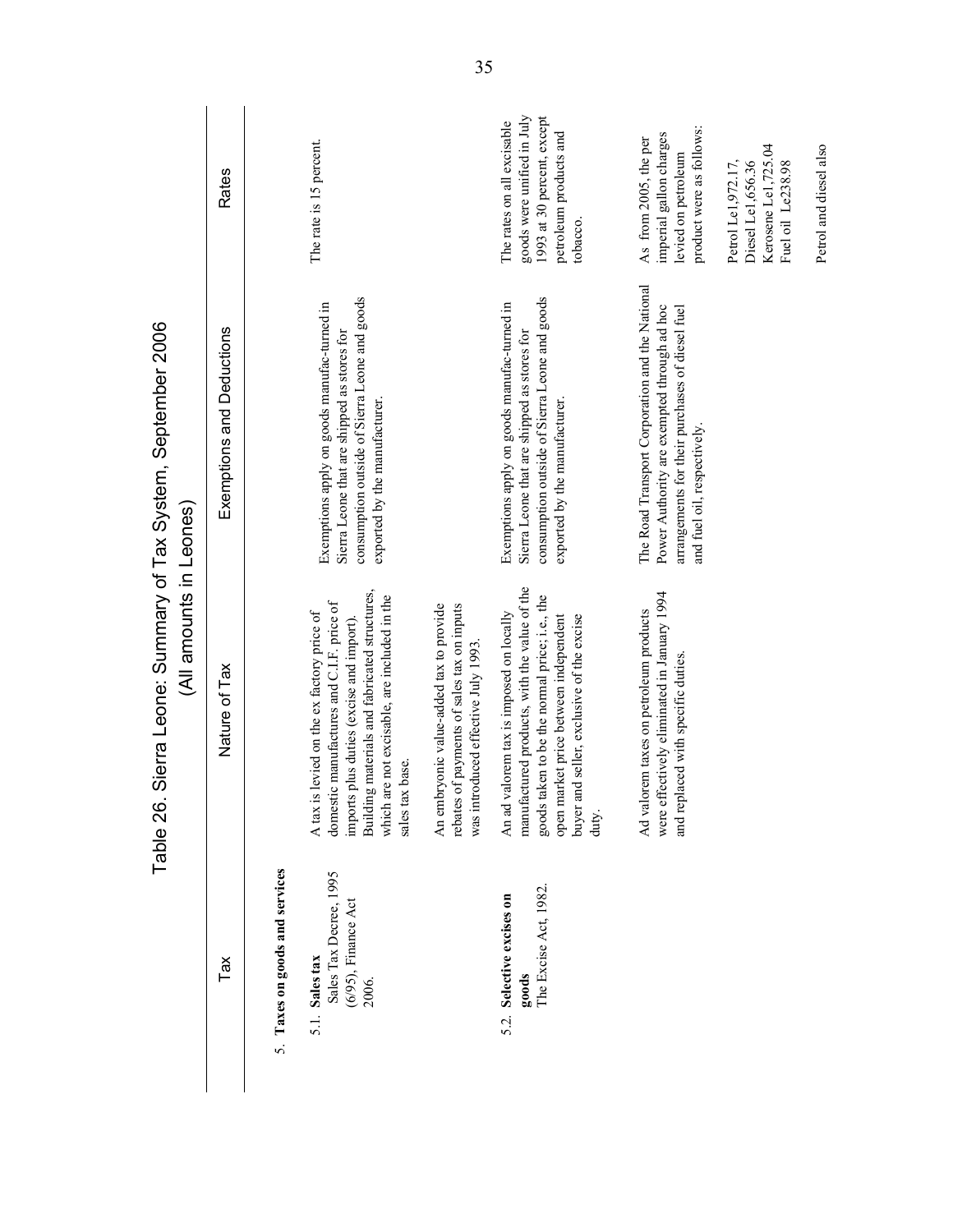|                                                     | <b>Rates</b>              | imperial gallon road user<br>attract a Le350 per<br>charge. | 10 percent of the price of<br>admission. The specific<br>casino-related tax rates<br>are as follows:                                                                                                                                               | $\sqrt{\text{L} \cdot \text{d} \times \text{d}}$<br>Government<br>Items | Le 750 per<br>machine<br>per year<br>levy    | Le 500 per<br>machine<br>per year<br>License fee | 10 percent of all<br>restaurant bills.         | 10 percent of the fare for a<br>percent for the return trip.<br>one-way trip and 20                                                                                                                   | Bed and breakfast 7.5%                                                                          |
|-----------------------------------------------------|---------------------------|-------------------------------------------------------------|----------------------------------------------------------------------------------------------------------------------------------------------------------------------------------------------------------------------------------------------------|-------------------------------------------------------------------------|----------------------------------------------|--------------------------------------------------|------------------------------------------------|-------------------------------------------------------------------------------------------------------------------------------------------------------------------------------------------------------|-------------------------------------------------------------------------------------------------|
| Sierra Leone: Summary of Tax System, September 2006 | Exemptions and Deductions |                                                             | wholly donated to philanthropic and/or charitable<br>Entertainment is exempted if wholly educational<br>educational or charitable purposes, or if not,<br>whose proceeds from the entertainment are<br>or provided by a nonprofit organization for | purposes.                                                               |                                              |                                                  |                                                | Exemptions include government officials on<br>official duty, religious and charitable<br>organization                                                                                                 | None.                                                                                           |
| (All amounts in Leones)<br>Table 26.                | Nature of Tax             |                                                             | proprietor of the entertainment. Casinos and<br>each person upon admission to chargeable<br>gaming houses are taxed on a specific per<br>In general, an ad valorem tax is levied on<br>entertainments and recovered from the                       | machine basis.                                                          |                                              |                                                  | Payable on the amount of all restaurant bills. | departing by any means of transport from<br>departure. In practice the tax is collected<br>An ad valorem tax paid by every person<br>Sierra Leone, on or before the date of<br>by airlines.<br>mostly | An ad valorem levy imposed on the total cost<br>of specified services to tourists traveling to, |
|                                                     | Tax                       | 5.3. Selective excises on<br>services                       | Entertainment Tax<br>Act, 1971 (17/71);<br>5.3.1. Entertainment<br>tax.                                                                                                                                                                            | Entertainment Tax<br>Act 14/72; and                                     | arrangements) Act,<br>(18/1) 1861<br>(Amend- |                                                  | Restaurant tax.<br>5.3.2.                      | 1975 (14/75); and<br>(Ticket) Tax Act,<br>Foreign travel<br>Foreign Travel<br>(ticket) tax.<br>Act 52/75<br>5.3.3.                                                                                    | 5.3.4. Tourism tax.<br>Tourism                                                                  |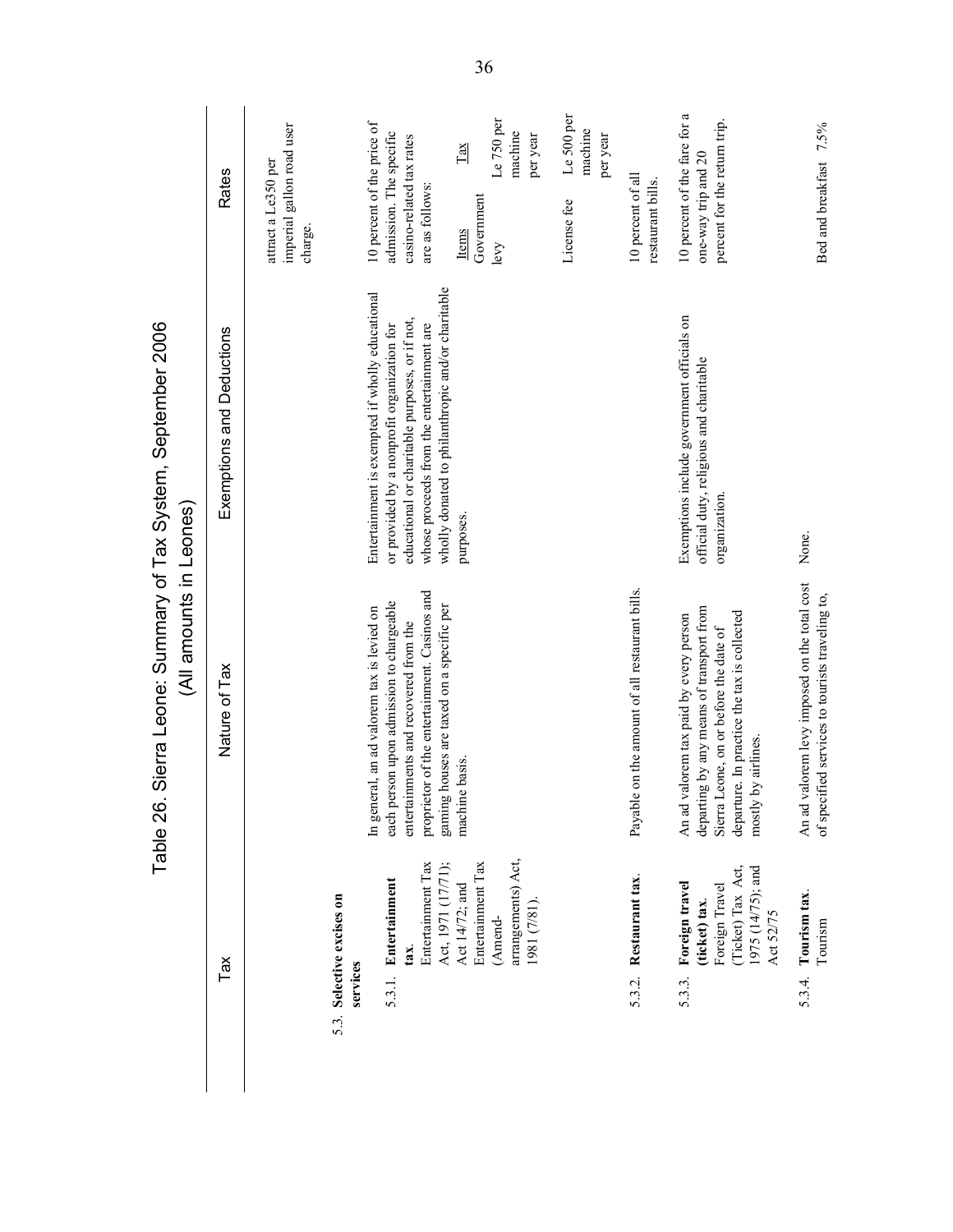|                                                                                             | <b>Rates</b>              | Royalty on visit to Bunce<br>Full and half board 5 %<br>Land tour arrangements<br>Island \$5 per visit<br>1%                                                  | 30 percent.                                                                                       | 10 percent.                                                                |                                              | certificate and change of<br>business registration and<br>20,000<br>40,000<br>60,000<br>name is Le 30,000. The<br>(a) Sole proprietorship<br>license fee schedule is<br>(amounts in leones):<br>A business name<br>$\textsc{Class}\, \textsf{C}$<br>Class B<br>Class $A$                               |
|---------------------------------------------------------------------------------------------|---------------------------|---------------------------------------------------------------------------------------------------------------------------------------------------------------|---------------------------------------------------------------------------------------------------|----------------------------------------------------------------------------|----------------------------------------------|--------------------------------------------------------------------------------------------------------------------------------------------------------------------------------------------------------------------------------------------------------------------------------------------------------|
|                                                                                             | Exemptions and Deductions |                                                                                                                                                               |                                                                                                   |                                                                            |                                              | None.                                                                                                                                                                                                                                                                                                  |
| Sierra Leone: Surmary of Tax System, September 2006.<br>(All amounts in Leones)<br>Table 26 | Nature of Tax             | from, or within Sierra Leone whether or not<br>they are residents of Sierra Leone. Revenue<br>proceeds are earmarked for use by the<br>National Tourism Board | None.<br>on all stakes and winnings from soccer<br>A tax<br>pools.                                | None.<br>A tax on long-distance telephone calls as<br>well as local calls. |                                              | A specific rate fee is imposed annually on all<br>A specific fee, at registration, imposed on all<br>entities operating in Sierra Leone which are<br>required, under the Act, to register with the<br>businesses or professionals not expressly<br>Commissioner of Income Tax.<br>exempt under the Act |
|                                                                                             | Tax                       | development Act<br>(No.11), 1990.                                                                                                                             | Control of Betting<br>and Lotteries Act,<br>amended 1981<br>1969 (3/69)<br>Betting tax.<br>5.3.5. | 5.3.6. Telecommunica-<br>$2/95$ , amended<br>tions tax.<br>Decree<br>2004. | 5.4. Taxes on use of goods<br>and Properties | 1972 (17/72); Act<br>registration and<br>Registration Act<br>Registration Act<br>(i) Registration<br>(ii) Licensing<br>5.4.1. Business and<br>professional<br><b>Business</b><br><b>Business</b><br>licenses.<br>28/76.                                                                                |
|                                                                                             |                           |                                                                                                                                                               |                                                                                                   |                                                                            |                                              |                                                                                                                                                                                                                                                                                                        |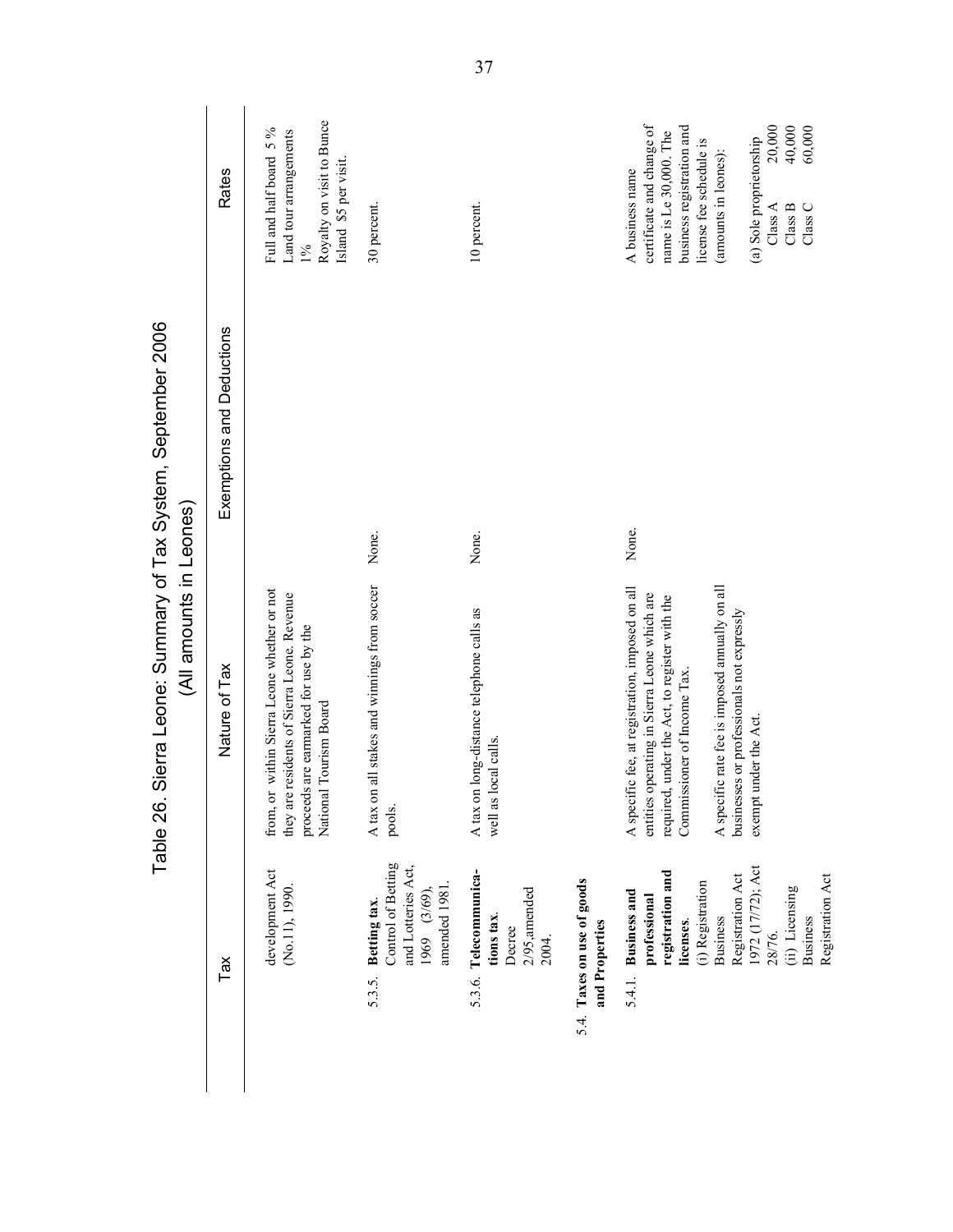| <b>Rates</b>  | $80,000$<br>120,000<br>60,000<br>(b) Partnership or<br>Class A<br>$\textsc{Class}\, \textsf{C}$<br>Class B<br>company | Le 150,000 to Le 540,000<br>A company also pays an<br>based on the amount of<br>additional fee of<br>share capital. |                                                        | The registration fees are<br>as follows: | Le $80,000$<br>Le 80,000<br>Motor cycles Le 50,000<br>Mini Buses<br>Lorries and<br>Vans and<br>Trailers<br><b>Buses</b><br>Jeeps<br>Cars         | Le/year<br>The license fees are as<br>Category<br>follows:<br>Government and diplomatic vehicles are exempt. |
|---------------|-----------------------------------------------------------------------------------------------------------------------|---------------------------------------------------------------------------------------------------------------------|--------------------------------------------------------|------------------------------------------|--------------------------------------------------------------------------------------------------------------------------------------------------|--------------------------------------------------------------------------------------------------------------|
|               |                                                                                                                       |                                                                                                                     |                                                        |                                          |                                                                                                                                                  |                                                                                                              |
| Nature of Tax |                                                                                                                       |                                                                                                                     |                                                        |                                          |                                                                                                                                                  | Owners of vehicles are subject to specific<br>licensing fees, based on use of the<br>yearly<br>road.         |
| Tax           | 1972; Act 28/76.                                                                                                      |                                                                                                                     | registration and<br>Motor vehicle<br>licenses<br>5.4.2 | (i) Registration fee;                    |                                                                                                                                                  | (ii) Licensing fee.                                                                                          |
|               | Exemptions and Deductions                                                                                             |                                                                                                                     |                                                        |                                          | Government and diplomatic vehicles are exempt<br>Owners of vehicles are subject to registration<br>fees which are specific levies based on cubic | Le100,000<br>Le 100,000<br>Le120,000<br>capacity (cc)                                                        |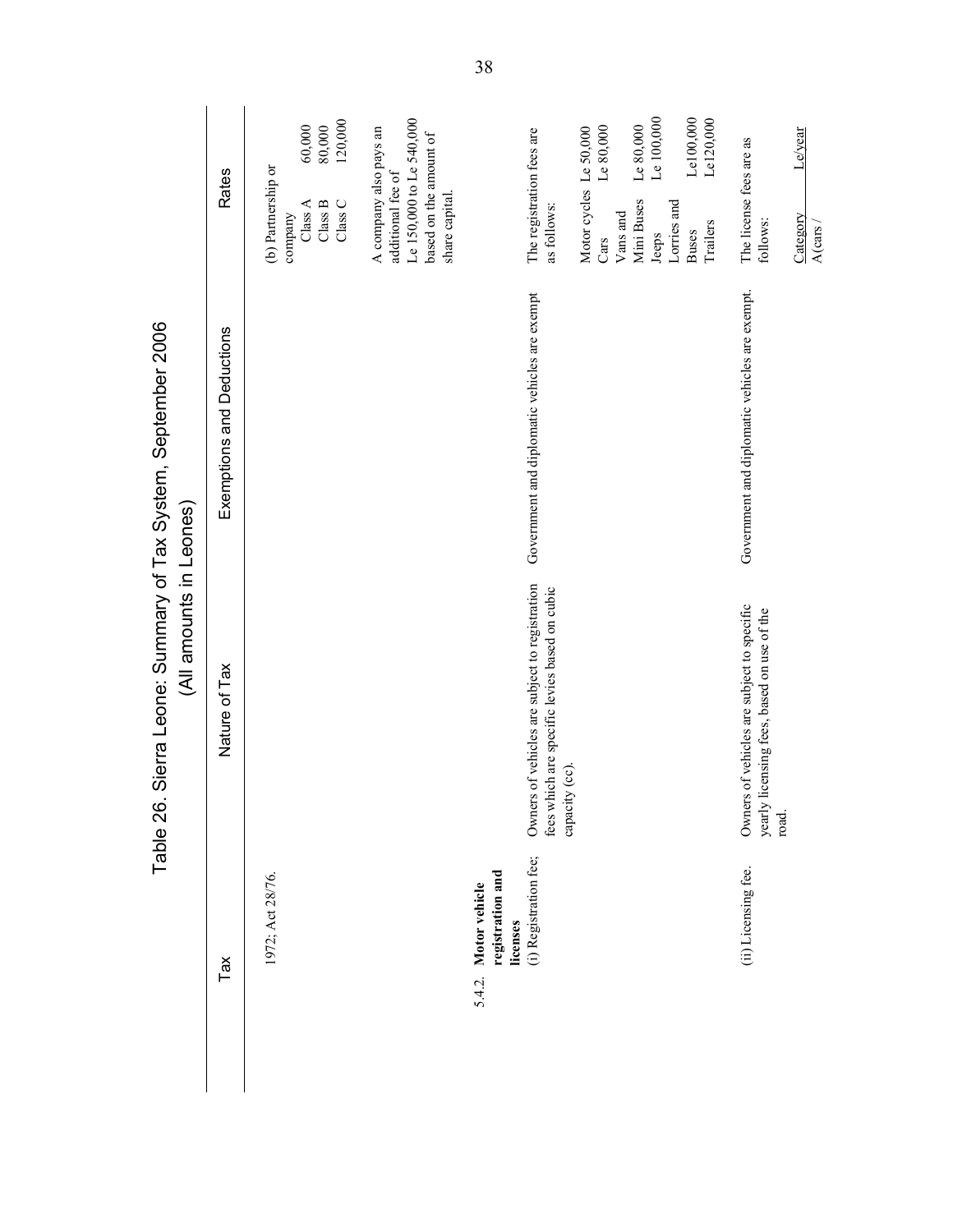|                                                     | Rates                     | 340,000<br>190,000<br>190,000<br>90,000<br>80,000<br>70,000<br><b>B</b> (Utility vans)<br>C(Mini Buses)<br>motor cycles)<br><b>E</b> (Medium<br>F(Lorries)<br>D(Buses)<br>trucks) | For commercial vehicles,<br>payment of income tax is<br>640,000<br>G(Trailers)<br>as follows: | Le276,000<br>Le360,000<br>Le276,000<br>year<br>Motor cycles Le 48,000<br>Le96,000<br>Per<br>No. of Passengers<br>Up to $20$<br>Over 20<br>Lorries/<br>Tippers<br>Taxis | or 3% of the value of the<br>highest of 3% of the CIF<br>value of goods imported,<br>Amount equal to the<br>goods imported.                                                                                                                  |
|-----------------------------------------------------|---------------------------|-----------------------------------------------------------------------------------------------------------------------------------------------------------------------------------|-----------------------------------------------------------------------------------------------|------------------------------------------------------------------------------------------------------------------------------------------------------------------------|----------------------------------------------------------------------------------------------------------------------------------------------------------------------------------------------------------------------------------------------|
| Sierra Leone: Summary of Tax System, September 2006 | Exemptions and Deductions |                                                                                                                                                                                   |                                                                                               |                                                                                                                                                                        | Company tax payer who maintains proper books<br>of account - books audited in each of the<br>preceding year                                                                                                                                  |
| (All amounts in Leones)<br>Table 26.                | Nature of Tax             |                                                                                                                                                                                   |                                                                                               |                                                                                                                                                                        | of goods imported, or 3% of the value of the<br>equal to the highest of 3% of the CIF value<br>Every tax payer who imports goods into<br>commissioner of income tax an amount<br>Sierra Leone for resale shall pay to the<br>goods imported. |
|                                                     | Tax                       |                                                                                                                                                                                   |                                                                                               |                                                                                                                                                                        | 2000, Section 114<br>Income Tax Act<br>Prepayment of<br>Income Tax.<br>$\ominus$<br>5.4.3.                                                                                                                                                   |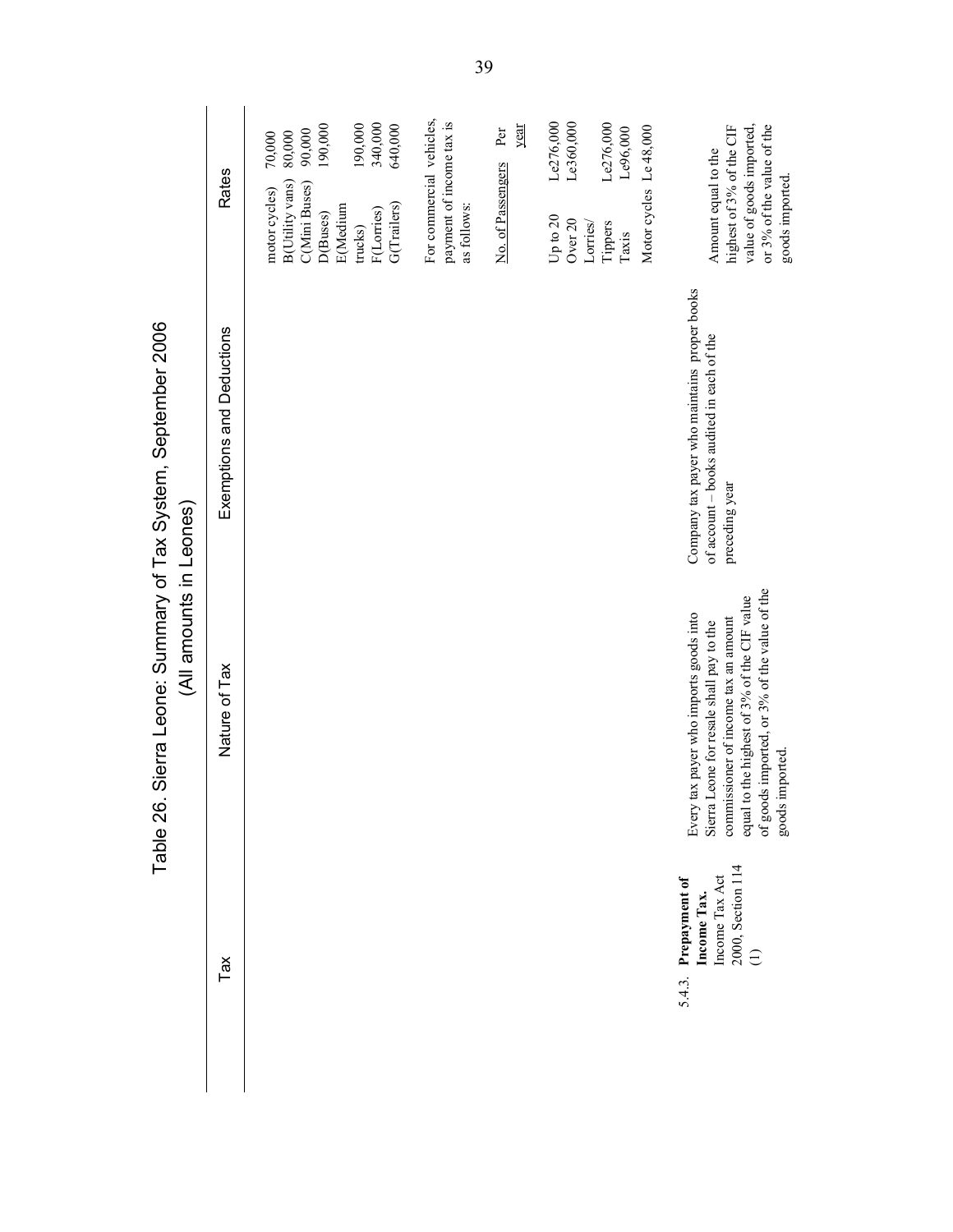|                                                                           |                                                                                                                                  | (All amounts in Leones)<br>Table 26                                                                                                                                                                                                               | Sierra Leone: Sumary of Tax System, September 2006                                                                                                                                                                                                                                                                                           |                                                                                                                                                                               |
|---------------------------------------------------------------------------|----------------------------------------------------------------------------------------------------------------------------------|---------------------------------------------------------------------------------------------------------------------------------------------------------------------------------------------------------------------------------------------------|----------------------------------------------------------------------------------------------------------------------------------------------------------------------------------------------------------------------------------------------------------------------------------------------------------------------------------------------|-------------------------------------------------------------------------------------------------------------------------------------------------------------------------------|
| Tax                                                                       |                                                                                                                                  | Nature of Tax                                                                                                                                                                                                                                     | Exemptions and Deductions                                                                                                                                                                                                                                                                                                                    | <b>Rates</b>                                                                                                                                                                  |
| 6. Taxes on international<br><b>Customs duties</b><br>transactions<br>6.1 | Customs Tariff Act, 1978<br>Common External Tariff,<br>$(16/78)$ . External Tariff<br>Public Order (based on<br>Mano River Union | specific duties imposed on tobacco, beer, and<br>Leone for home consumption as specified in<br>Specific and ad valorem customs duties are<br>imposed on all goods imported into Sierra<br>the tariff. Rates are ad valorem except<br>spirits.     | duties. Drawback of customs duties is allowed on<br>Secretariat are exempt from payment of customs<br>originating in member states of the Mano River<br>goods exported up to 95 percent of the customs<br>schedule of the External Tariff Order. Goods<br>General exemptions are listed in the second<br>Union (MRU) and approved by the MRU | (a) 0 % essential goods,<br>predominate and fall into<br>the following categories:<br>(b) $5%$ raw materials,<br>petroleum products,<br>machines and cars<br>Ad valorem rates |
| Finance Act 2006.                                                         | October 1, 1977), 13/79.                                                                                                         |                                                                                                                                                                                                                                                   | representatives, and certain West African institu-<br>duty paid. Also exempt are direct government<br>certain international organizations, diplomatic<br>and other public sector imports, and those of                                                                                                                                       | (e) 30% used clothing<br>(d) $20%$ on luxury<br>(c) 15 % on rice;<br>and old cars (aged<br>consumer goods<br>aged $\leq$ 5yrs.<br>$\geq$ 10 yrs                               |
| 6.2. Excise duties                                                        | The Excise Act, 1982.                                                                                                            | valorem rate is imposed on the C.I.F. value<br>An ad valorem tax is imposed on all goods<br>External Tariff as being liable. An ad<br>consumption that are specified in the<br>imported into Sierra Leone for home<br>plus any customs duty paid. | Any imported good is exempt from the excise<br>duty which is not listed in the schedule to the<br>Excise Act.                                                                                                                                                                                                                                | 30 percent                                                                                                                                                                    |
| 6.3. Sales tax                                                            | (6/95), Finance Act 2006.<br>Sales Tax Decree 1995,                                                                              | An ad valorem rate is imposed on the C.I.F.<br>A sales tax is levied on all goods imported<br>into Sierra Leone for home consumption.<br>value plus any customs duty paid                                                                         | Goods listed in the second schedule of the Sales<br>Tax Decree are exempt.                                                                                                                                                                                                                                                                   | 15 percent.                                                                                                                                                                   |
| $(16/78)$ ; Minerals<br>6.4. Export Duties                                | Concession Tax--Titanium<br>Customs Tariff Act, 1978                                                                             | diamond and gold export proceeds. The levy<br>on gold exports was removed in January<br>effective June 1990 except the levy on<br>All export taxes have been abolished                                                                            | None.                                                                                                                                                                                                                                                                                                                                        | 3 percent of diamond and<br>gold export proceeds.                                                                                                                             |

Table 26. Sierra Leone: Summary of Tax System. September 2006